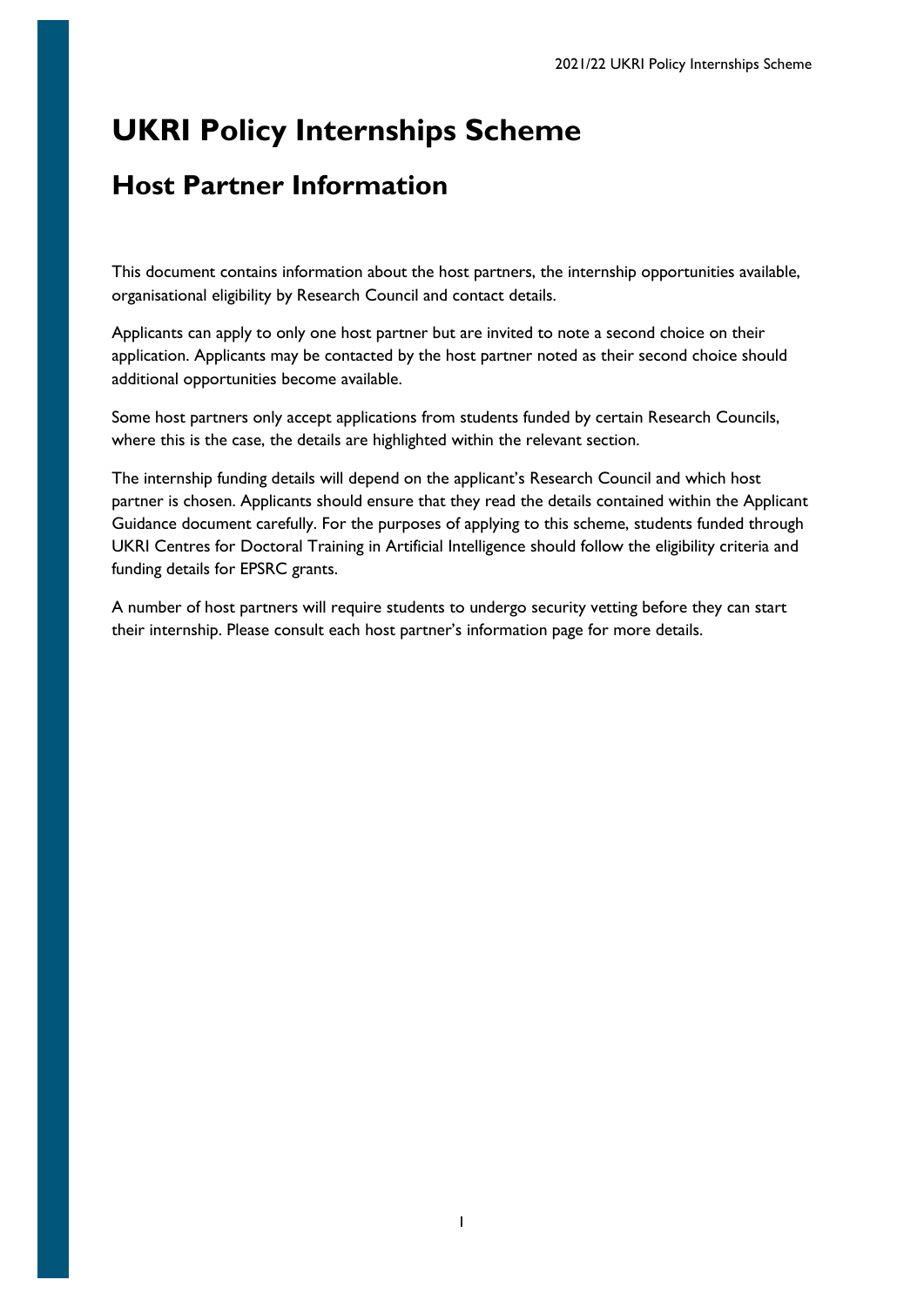# **Contents**

| The Parliamentary Office of Science and Technology (POST, UK Parliament) 11          |  |
|--------------------------------------------------------------------------------------|--|
|                                                                                      |  |
|                                                                                      |  |
|                                                                                      |  |
|                                                                                      |  |
|                                                                                      |  |
|                                                                                      |  |
| Her Majesty's Inspectorate of Constabulary and Fire and Rescue Service (HMICFRS)  25 |  |
|                                                                                      |  |
|                                                                                      |  |
|                                                                                      |  |
|                                                                                      |  |
|                                                                                      |  |
|                                                                                      |  |
|                                                                                      |  |
|                                                                                      |  |
|                                                                                      |  |
|                                                                                      |  |
|                                                                                      |  |
|                                                                                      |  |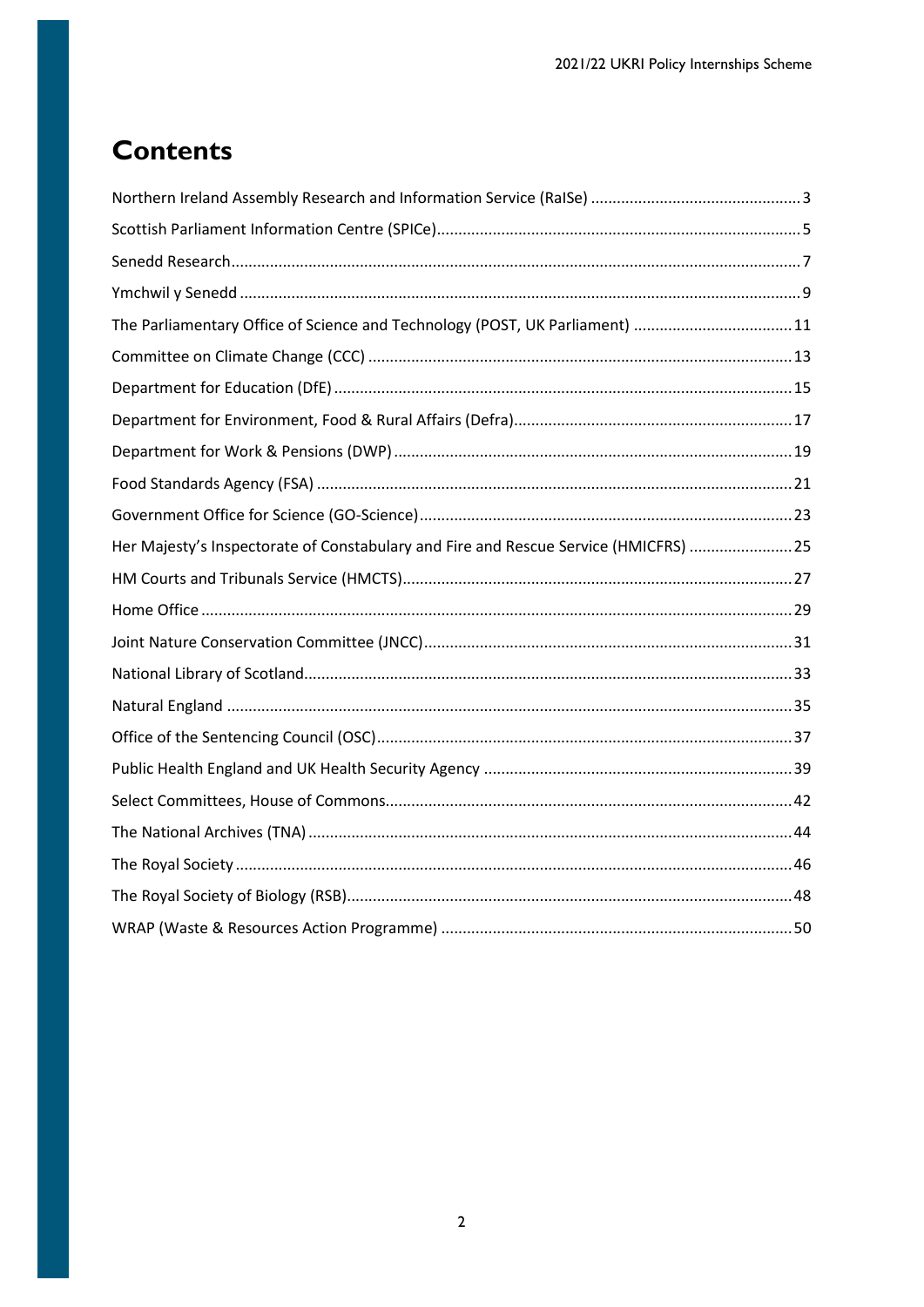# <span id="page-2-0"></span>**Northern Ireland Assembly Research and Information Service (RaISe)**



# *6 internships available for AHRC, BBSRC, EPSRC, ESRC, MRC and NERC students*

## **About the Northern Ireland Assembly Research and Information Service (RaISe)**

The Northern Ireland Assembly is the devolved legislature in Northern Ireland, empowered by the Northern Ireland Act 1998, to act only in areas that Westminster has transferred to it. It fulfils its roles and responsibilities through the work of its 90 Members of the Legislative Assembly (MLAs), when they engage in debate and make decisions in their constituency, committee and plenary capacities, on matters relating to policy, legislation and public finance in Northern Ireland.

The Assembly's Research and Information Service (RaISe) enables the work of MLAs in these three capacities. It also supports the work of Assembly Secretariat and others, including other legislatures, especially when the Assembly is not fully functioning.

In a timely and accessible manner, RaISe provides its users with dedicated, comprehensive research services, including delivery of relevant, non-partisan, robust, evidence-informed research briefings - oral and written. Its four Research Teams are: Health and Social Care, Statistics and Mapping; Political Institutions, Equality, Justice, Families and Education; Communities, Infrastructure and Environment; and, Finance and Economics.

Work undertaken by RaISe researchers extends to a wide breadth of sectors, reflecting the broad scope of devolved areas in which the Assembly is empowered to act. Consequently, the RalSe researchers regularly engage with diverse sectors and stakeholders, e.g., all government departments across the United Kingdom (UK), the Republic of Ireland and elsewhere, non-departmental and arm's length bodies, non-governmental organisations, other legislatures, councils, voluntary and community groups, schools, further and higher education and institutions, think tanks, institutes, academia, labour unions, professional organisations, bodies and associations, the legal community, private firms from industry, business and banking, and, the general public.

To view examples of RaISe written briefings and its *Research Matters* blog articles, as well as general RaISe information, click on:<http://www.niassembly.gov.uk/assembly-business/research-and-information-service-raise/>

## **Policy Internship Opportunities at the Northern Ireland Assembly RaISe**

The breadth of work undertaken by RaISe researchers extends across diverse sectors and stakeholders. For this reason, the work that could be undertaken by student interns under this Scheme could be relevant to any one of the following Research Council (RC) UK remits: ESRC (Economic and Social RC); AHRC (Arts and Humanities RC); NERC (Natural Environment RC); EPSRC (Engineering and Physical Sciences RC); MRC (Medical RC); and, BBSRC (Biotechnology and Biological Sciences RC).

For the duration of a three-month internship in RaISe, an intern will join one of the Research Teams, which will be determined by its subject specialisms and areas of interest. During all placements in RaISe under the Internship Scheme, the students are to: provide research on policy issues of interest to MLAs, the Assembly Secretariat and or others; contribute to various aspects of the Research Team's work, including replying to MLA and or other queries; produce at least one written research briefing on an agreed topic and at least one blog article for *Research Matters;*  undertake opportunities to develop: greater understanding of the unique research and information needs that arise during the policy and or law-making processes in Northern Ireland; and, skills that better equip the students to: distil research findings in short timeframes; write concisely for non-specialists in an accessible, non-partisan and balanced manner, including infographics and data visualisation; and, present written research briefings in a formal setting.

practices, including those that are equality related policies, practices and those that are Naise-specific. All will be<br>identified and discussed during the Programme for Induction and Learning & Development, as provided to A student must undertake the internship in a manner that assists, and does not hinder, the Assembly Commission in achieving its strategic priorities. The intern must comply with all relevant Assembly policies, procedures and practices, including those that are equality related policies, practices and those that are RaISe-specific. All will be intern.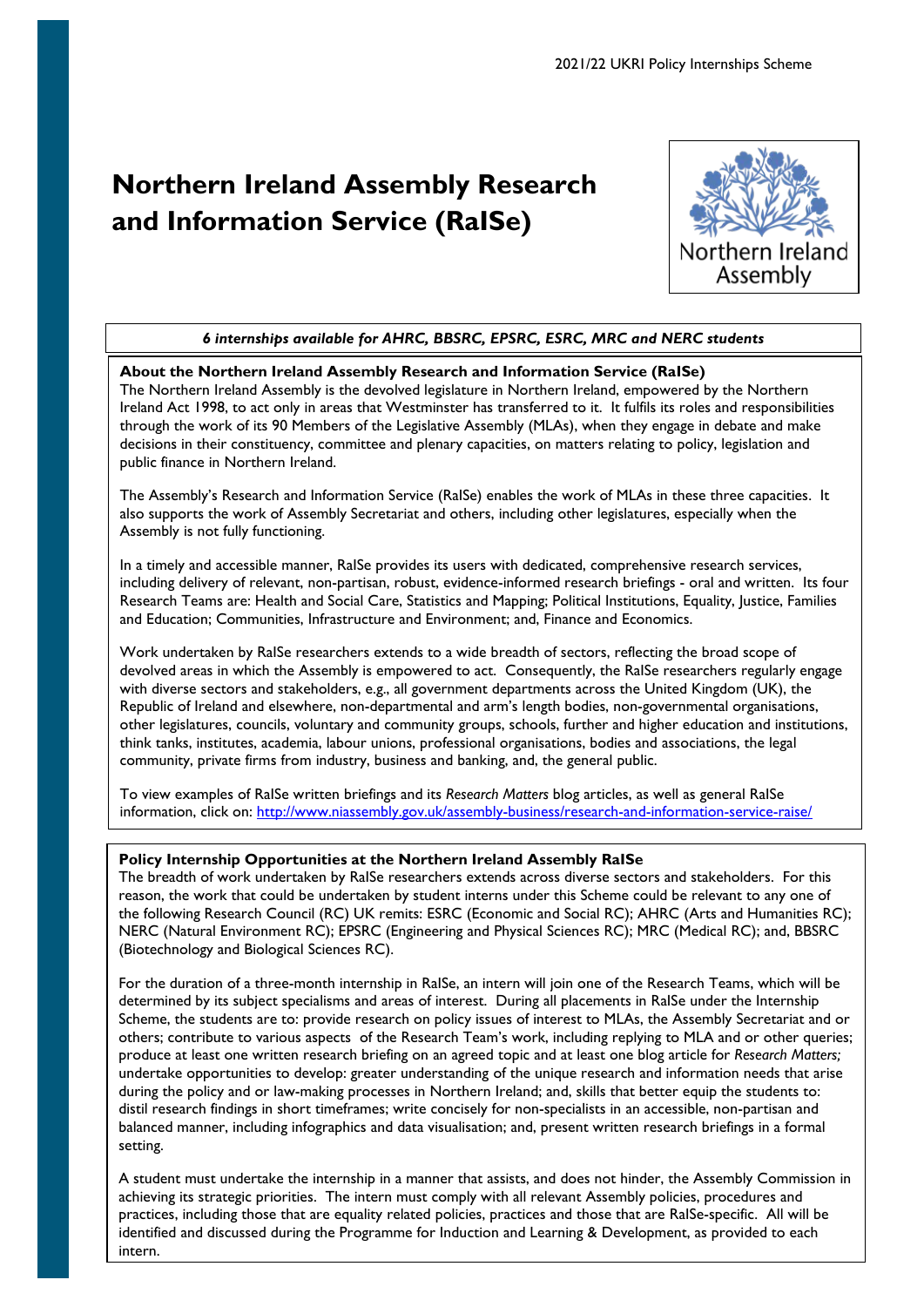A former PhD student intern from Imperial College London noted the following about his experience in the Northern Ireland Assembly:

*Completing a policy internship in the Assembly's RaISe was an eye-opening and enriching experience that will have a huge impact on how I approach the rest of my PhD and how I view my options beyond my PhD. Throughout my time, I joined a Research Team and contributed to it work as a valued team member, not "just the intern". I gained broad experience, including developing my written and oral communication skills and undertaking research in new fields. This experience has served to expand how I think about my PhD research and its potential impact in policy and law-making contexts and beyond. I would strongly recommend such an internship to others.*

## **How will we be recruiting?**

We in the Northern Ireland Assembly will host a maximum of 6 internships under the 2021/22 Scheme.

We will be working together with the Parliamentary Office of Science and Technology (POST), the Scottish Parliament Information Centre (SPICe) and Senedd Research, to select and interview potential candidates for the internships hosted the four parliaments/ assemblies.

In addition, throughout our networks, we disseminate information about these opportunities *via* the Northern Ireland Assembly's university partners under its "Knowledge Exchange Seminar Series" – commonly known as KESS - along with others.

Prior to interview, all interested PhD students will need to confirm that they can cover their travel and subsistence costs for attending the London interview with their Doctoral Training Grant.

## **Security Restrictions**

For security vetting purposes, each intern participating in the Scheme will be required to provide:

• A copy of a current Access NI basic level certificate, issued in the three months prior to undertaking the internship during the agreed dates: [https://www.nidirect.gov.uk/campaigns/accessni](https://www.nidirect.gov.uk/campaigns/accessni-criminal-record-checks)[criminal-record-checks;](https://www.nidirect.gov.uk/campaigns/accessni-criminal-record-checks)

**or,** 

An equivalent of the above - see: [https://www.gov.uk/disclosure-barring-service](https://www.gov.uk/disclosure-barring-service-check/overview)[check/overview;](https://www.gov.uk/disclosure-barring-service-check/overview) [https://www.mygov.scot/disclosure](https://www.mygov.scot/disclosure-types/?via=https://www.disclosurescotland.co.uk/)[types/?via=https://www.disclosurescotland.co.uk/.](https://www.mygov.scot/disclosure-types/?via=https://www.disclosurescotland.co.uk/)

If the intern does not possess such a certificate, applying and obtaining it will take up to two weeks, approximately.

## **Working Arrangements and Location**

For the 2021-22 internships hosted by the Northern Ireland Assembly - RaISe - under this Scheme, the working arrangements include full- and part-time, in accordance with agreed work patterns under relevant Assembly equality-related policies, as appropriate.

Applications from part-time registered students are welcomed. If successful, part-time students who are eligible for studentship extensions will have these applied on a part-time basis.

In addition, please note that remote working, in whole and/or in part, may be necessary due to COVID considerations.

Finally, RaiSe offices are located in Parliament Buildings, on the Stormont Estate, in East Belfast.



**Contact:** Eileen Regan **Email:** [eileen.regan@niassembly.gov.uk](mailto:eileen.regan@niassembly.gov.uk)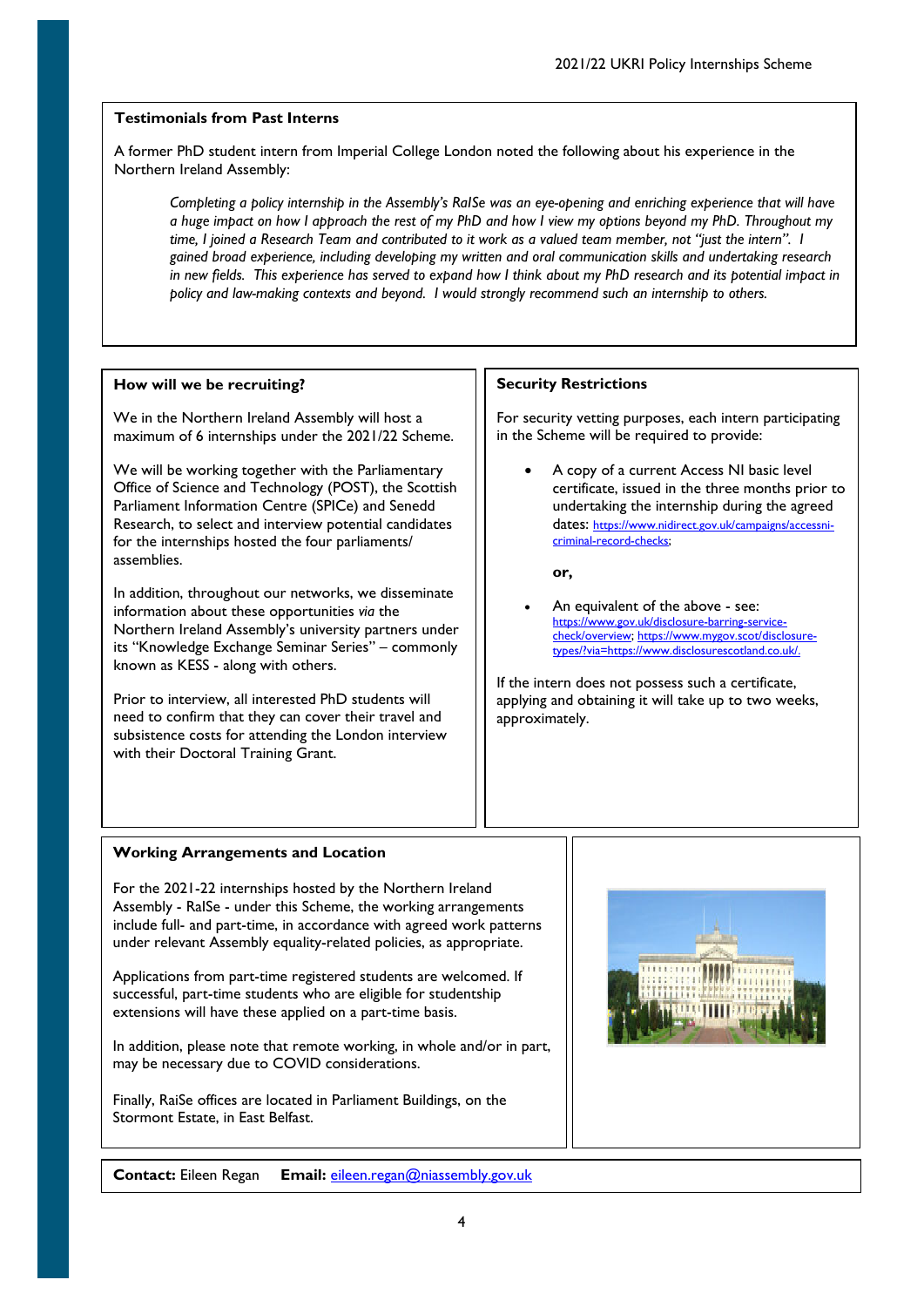# <span id="page-4-0"></span>**Scottish Parliament Information Centre (SPICe)**

# *3 internships available for AHRC, BBSRC and NERC students*

## **About SPICe**

SPICe is the Scottish Parliament's in-house research unit, providing information and research to 129 Members of the Scottish Parliament (MSP), and their staff.

SPICe provides impartial and accurate advice and briefings to individual MSPs and parliamentary committees. This is an exciting time to be working in SPICe; analysing the overarching themes of [Covid, Climate and Constitution](https://digitalpublications.parliament.scot/ResearchBriefings/Report/2021/5/12/df69604c-1a2f-4a50-94fe-26c48f8623e7) across all of the devolved subject areas, as well as many reserved subjects where there is a devolved policy interest. Our research is relied upon by MSPs from all sides and shared widely. SPICe Research consists of three units:

- The Environment, Rural, Constitution and International Relations Research Unit covers a wide range of areas, including: Planning, Rural Affairs, Environment, Transport, Climate Change, Energy, Agriculture and Fisheries.
- The Financial Scrutiny Unit scrutinises public finances and the economy.
- The Justice, Health and Social Affairs Research Unit covers a wide range of areas, including: Health, Social Care, Civil and Criminal Justice, Parliament and Constitution, Culture, Children's Services, Education, Lifelong Learning, Housing, and Equal Opportunities.

Further information is available from **SPICe's Website**.

## **Policy Internship opportunities at SPICe**

Interns based in SPICe will join one of our Research Units, and will focus on providing at least one proactive Research Briefing. You are also expected to contribute to all aspects of the work of the unit that you join, and you will have the opportunity to get involved in the day-to-day work of the Parliament by contributing to briefings for Committees and helping to answer enquiries from MSPs.

Interns undertaking this placement will have an opportunity to get first-hand experience of working in a political environment and will develop a good knowledge of policy-making, law-making and scrutiny processes. Examples of the work of previous interns includes:

- COP26 [An Introduction to the UN Conference of the Parties](https://digitalpublications.parliament.scot/ResearchBriefings/Report/2021/6/2/65344c5f-7066-4f46-aad8-92a91a4033e5)
- **[Blue Carbon](https://digitalpublications.parliament.scot/ResearchBriefings/Report/2021/3/23/e8e93b3e-08b5-4209-8160-0b146bafec9d)**

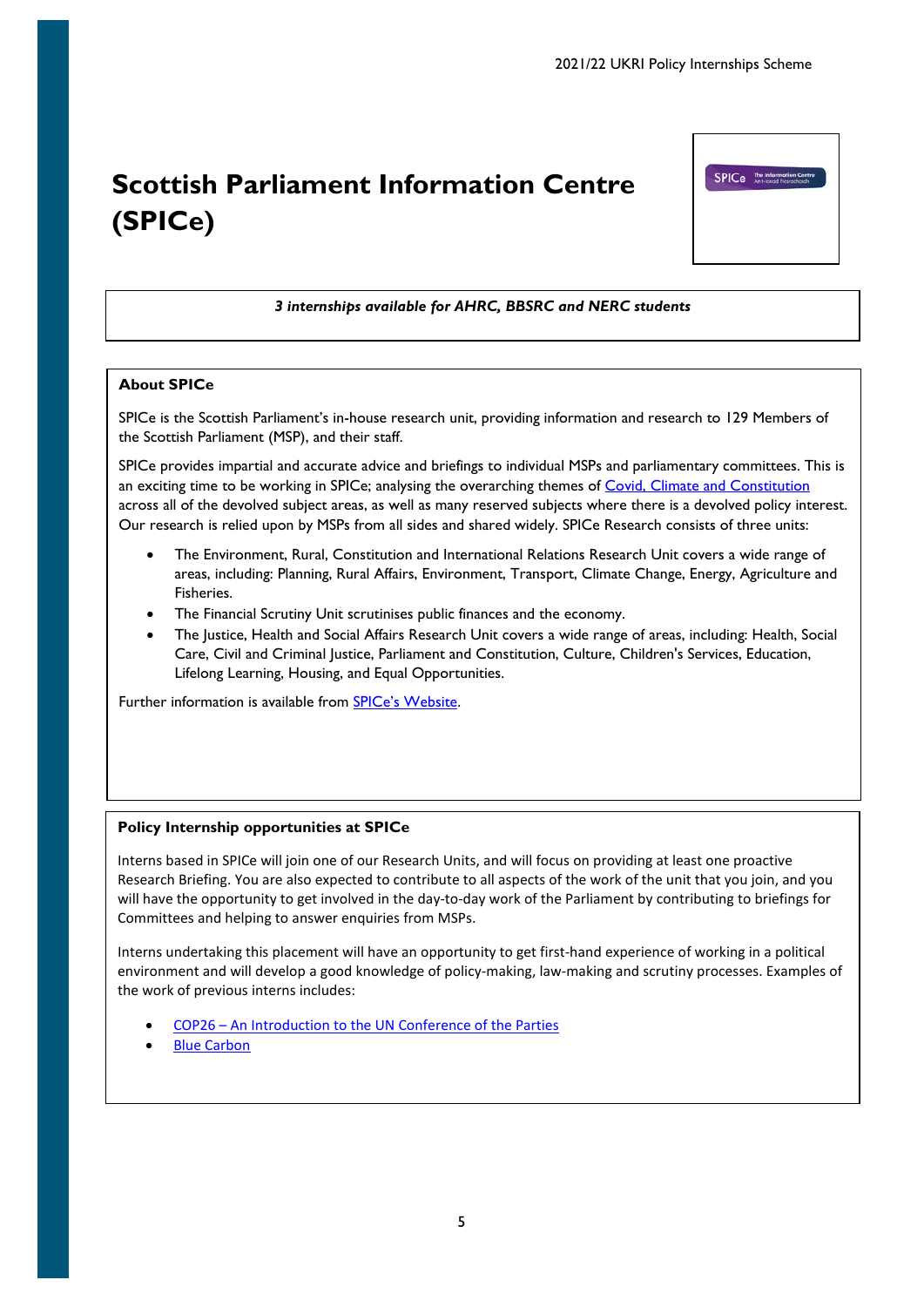**Roxana Shafiee (NERC)** - Conducting an Environmental Sciences PhD, I had often heard about the importance of 'engaging with policy' in light of urgent climate change issues. I applied to the UKRI policy internship to gain insight into this elusive policy engagement 'black box', with the hope of learning how to become a more effective communicator of complex scientific ideas. My time at SPICe was a transformative experience, clarifying my motivation to continue working closely with policy and policy makers in the future — in some capacity — alongside my academic research. My main project was to produce a research briefing on blue carbon, a timely issue which allowed me to develop new scientific and policy knowledge outwith my PhD research, with the support of a brilliant group of colleagues with years of experience in providing subject-specialist support. The highlight of my internship was working directly with parliamentary committees, providing support on blue carbon in relation to its role in reaching net zero. This exceptional opportunity allowed me to see first-hand how Parliament scrutinises the work of Government and to see the direct impact of my work — an experience which left me feeling that I was making a positive difference in society. Since completing my PhD, I have taken on a fixed-term role within SPICe as a researcher before I begin a post-doctoral academic position.

**Ellie Wood (NERC)** - I had a brilliant three-month internship with SPICe, producing a briefing on the UN Biodiversity Conference (COP15) and how international commitments to halt and reverse biodiversity loss can be translated into Scottish policy. This included reviewing academic literature, researching policy areas that impact biodiversity, and interviewing experts and stakeholders on these topics. It was exciting to research something new, keeping an eye on relevant news and developments, and rewarding to produce a briefing that could inform evidencebased policy. During my internship, I als[o blogged about Scotland's biodiversity](https://spice-spotlight.scot/2021/06/04/how-does-scotlands-biodiversity-measure-up/) and contributed to two other research briefings. I felt really included at SPICe from the start and was given great support throughout my internship, helping to develop my skills in science communication and writing impartially. I attended meetings and events, developing a good understanding of the workings of the Scottish Parliament and the life of a researcher there. I'd really recommend the internship as an opportunity to research a topic outside of your PhD, learn more about policymaking and the role of research, develop research and writing skills, and experience work in a new, friendly, and fascinating environment.

# **How will we be recruiting?**

We will be working with Parliamentary Office of Science & Technology (POST), Senedd Research, and the Northern Ireland Assembly on the selection and interviewing of potential candidates for placements with the parliamentary offices.

Interviews will be held in London in the autumn, and we anticipate that we will have up to three places available. Students interested in a placement with the parliamentary offices will need to confirm first that they can cover their Travel & Subsistence costs for attending an interview in London from their Doctoral Training Grant.

# **Security restrictions**

Full Parliamentary security vetting required.

## **Working arrangements and location**

We are normally based in the Scottish Parliament building at Holyrood, Edinburgh. However, we may have to make remote working arrangements considering current circumstances. Applications from part-time registered students will be considered. If successful, part-time students who are eligible for studentship extensions will have these applied on a part-time basis.

## **Contact**

Alasdair Reid Senior Researcher Environment, Rural, Constitution and International Relations Research Unit Scottish Parliament Information Centre, EH99 1SP alasdair.reid@parliament.scot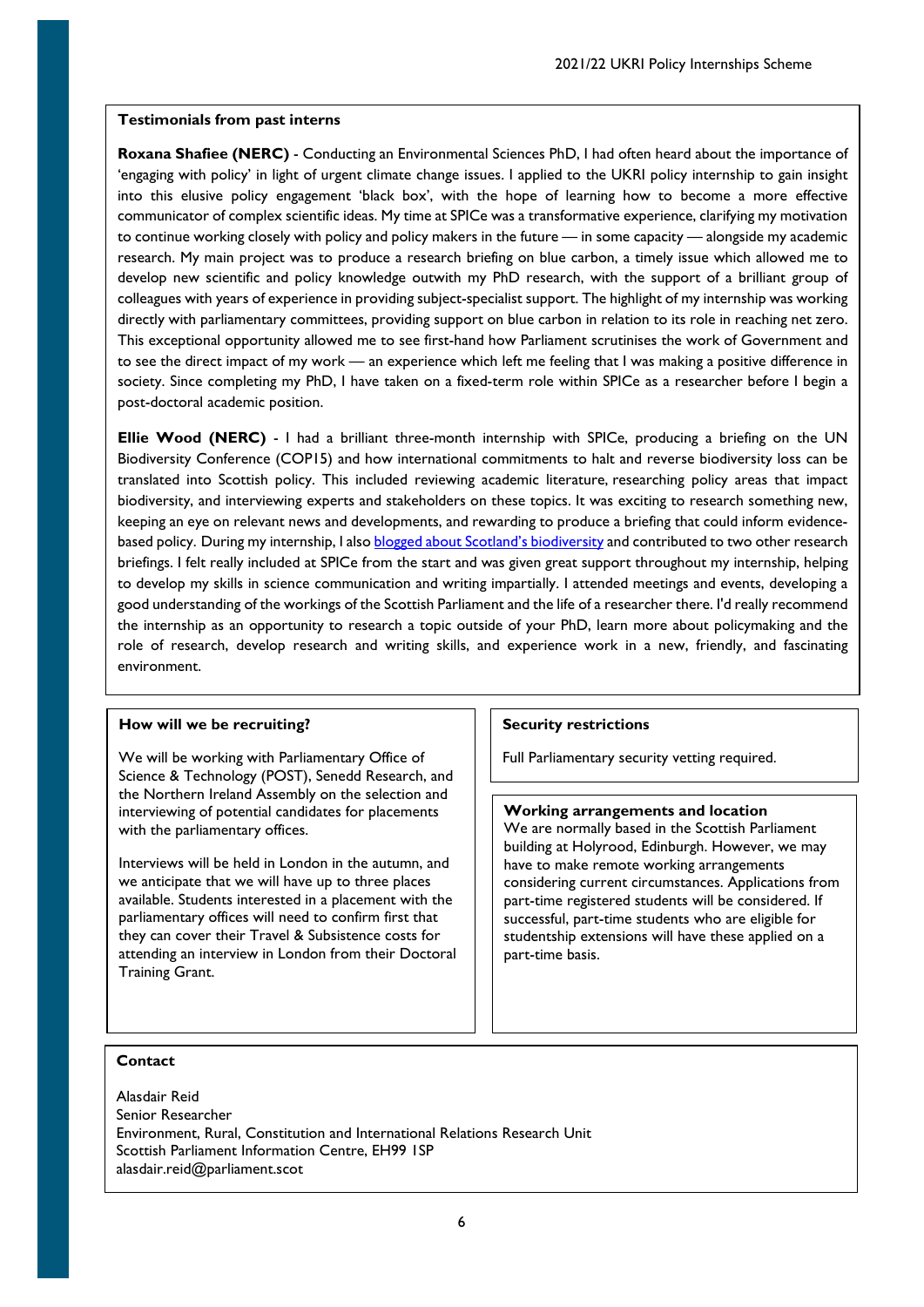<span id="page-6-0"></span>**Senedd Research**



# **Senedd Cymru Welsh Parliament**

# *10 internships available for AHRC, BBSRC, EPSRC, ESRC, MRC, NERC students*

## **About Senedd Research**

Senedd Research is the in-house research service in [Senedd Cymru / the Welsh Parliament,](https://senedd.wales/media/g2wgli3m/2020-31-eng.pdf) which provides research and analysis to support all Members of the Senedd in their parliamentary roles. It is one of the four parliamentary hosts of the UKRI Policy Internship Scheme.

Senedd Research provides impartial, independent, and expert research and analysis to support Members of the Senedd in their roles as elected representatives, and to help them conduct high quality scrutiny of policy and legislation.

This is an exciting and busy time to join the devolved legislature as the Sixth Senedd is newly established, with fresh ambitions to represent the interests of Wales and its people, make laws, agree Welsh taxes and hold the Welsh Government to account.

Senedd Research consists of:

- four research teams providing specialist advice on specific areas of policy: economy, communities and local government; education and lifelong learning; environment and transport; and health and social policy;
- a Financial Statistics Unit providing finance and statistical information;
- a team providing advice on the Senedd, the constitution, UK and EU legislation, elections, referendums and the EU withdrawal process;
- a Library providing a full range of reference and information services, and
- a knowledge exchange programme lead, who works to connect the Senedd with the research community in Wales and beyond to help improve the quality of evidence available to the parliament.

You can find out more about us and our work on [our website.](https://research.senedd.wales/)

## **Policy Internship Opportunities with Senedd Research**

Interns based with Senedd Research will join one of our policy teams, depending on their subject knowledge and areas of interest. They will focus on providing information on policy issues of interest to Members of the Senedd and will be expected to contribute to all aspects of the diverse work of the team that they join. This will include producing at least one research briefing and also writing research articles on topical issues. They will be involved in the fast paced, day-to-day work of the Senedd by contributing to briefings for Senedd committees and helping to answer a range of enquiries from Members of the Senedd. They will see how academic research is used in parliamentary business and have the opportunity to work with a variety of stakeholders including NGOs, academics, industry representatives and others.

Interns will have an opportunity to get first-hand experience of working in a political environment. Through working directly with Members of the Senedd they will develop a good knowledge of policy-making, law-making and scrutiny processes, and with that, an understanding of political sensitivity. They will take part in a programme of induction about the work of the Senedd, including attending First Minister's Questions. They will work in an integrated way with other services including Senedd lawyers, clerking teams, translation services and communications to maximise the impact of their work.

For many interns, their Senedd Research experience has been the start of a new career in policy and parliamentary research.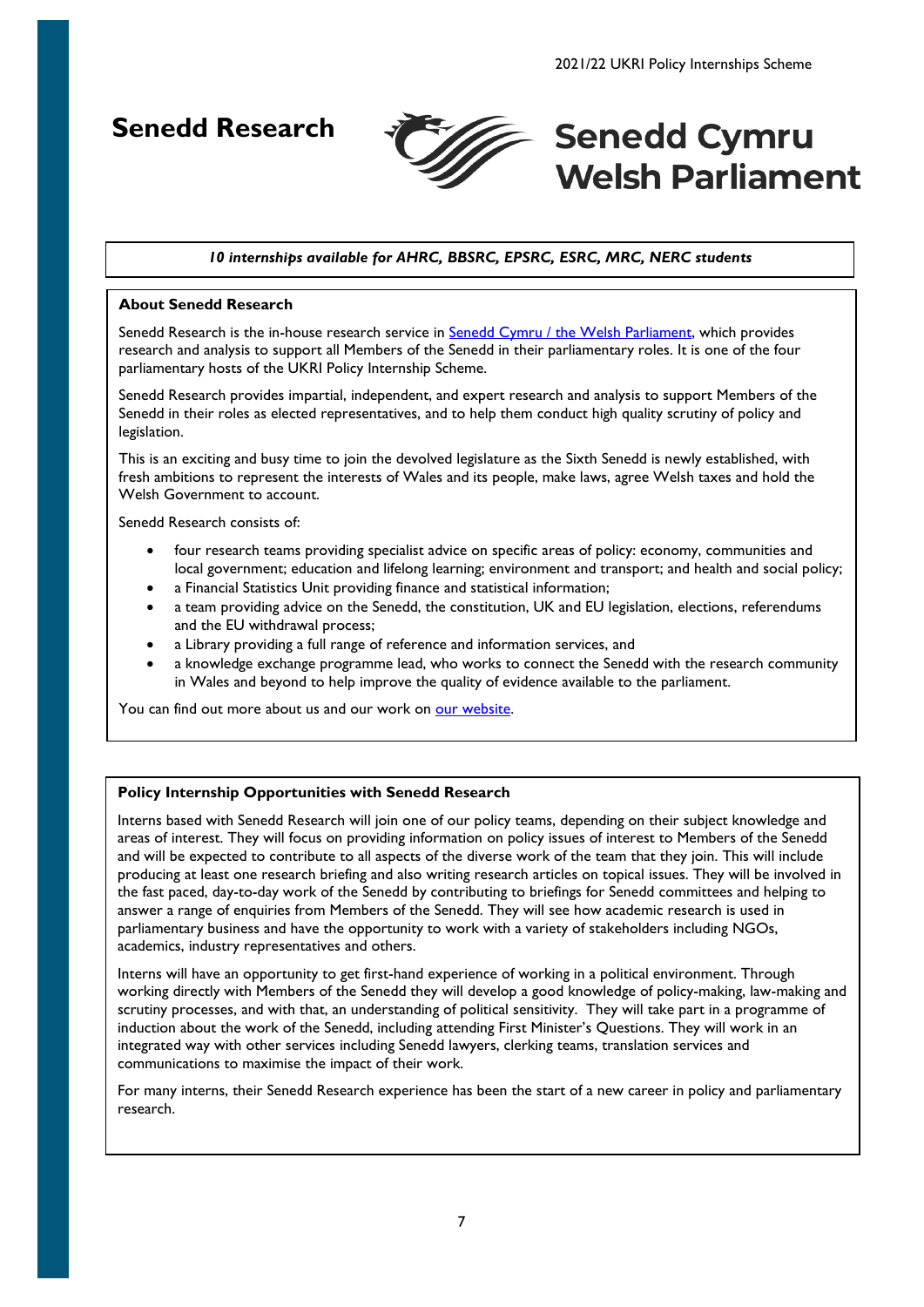Thomas Mitcham, who carried out the internship in 2020, said: "I couldn't have asked for a better experience at Senedd Research. I felt a part of the team from the first day and received great training and support from colleagues. I had the opportunity to sit in on ministerial scrutiny sessions, write research briefings and blogs on fastmoving events and respond directly to enquiries from politicians. The internship gave me a real insight into how legislative bodies work on a day-to-day basis, and allowed me to be a part of that process from the beginning. The Welsh language classes were also a real highlight! I would highly recommend applying for a policy internship at Senedd Research."

Articles by former students describe their experience: [Hayley Moulding,](https://seneddresearch.blog/2018/04/04/a-reflection-on-my-time-as-a-student-intern-in-the-research-service-by-hayley-moulding/) [Eleanor Warren-Thomas,](https://assemblyinbrief.wordpress.com/2017/01/16/reflections-on-a-nerc-policy-internship-in-the-research-service/) and Piotr [Wegorowski.](https://tlangblog.wordpress.com/2017/04/18/policy-internship-a-view-from-the-national-assembly-for-wales/)

Here are a few examples of outputs produced by our interns:

[The impact of oil spills,](https://seneddresearch.blog/2019/04/03/new-publication-the-impact-of-oil-spills/) [Wales declares a climate emergency,](https://seneddresearch.blog/2019/05/09/wales-declares-a-climate-emergency/) [Sustainable Management of Natural Resources and the](https://seneddresearch.blog/2019/01/29/sustainable-management-of-natural-resources-and-the-environment-wales-act-2016/)  Environment [\(Wales\) Act 2016,](https://seneddresearch.blog/2019/01/29/sustainable-management-of-natural-resources-and-the-environment-wales-act-2016/) [The red meat sector in Wales.](https://seneddresearch.blog/2018/12/20/new-publication-the-red-meat-sector-in-wales/) 

## **How will we be recruiting?**

We will be working together with the other Parliamentary Hosts; the Parliamentary Office of Science & Technology (POST), the Scottish Parliament Information Centre (SPICe) and the Northern Ireland Research & Information Service (RaISe) on the selection and interviewing of potential candidates for placements with one of the four parliamentary offices. Interviews will be held in October/November.

## **Security restrictions**

Students must have resided in the UK for a minimum of three years. The successful candidates placed in Cardiff will have to undergo security vetting. The security vetting will be to Counter Terrorist Check (CTC) level and will require the candidate to complete an online security questionnaire with United Kingdom Services Vetting (UKSV). Placements are subject to the successful completion of this level of security vetting.

## **Working arrangements and location**

Students placed with us will be based at the Senedd Commission offices adjoining the Senedd building in Cardiff Bay (subject to Covid-19 restrictions), remote working is also possible.

Applications from part-time registered students are welcomed. If successful, part-time students who are eligible for studentship extensions will have these applied on a part-time basis.



## **Contact**

**Name:** Katy Orford **Email:** katy.orford@senedd.cymru **Tel: 03002007174**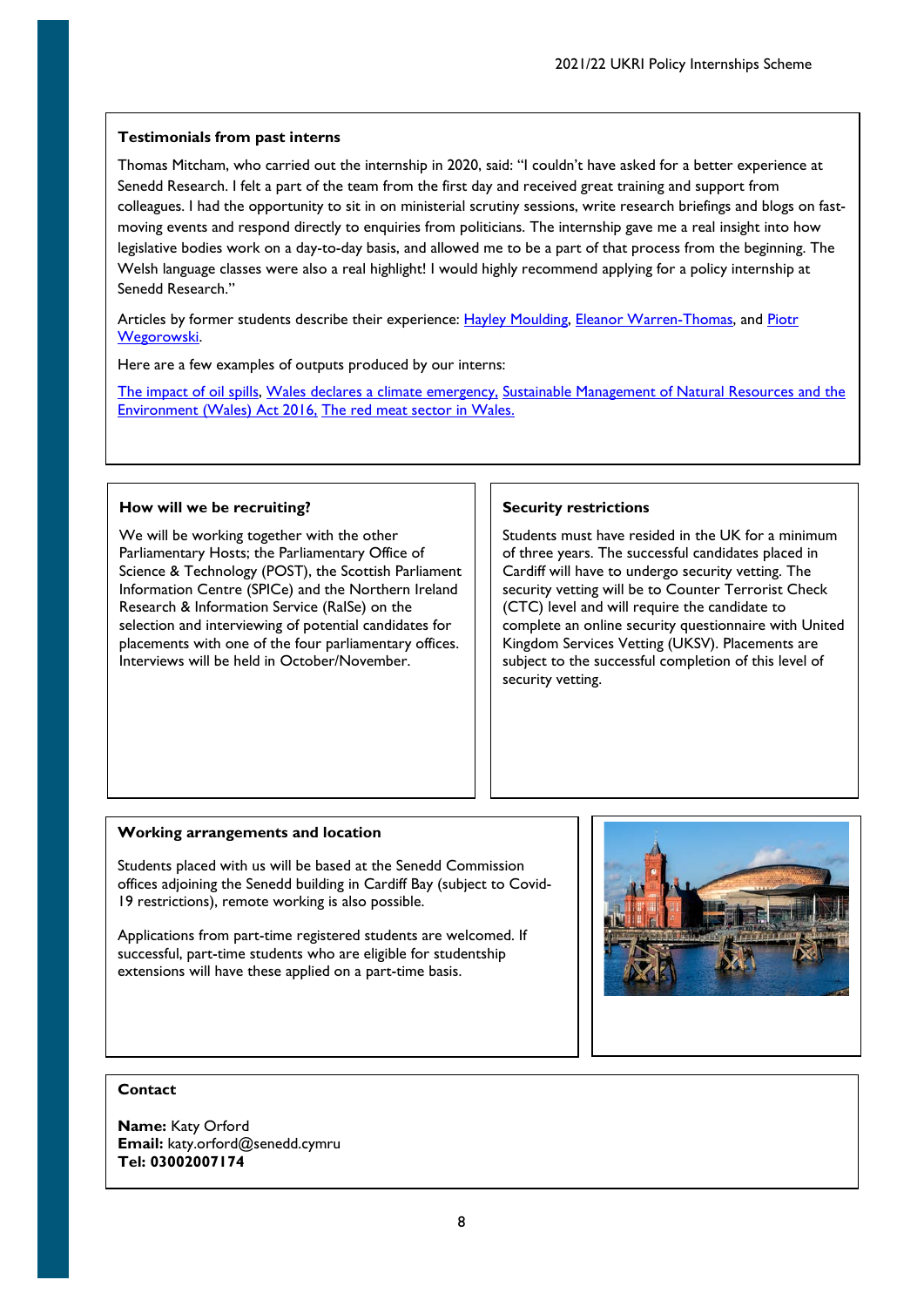<span id="page-8-0"></span>**Ymchwil y Senedd**



# **Senedd Cymru Welsh Parliament**

# *Hyd at 10 o interniaethau ar gael ar gyfer myfyrwyr AHRC, BBSRC, EPSRC, ESRC, MRC, NERC*

## **Gwybodaeth am Ymchwil y Senedd**

Gwasanaeth fewnol yn [Senedd Cymru / the Welsh Parliament](https://senedd.wales/media/g2wgli3m/2020-31-eng.pdf) yw Ymchwil y Senedd ac mae'n cynnig gwasanaethau ymchwil a dadansoddi i helpu holl Aelodau o'r Senedd a'u staff yn eu swyddi seneddol. Mae'n un o bedair swyddfa seneddol sy'n rhan o'r Cynllun Interniaeth Polisi UKRI.

Mae Ymchwil y Senedd yn darparu gwasanaethau ymchwil a dadansoddi diduedd, annibynnol ac arbenigol i helpu Aelodau o'r Senedd yn eu gwaith fel cynrychiolwyr etholedig ac i sicrhau eu bod yn gallu craffu'n effeithiol ar bolisi a deddfwriaeth.

Mae hwn yn amser cyffrous a phrysur i ymuno â'r ddeddfwrfa ddatganoledig gan mai newydd ddechrau mae'r Chweched Senedd, ac mae uchelgeisiau newydd o safbwynt cynrychioli buddiannau Cymru a'i phobl, deddfu, cytuno ar drethi yng Nghymru a dwyn Llywodraeth Cymru i gyfrif.

Mae Ymchwil y Senedd yn cynnwys:

- pedwar tîm ymchwil sy'n rhoi cyngor arbenigol ynghylch meysydd polisi penodol: yr economi, cymunedau a llywodraeth leol; addysg a dysgu gydol oes; yr amgylchedd a thrafnidiaeth; ac iechyd a pholisi cymdeithasol;
- Uned Craffu Ariannol sy'n rhoi gwybodaeth ariannol ac ystadegol;
- tîm sy'n rhoi cyngor ynghylch y Senedd, y cyfansoddiad, deddfwriaeth y DU a'r UE, etholiadau, refferenda a'r broses o ymadael â'r UE;
- llyfrgell sy'n cynnwys amrywiaeth lawn o wasanaethau cyfeirio a gwybodaeth; ac
- arweinydd rhaglen cyfnewid gwybodaeth, sy'n gweithio i gysylltu'r Senedd â'r gymuned ymchwil yng Nghymru a'r tu hwnt i helpu i wella ansawdd y dystiolaeth sydd ar gael i'r senedd.

Mae rhagor o wybodaeth amdanom ni a'n gwaith ar ein [gwefan.](https://ymchwil.senedd.cymru/)

## **Interniaeth Polisi - cyfleoedd gydag Ymchwil y Senedd**

Bydd interniaid Ymchwil y Senedd yn ymuno ag un o'n timau polisi, gan ddibynnu ar eu gwybodaeth bwnc a'u meysydd diddordeb. Byddant yn canolbwyntio ar ddarparu gwybodaeth am faterion polisi sydd o ddiddordeb i'r Aelodau o'r Senedd a bydd disgwyl iddynt gyfrannu at bob agwedd ar waith amrywiol y tîm y byddant yn ymuno ag ef. Bydd hyn yn cynnwys cynhyrchu o leiaf un papur ymchwil ac ysgrifennu erthyglau ymchwil ar faterion cyfoes. Byddant yn rhan o fwrlwm gwaith y Senedd o ddydd i ddydd, drwy gyfrannu at sesiynau briffio ar gyfer pwyllgorau'r Senedd a helpu i ateb ymholiadau amrywiol gan Aelodau o'r Senedd. Byddant yn gweld sut mae ymchwil academaidd yn cael ei defnyddio mewn busnes seneddol ac yn cael cyfle i weithio gydag amrywiaeth o randdeiliaid gan gynnwys cyrff anllywodraethol, academyddion, cynrychiolwyr diwydiant ac eraill.

Bydd interniaid yn cael profiad uniongyrchol o weithio mewn amgylchedd gwleidyddol. Drwy weithio'n uniongyrchol gydag Aelodau o'r Senedd byddant yn dysgu am y broses o ddatblygu polisïau, deddfu a chraffu a, drwy hynny, yn dod i ddeall sensitifrwydd gwleidyddol. Byddant yn cymryd rhan mewn rhaglen gynefino i ddysgu am waith y Senedd, gan gynnwys mynd i sesiynau Cwestiynau i'r Prif Weinidog. Byddant yn gweithio'n integredig gyda gwasanaethau eraill gan gynnwys cyfreithwyr y Senedd, y timau clercio, a'r gwasanaethau cyfieithu a chyfathrebu er mwyn sicrhau bod eu gwaith yn cael y dylanwad mwyaf bosibl.

I nifer o interniaid, mae eu profiad gydag Ymchwil y Senedd wedi arwain at yrfa newydd ym maes polisi ac ymchwil seneddol.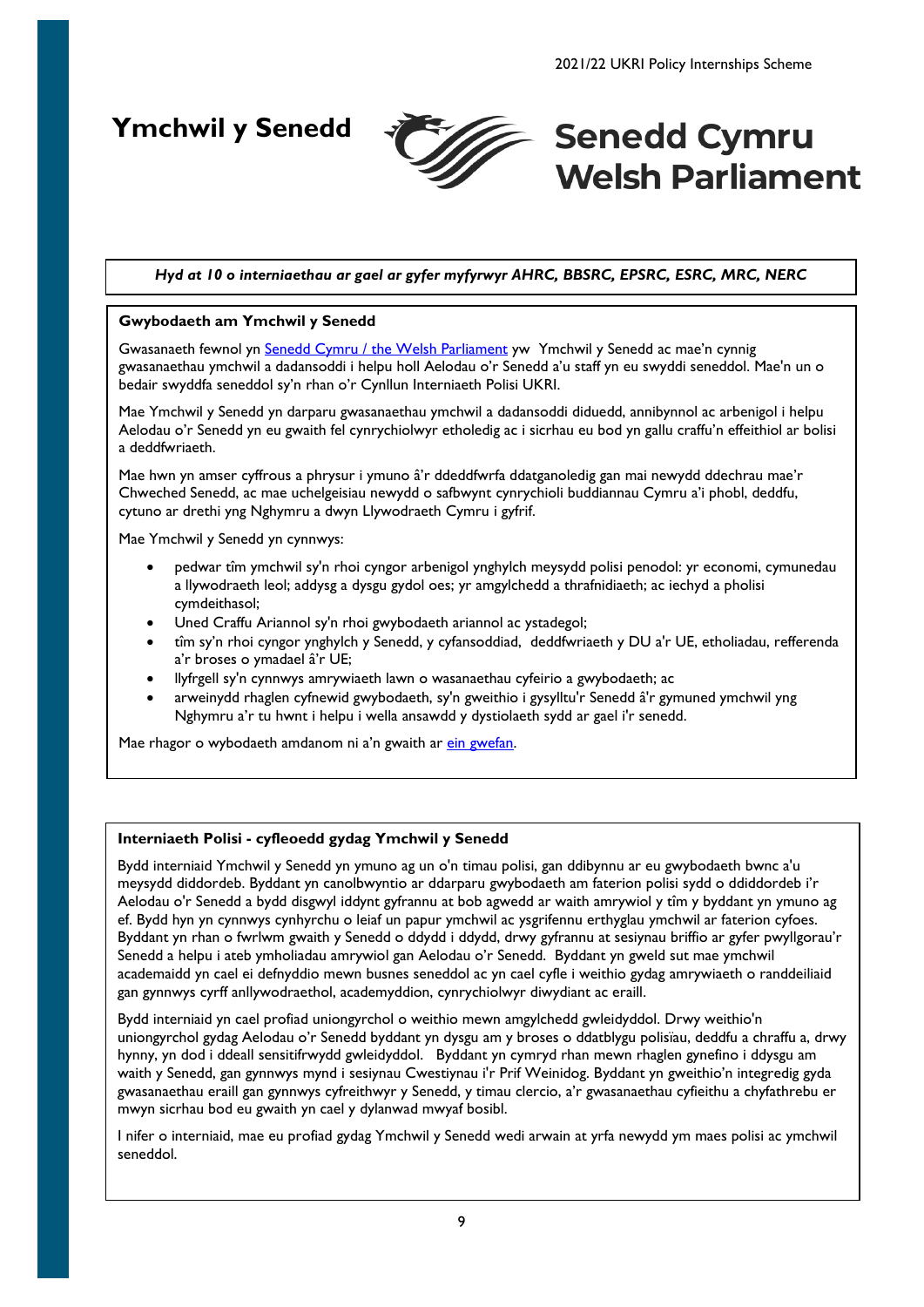# **Tystebau o interniaid y gorffennol**

Dywedodd Thomas Mitcham, intern yn 2020: : "I couldn't have asked for a better experience at Senedd Research. I felt a part of the team from the first day and received great training and support from colleagues. I had the opportunity to sit in on ministerial scrutiny sessions, write research briefings and blogs on fast-moving events and respond directly to enquiries from politicians. The internship gave me a real insight into how legislative bodies work on a day-to-day basis, and allowed me to be a part of that process from the beginning. The Welsh language classes were also a real highlight! I would highly recommend applying for a policy internship at Senedd Research."

Mae erthyglau gan gyn-fyfyrwyr yn disgrifio eu profiad: [Hayley Moulding,](https://seneddresearch.blog/2018/04/04/a-reflection-on-my-time-as-a-student-intern-in-the-research-service-by-hayley-moulding/) [Eleanor Warren-Thomas,](https://assemblyinbrief.wordpress.com/2017/01/16/reflections-on-a-nerc-policy-internship-in-the-research-service/) a [Piotr](https://tlangblog.wordpress.com/2017/04/18/policy-internship-a-view-from-the-national-assembly-for-wales/)  [Wegorowski.](https://tlangblog.wordpress.com/2017/04/18/policy-internship-a-view-from-the-national-assembly-for-wales/) 

Dyma rai enghreifftiau o'r hyn y mae ein hinterniaid wedi'i gynhyrchu:

[Effaith gollyngiadau olew,](https://ymchwil.senedd.cymru/erthyglau-ymchwil/cyhoeddiad-newydd-effaith-gollyngiadau-olew/) [Cymru yn cyhoeddi argyfwng hinsawdd,](https://ymchwil.senedd.cymru/erthyglau-ymchwil/cymru-yn-cyhoeddi-argyfwng-hinsawdd/) [Rheolaeth gynaliadwy o adnoddau naturiol a](https://seneddymchwil.blog/2019/01/29/rheolaeth-gynaliadwy-o-adnoddau-naturiol-a-deddf-yr-amgylchedd-(cymru)-2016/)  [Deddf yr Amgylchedd \(Cymru\) 2016,](https://seneddymchwil.blog/2019/01/29/rheolaeth-gynaliadwy-o-adnoddau-naturiol-a-deddf-yr-amgylchedd-(cymru)-2016/) [Y sector cig coch yng Nghymru.](https://ymchwil.senedd.cymru/erthyglau-ymchwil/cyhoeddiad-newydd-y-sector-cig-coch-yng-nghymru/)

## **Sut y byddwn yn recriwtio?**

Byddwn yn gweithio ar y cyd â chanolfannau seneddol eraill: y Swyddfa Seneddol Gwyddoniaeth a Thechnoleg (POST), Canolfan Wybodaeth Senedd yr Alban (SPICe), a Gwasanaeth Ymchwil a Gwybodaeth Gogledd Iwerddon (RAISE) i ddewis a chyfweld ymgeiswyr posibl i'w lleoli yn un o'r pedair swyddfa seneddol. Cynhelir y cyfweliadau ym mis Hydref/Tachwedd.

# **Cyfyngiadau diogelwch**

Rhaid i'r ymgeiswyr fod wedi byw yn DU am o leiaf dair blynedd. Bydd yn rhaid i'r ymgeiswyr llwyddiannus a gaiff eu lleoli yng Nghaerdydd gael eu fetio gan y gwasanaeth diogelwch. Rhaid cael cliriad diogelwch hyd at lefel Gwiriad Gwrthderfysgaeth (CTC) a bydd gofyn i'r ymgeisydd gwblhau holiadur diogelwch ar-lein gyda United Kingdom Security Vetting (UKSV). Mae'r lleoliadau'n amodol ar gwblhau'r lefel hon o fetio diogelwch yn llwyddiannus.

# **Trefniadau gwaith a lleoliad**

Bydd myfyrwyr a gaiff eu lleoli gyda ni yn gweithio yn swyddfeydd Comisiwn y Senedd drws nesaf i adeilad y Senedd ym Mae Caerdydd (yn amodol ar gyfyngiadau Covid-19), ond bydd yn bosibl gweithio o bell hefyd.



# **Cyswllt**

**Enw:** Katy Orford **E-bost:** katy.orford@senedd.cymru **Ffôn: 03002007174**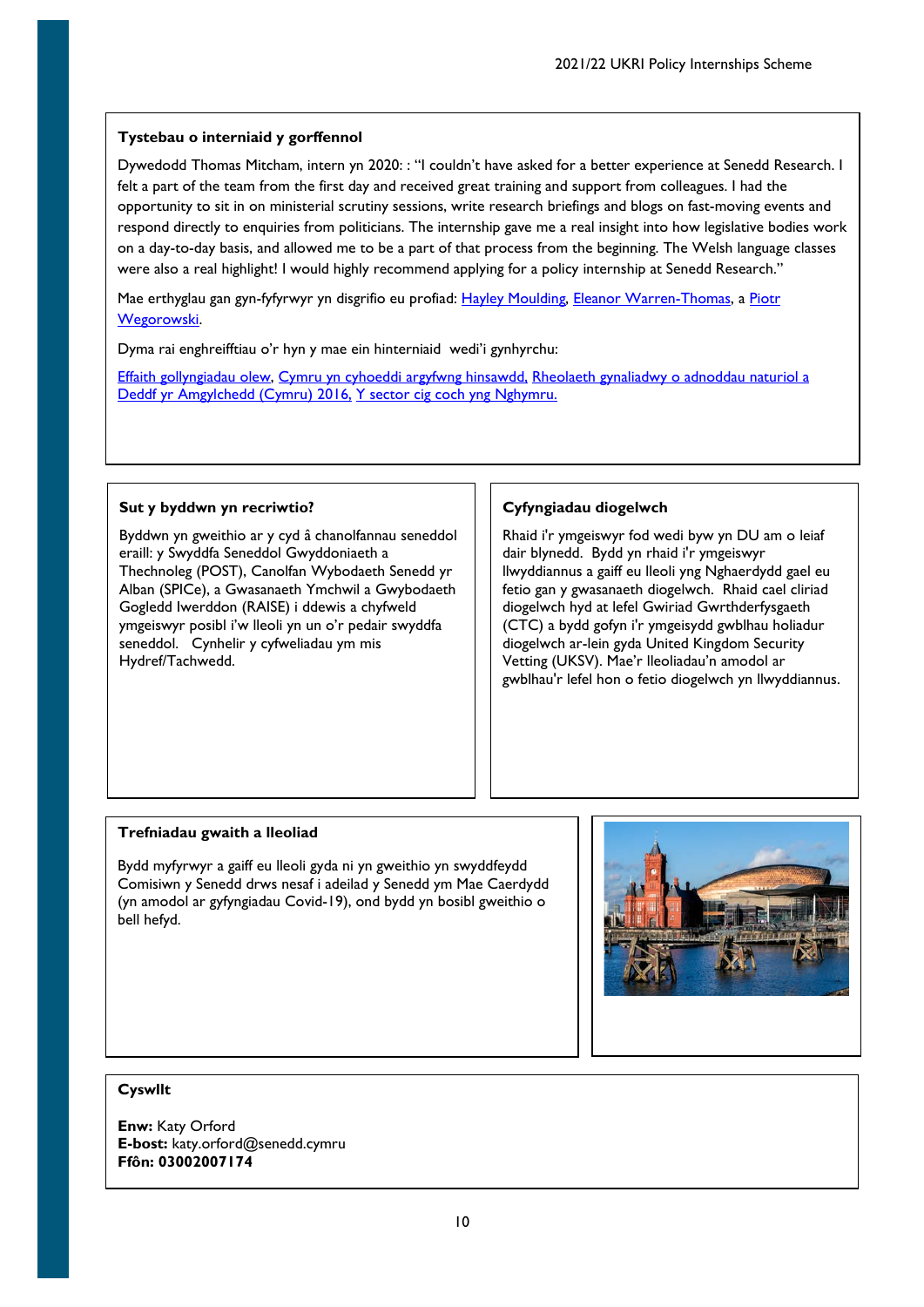# <span id="page-10-0"></span>**The Parliamentary Office of Science and Technology (POST, UK Parliament)**



*30 internships available for AHRC, BBSRC, EPSRC, ESRC, MRC, NERC and STFC students*

## **About POST**

[POST works in the House of Commons and the House of Lords](https://post.parliament.uk/) to make the best research evidence available for MPs and Peers. These decision-makers use POST to help them to examine the work of Government and to represent the people.

Our work is trusted as we are independent, non-biased and non-political. We cover everything from energy and climate change, to education and child welfare, to economics and crime, to digital technologies, artificial intelligence and beyond.

We, and the interns we work with, make scientific research accessible to Parliament in a number of exciting ways:

- we publish respected and influential briefings. You can see these [on our website;](https://post.parliament.uk/type/postnote/)
- we advise groups of MPs and Peers;
- we hold seminars and events in Parliament;
- we create links between Parliament and the research community; and
- we work with and support other parliaments around the world.

## **Policy Internship opportunities at POST**

Research students (who we call research fellows) have told us that their experience with POST can be lifechanging. They get experience working at the centre of our democracy.

Fellows normally help us to research, write, publish and publicise a briefing for Parliament. However, our Fellows may also spend time working directly with MPs and Peers on committees, or working in other exciting research teams in Parliament. Fellows may also get involve[d in the organisation of events,](https://post.parliament.uk/type/event-listing/) they may produce content for [other high profile publications such as](https://www.politicshome.com/thehouse/article/from-fake-news-on-5g-to-bleach-what-impact-does-the-covid19-infodemic-have) the House Magazine, and they may participate in outreach activities with the expert community.

By the end of your time in POST, you will have developed a unique understanding of our democracy, created important relationships with key stakeholders, and have conducted new and exciting research. You will also have developed new communication and relationship skills that will be valuable for your future career.

Working in Parliament may sound scary – but it is isn't! Our fellows work closely with our small and friendly team, who ensure that they have a positive experience. We normally have multiple fellows with us at any one time, so you will also have a network of peer support.

We are also committed to increasing diversity, so we would really welcome and encourage applications from underrepresented groups.

For more information on POST fellowships, [please see our frequently asked questions page.](https://post.parliament.uk/post-fellowships-faq/)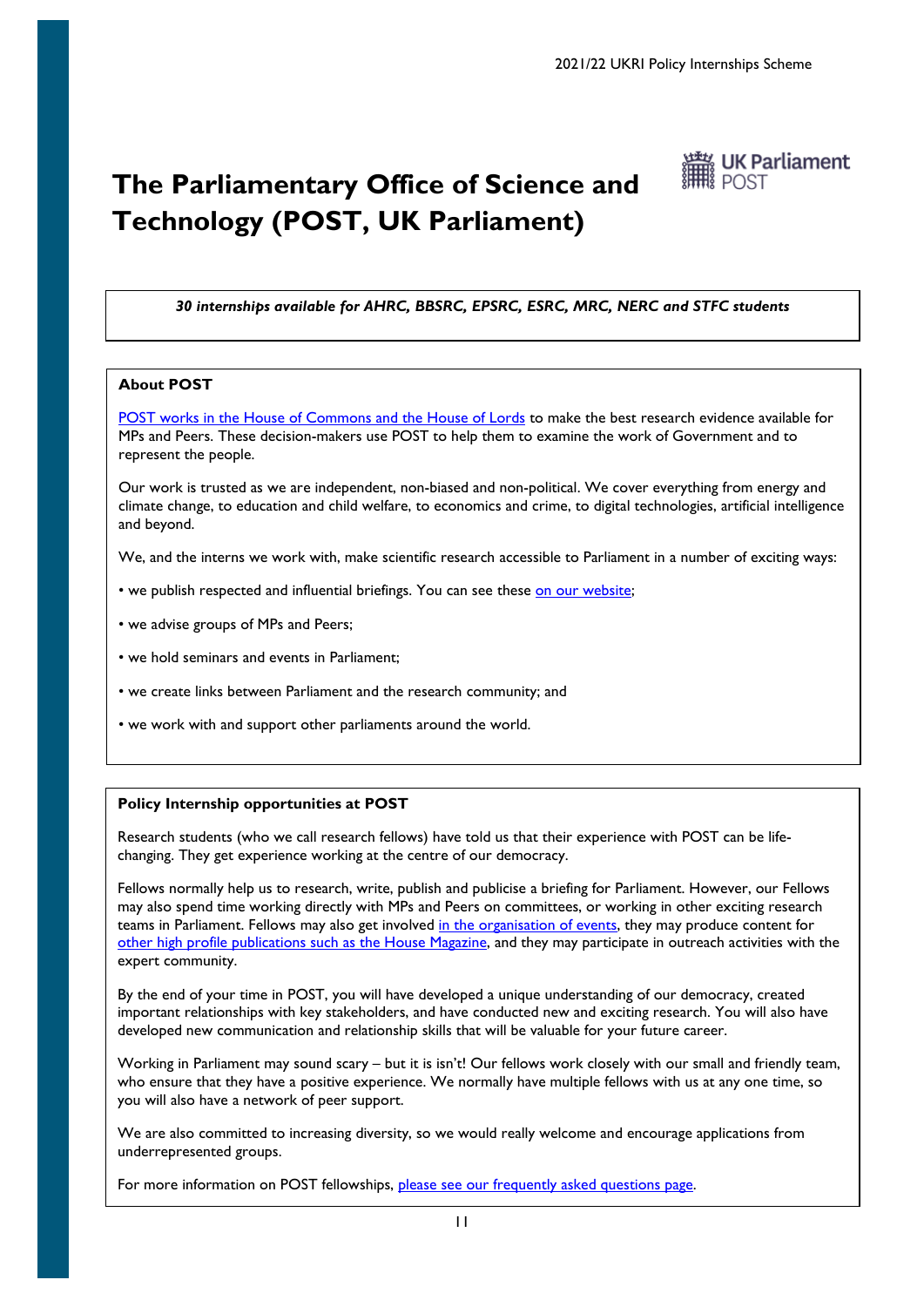## **Testimonials from former POST research fellows**

"It's been an incredible experience." – Frankie Boyd, [Early Interventions to Reduce Violent Crime,](https://post.parliament.uk/research-briefings/post-pn-0599/) POSTnote 599

"The POST fellowship was one of the best experiences of my PhD. I learnt a lot about communicating in a policy context, in a really supportive and friendly working environment. The writing skills and policy experience I have gained are already helping me in my new research job, working in climate policy research. I would wholeheartedly encourage anyone interested in science policy to apply for a POST fellowship, I can pretty much guarantee you won't regret it." – Heather Plumpton, [Climate change and agriculture,](https://post.parliament.uk/research-briefings/post-pn-0600/) POSTnote 600

"I took a step away from the lab to explore the world of science policy, and it was the most insightful experience of my PhD so far! Working as a Postgraduate Fellow at POST was a wonderful opportunity and I'd highly recommend the Policy Internships scheme" - Alana Dowling, [Reservoirs of Antimicrobial Resistance,](https://post.parliament.uk/research-briefings/post-pn-0595/) POSTnote 595

In 2021, an evaluation of POST fellowships 'Understanding the outcomes and impacts from PhD policy fellowship [schemes'](https://post.parliament.uk/understanding-the-outcomes-and-impacts-from-phd-policy-fellowship-schemes/) was published. Spotlights on the experiences of recent fellows will also be published shortly on the POST website.

**Security restrictions**

impartiality and confidentiality.

All Fellowship offers are conditional on obtaining [security clearance](https://www.parliament.uk/globalassets/documents/PSD-Security-Vetting-booklet.pdf) which can take up to three months.

POST is bicameral and strictly non-partisan. Fellows will need to abstain from any political activity for the duration of their Fellowship and to uphold the principles of parliamentary service, including

For the interview you will need to provide a passport/driver's licence and proof of address.

## **How will we be recruiting?**

We work with the National Assembly for Wales Research Service, the Scottish Parliament Information Centre, and the Northern Ireland Assembly Research and Information Service to select candidates. Allocation of candidates to each parliamentary office is determined by preference and ability to host.

Interviews will be held remotely in early November. You must be eligible to work in the UK.

POST is committed to equality of opportunity. We will make reasonable adjustments to ensure that disabilities or conditions don't exclude prospective fellows from this opportunity. Please let us know as soon as possible to discuss how we can meet your requirements.

## **Working arrangements and location**

We take fellows full-time for three months or part-time over a longer period. You may be based in Parliament in London, may be working remotely from home, or a combination of the two. If you are successful, we will discuss the hours and location with you.

Subject to the signing of a contract with the House of Commons, Fellows are allocated a laptop and desk space in Parliament (if needed).

Applications from part-time registered students are welcomed. If successful, part-time students who are eligible for studentship extensions will have these applied on a part-time basis.



## **Contact**

AHRC and MRC | Sarah Bunn | Biology and health | 0207 219 1860 | [bunnsk@parliament.uk](mailto:bunnsk@parliament.uk) BBSRC | Cristiana Vagnoni | Biology and health | 0207 219 2158 | [vagnonic@parliament.uk](mailto:vagnonic@parliament.uk) NERC | Jonathan Wentworth | Energy and environment| 0207 219 2161 | [wentworthj@parliament.uk](mailto:wentworthj@parliament.uk) EPSRC | Lydia Harriss | Physical and digital science | 0207 219 8380 [| harrissl@parliament.uk](mailto:harrissl@parliament.uk) STFC | Lorna Christie | Physical and digital science | 0207 219 5829 | [christiel@parliament.uk](mailto:christiel@parliament.uk) ESRC | Abbi Hobbs | Social science | 0207 219 2841 | hobbsa@parliament.uk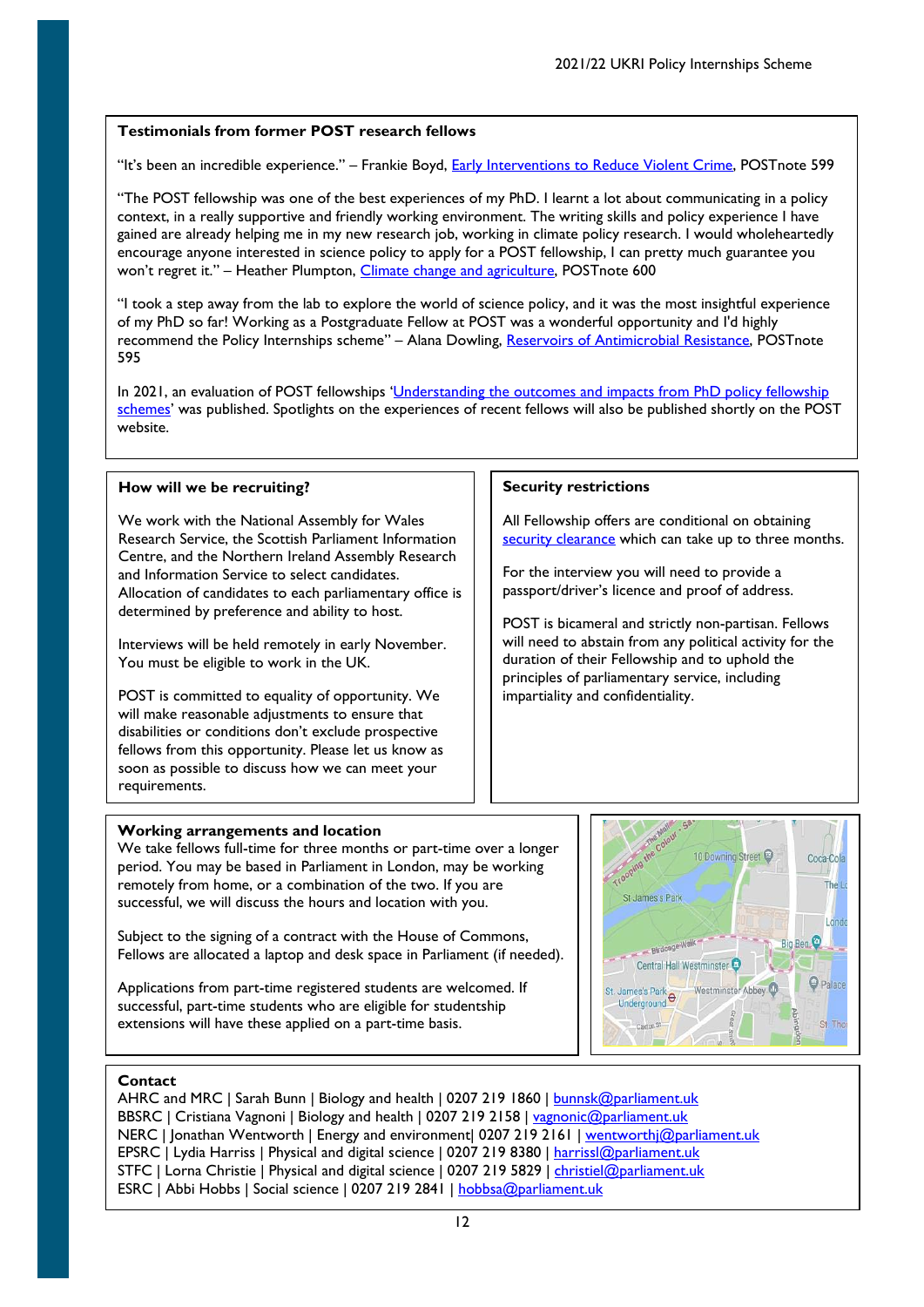# <span id="page-12-0"></span>**Committee on Climate Change (CCC)**



# *3 internships available for AHRC, BBSRC, EPSRC, ESRC, MRC and NERC students*

## **About the Committee on Climate Change**

[The Committee on Climate Change](https://www.theccc.org.uk/) (CCC) is an independent, statutory body established under the 2008 Climate Change Act. Our purpose is to advise the UK Government and Devolved Administrations on emissions targets and report to Parliament on progress made in reducing greenhouse gas emissions and preparing for climate change. Our strategic priorities are to:

- Provide independent advice on setting and meeting carbon budgets and preparing for climate change
- Monitor progress in reducing emissions and achieving carbon budgets and targets
- Conduct independent analysis into climate change science, economics and policy
- Engage with a wide range of organisations and individuals to share evidence and analysis

The CCC has had a significant impact on the UK's climate and energy strategies and is held in high regard internationally as a model for effective governance in climate policy. Our 2019 report 'Net Zero – The UK's contribution on stopping global warming' set out a Net Zero GHG target for 2050, adopted by Parliament in June 2020. Work is now on-going on how to achieve this target.

# **Policy Internship opportunities at the Committee on Climate Change**

The interns will work in an area related to GHG mitigation. The placements are likely to involve: analysing and synthesising evidence; developing spreadsheet and modelling tools; communicating and collaborating with experts; and report drafting. Precise areas of work will be determined by priorities at the time, but could involve the following areas:

- Assessment of greenhouse case abatement potential and costs in key sectors such as buildings or industry, including assessment of policy options and demand side response and policy solutions.
- Contributing to updating the CCC indicator framework for monitoring emissions reduction across sectors to hold government to account.
- Contributing to work on land use bringing together multiple objectives such as climate mitigation and adaptation, biodiversity and nature-based solutions.
- Analysis of cross cutting themes such as ensuring a Just Transition to Net Zero, how to engage people in policy development, assessment of who pays and distributional impacts of Net Zero.
- Analysis of International pathways and action by other countries on climate change.
- Contributing to work being undertaken in the transport sector e.g. modal shift and demand side reduction, the role of connected and autonomous vehicles, scenarios for travel post Covid.

Note that the role is not about the science of climate change, but focuses on the evidence base for options to reduce GHGs across the economy to 2050 and beyond. Candidates will work alongside other CCC secretariat members, and have access to key stakeholders across government, industry and academia. They will produce a peer-reviewed summary of their work, and have the opportunity to present this to members of the Committee. Candidates will quickly become an expert in a new area, develop skills to write and present information in an accessible way and improve their confidence in working with leading experts in the climate change area.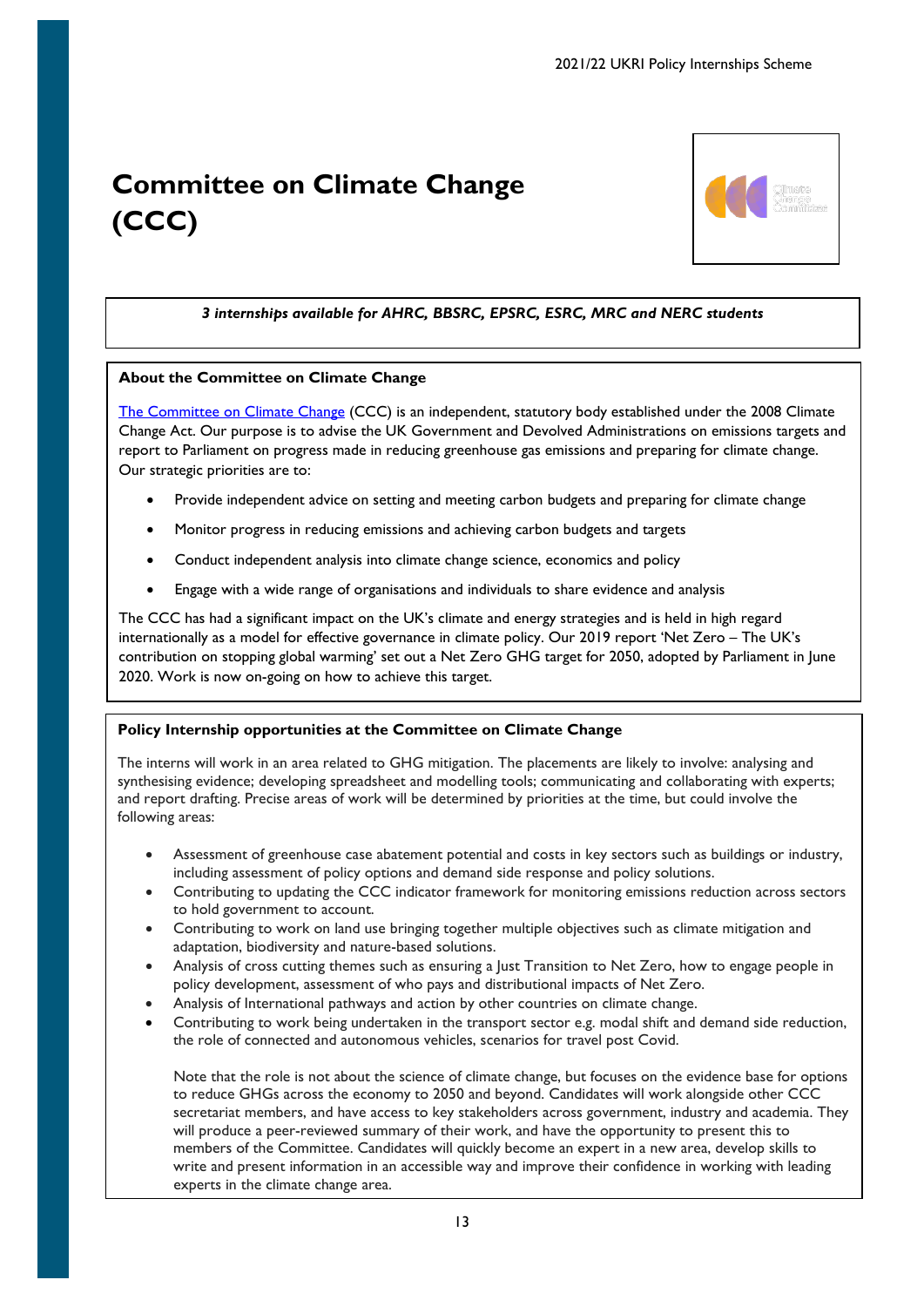"*Doing the policy internship scheme at the CCC is a great opportunity to work in an enthusiastic and welcoming team. The work is both rewarding and challenging, and it's a great chance to take a break from your PhD, experience an intellectually stimulating workplace outside of academia, and also be part of the UK climate effort. If you have the chance to work here I thoroughly recommend you take it."*

*"I've thoroughly enjoyed my time at the CCC, learned a huge amount about decarbonising the UK economy, and the workings of UK climate policy. The knowledge will definitely change the way I conduct by PhD and enable my research to have a great impact on policy making*"

"*I had an awesome experience at the CCC, learning how to apply analysis to real world problems, think about solutions and how the policy making process needs to change."*

## **How will we be recruiting?**

Applications will be sifted against the NERC studentship criteria as well as take account of CCC priorities at the time.

Successful applicants will be invited to interview.

If you have any questions about the potential projects or working at the CCC please contact us via the details below.

## **Security restrictions**

Students will be required to obtain a Disclosure Scotland Clearance.

The application should be made 8 weeks before the start of the internship.

## **Working arrangements and location**

The placement will last 3 months, starting at a date convenient to both CCC and the applicant.

CCC offices are located at 1, Victoria Street, London SW1E 5ND. CCC staff have the choice to continue working from home or to come into the office. There is limited desk capacity and a desk booking system is in place.

CCC offices are located near Parliament Square and Green Park underground stations. There is secure space for parking bikes.

Applications from part-time registered students are welcomed. If successful, part-time students who are eligible for studentship extensions will have these applied on a part-time basis. Flexible working can be arranged on agreement with the manager.

# **Contact**

**Name:** Ewa Kmietowicz **Email:** ewa.kmietowicz@theccc.org.uk **Tel:** 07920211581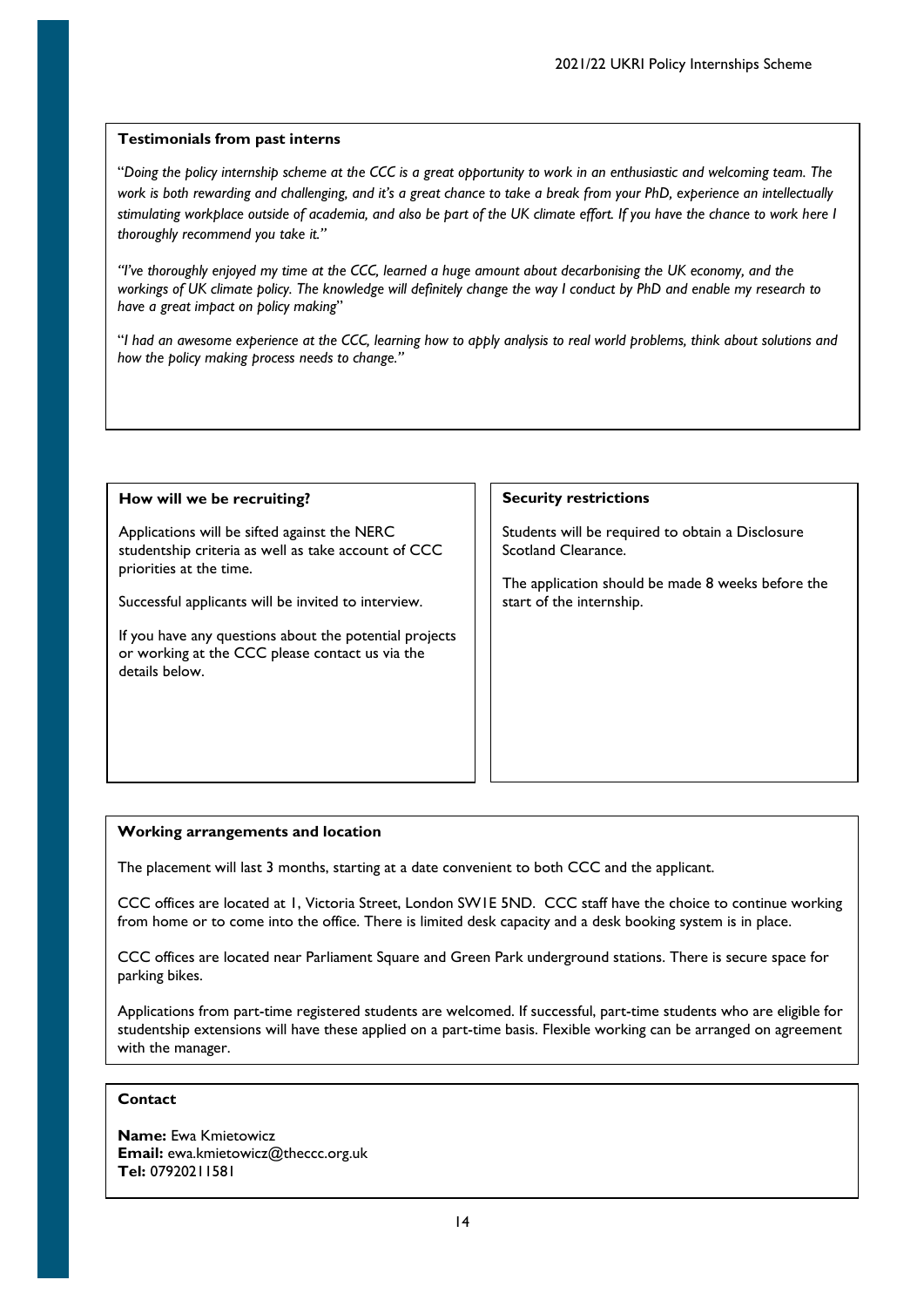# <span id="page-14-0"></span>**Department for Education (DfE)**



# *1 internship available for AHRC, BBSRC, EPSRC, ESRC, MRC and NERC students*

## **About DfE's Behavioural Insights Unit**

DfE is a UK government department with responsibility for children's services and education, including higher and further education policy, apprenticeships and wider skills.

The Behavioural Insights Unit (BIU) was set up in 2017 to provide dedicated behavioural science expertise to the department. The unit has three key objectives;

- To support the department to use behavioural insights to tackle policy challenges,
- To support the department to commission high quality behavioural research
- To build the department's knowledge and ability to apply behavioural insights.

Examples of our work include developing behavioural approaches to increase the number of girls studying STEM, increase the uptake of free childcare and increase the number of high achieving disadvantaged students applying for and attending top tier universities. The successful candidate will have the opportunity to work on projects of strategic importance across the educational and social care spectrum.

More broadly, the BIU sits with the department's central Strategy Unit (SU). SU are a highly collaborative, highcalibre team which carry out priority projects spanning across the whole of the Department's work. SU and the BIU work closely with ministers and the senior civil service to prioritise areas for the Department to focus on, in line with the overall strategy.

## **Policy Internship opportunities at DfE's Behavioural Insights Unit**

We are offering a unique opportunity to understand research impact from the policy perspective and to apply evidence from behavioural science to some of the highest priority work in educational policy. The post-holder will support and lead on the application of behavioural insights to policy projects. Specific activities:

- Work with policymakers to support them to use behavioural insights to develop effective policies.
- Undertake (or commission) behavioural insights research and present the findings to senior stakeholders.
- Build the capability of the department to understand how to apply behavioural insights to their thinking.
- Help to develop new ways of integrating behavioural research into educational policy.
- Support the department to commission high quality behavioural research, trials and interventions.

We welcome applications from candidates from a variety of academic backgrounds. To join us, candidates need to have a strong interest in behavioural insights and education policy. The ability to work collaboratively is essential as well as the flexibility and willingness to partner with key stakeholders from all areas of government and outside of it. Post holders will also need to be able to demonstrate strong communication and analytical skills, as well as a personal drive to make the most out of their role.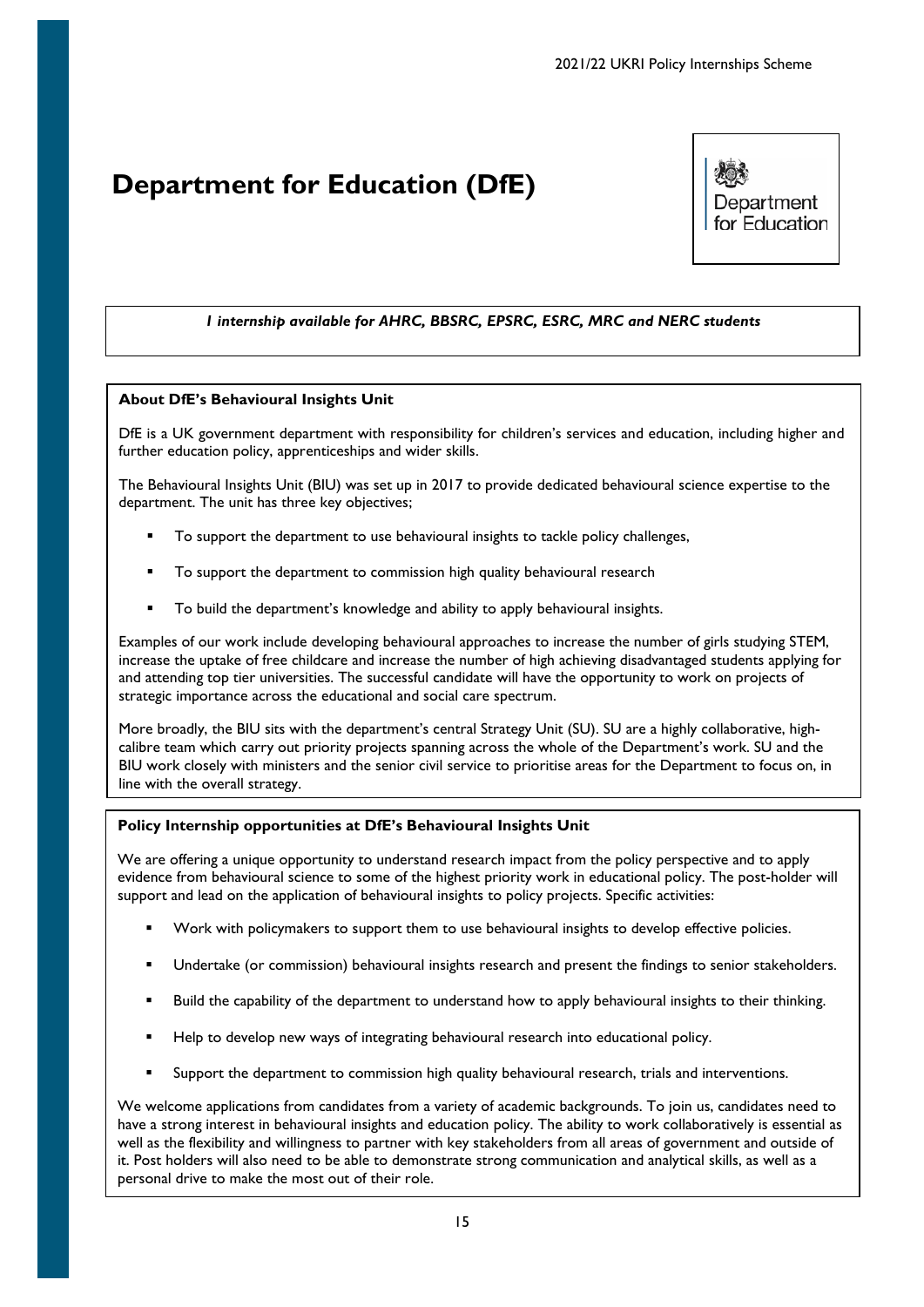*"The internship scheme was a unique opportunity to experience working as part of a dynamic team in the civil service. I worked on a complex research project in the Department and was well supported by colleagues from start to finish. Each day provided a new learning opportunity. Not only did the experience help me think about the practical application of my PhD research, but it also helped me identify personal strengths as well as professional competencies to develop further."* – Aunam Quyoum, The University of Sheffield

*"Undertaking a policy internship with the Behavioural Insights Unit in the Department for Education was an extremely memorable experience and one that I will never forget. Throughout my placement I applied my research skills and knowledge of behavioural science to real life problems and worked with a variety of teams across the department to develop effective policies. This internship provided a high level of challenge and responsibility, real-world policy experiences and exciting opportunities."* – Sophie Anderson, Durham University

## **How will we be recruiting?**

Candidates are asked to apply following the guidance. Applications will be assessed and successful candidates will be invited to interview.

The interview will consist of a pre-prepared 5-minute presentation, an assessment exercise and a number of questions which will focus on your skills, experience and your interest in the role.

Feedback can be provided for all applicants.

## **Security restrictions**

The successful candidate is required to complete a basic security check. The check will require the candidate to provide proof of identity and proof of address.

# **Working arrangements and location**

*Expected start date:* January 2021 (although flexible to requirements)

*Working pattern*: Full-time, part-time or flexible working

*Hours*: Full time is 37.5 hours per week

*Location:* Flexible. You can be based at either our London or Sheffield Office. We offer blended working so you can work partly in the office and partly from home. We also welcome applications from those wishing to work completely from home.

Applications from part-time registered students are welcomed. If successful, part-time students who are eligible for studentship extensions will have these applied on a part-time basis

## **Contact**

**Name:** Elizabeth Castle **Email:** Elizabeth.Castle@Education.gov.uk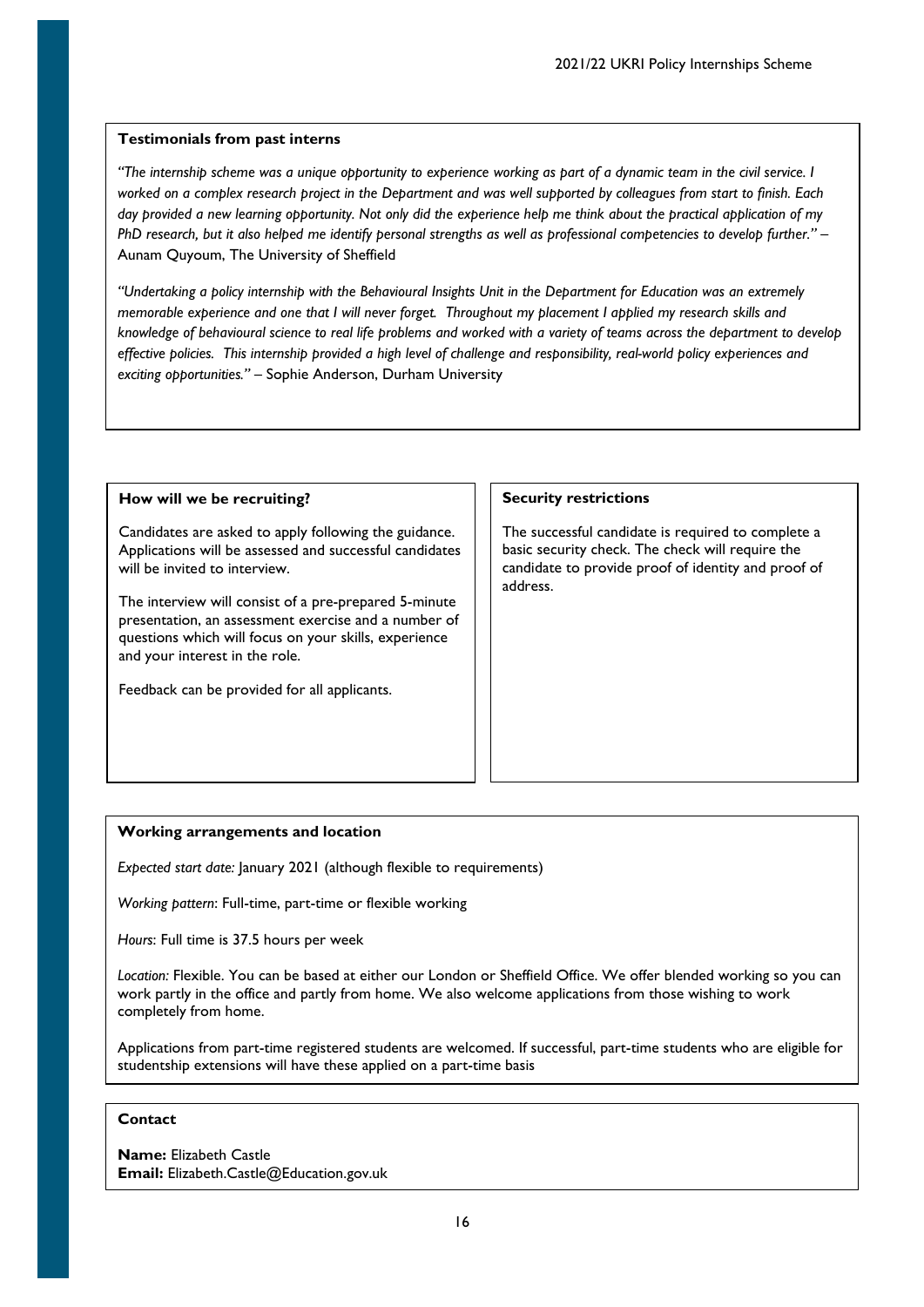# <span id="page-16-0"></span>**Department for Environment, Food & Rural Affairs (Defra)**

Department for Environment Food & Rural Affairs

#### *At least 6 internships available for AHRC, BBSRC, EPSRC, ESRC, MRC and NERC students*

## **About Defra**

Defra is the UK government department responsible for safeguarding our natural environment, supporting our world-leading food and farming industry, and sustaining a thriving rural economy. Our broad remit means we play a major role in people's day-to-day life, from the food we eat, and the air we breathe, to the water we drink. Defra's priorities include: a cleaner, healthier environment, benefiting people and the economy; a nation better protected against floods, animal and plant diseases and other hazards; a world leading food and farming industry; and a rural economy that works for everyone, contributing to national productivity, prosperity and wellbeing. Defra's 25 year plan has a set of ambitious goals to help improve our environment. With EU Exit and climate change high on Defra's agenda it is an exciting time to work for the department to help shape how future policy will look.

Within Defra, the Chief Scientific Adviser (CSA) is responsible for supporting Ministers, the Defra Board, the Permanent Secretary and the Executive Committee (ExCo) in their work, ensuring science, evidence and evaluation underpin decision-making. In so doing, CSA's Office (CSAO) champions science and scientists across the Defra group and makes sure Ministers and policy officials get the best quality scientific advice. Interns will be partnered within a policy team but with access to the CSA's office, giving them the opportunity to have an impact on how policy and evidence interface within Defra. Science, including the social sciences and analysts is embedded in policy making.

#### **Policy Internship opportunities at Defra**

During the internship, you will work with the Chief Scientific Adviser's Office and Defra policy teams to provide analysis of a priority policy issue. The policy issue will be decided on in conversation with Defra and the intern to reflect current policy priorities. Examples of high-profile science-policy issues include (but are not limited to) air quality; indoor air pollutants and particulate matter; waste and resources; plastics in the environment; food and farming; alternative methods of food production, agricultural productivity, farm animal welfare, insect protein; marine conservation zones; environmental impact of flame retardants; environmental impacts of unconventional gas; trends in wildlife habitats; ecological systems; landscape character; environment and human health; emerging technologies/techniques for monitoring; futures work and citizen science or other strategic evidence needs set in a post EU-Exit context and support Global Britain and prosperity agendas, climate change, and systems mapping of key policy areas.

Outputs from the internship will be varied but projects will be designed to ensure that you can complete a piece of work. Examples include developing Evidence Statements for a policy issue, to be published by Defra and used in Defra's decision making process or undertaking other structured activities (e.g. running workshops, events, desk top studies) to support knowledge exchange and facilitate links between policy makers and the wider academic community. Alongside this, you will have the opportunity of joining the Chief Scientific Adviser and other senior policy officials on engagements with stakeholders or other Government Departments, and have access to events open to Defra employees, e.g. seminars with guest speakers, training and shadowing opportunities.

**Benefits of working with Defra:** Being embedded in Defra will provide you with valuable insight into the policy making process, particularly how research is used to inform decisions; it will improve your understanding of high profile policy issues; and working directly with policy teams gives you the opportunity to build a network of policy and evidence contacts and work in an interdisciplinary environment. You will be contributing to improving the evidence base of a high-profile policy issue, have the opportunity to produce work that will have a high impact and ensure that evidence is strongly embedded into decision-making, and will have a completed project to add to your portfolio.

17 experts, writing for a policy audience, working at pace, and balancing needs of policy and evidence. After your Whether you're interested in a policy, research or alternative career path, the internship will develop your transferrable skills in project leadership, systematic review methods, communicating complex information to non internship, you have the opportunity of joining a growing group of Defra internship alumni to continue access to networks after the internship finishes.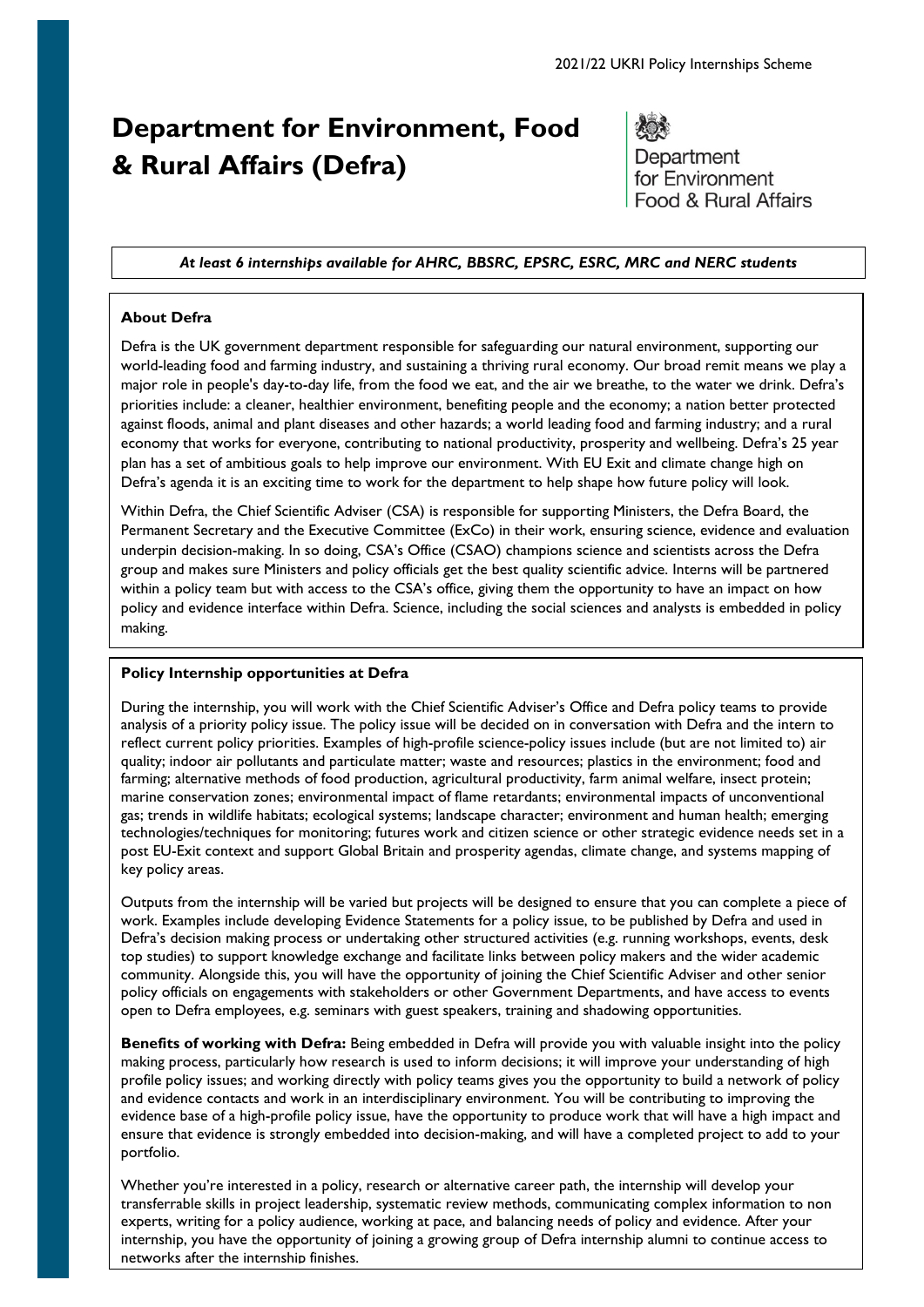"Being given the opportunity to fully lead on my own project was a great chance to develop my skills and confidence. While challenging at times, I really enjoyed taking ownership of the project, seeing it develop, while having a very supportive team around me to help as needed. I enjoyed engaging with all colleagues and international stakeholders to make this project a full success."

"I immensely enjoyed this placement and it has cemented my desire to work within the science policy interface. The placement has allowed me to build on skills that I think will help me to achieve my career goals and helped me to build my network within this field."

"I feel that my communication skills, both through writing and speaking have improved significantly. I noticed a real development in the way I tried to relay information to people. I have taken this skill back to my own PhD, and it has made me think a lot more about what I am writing, the certainty of what I am saying, and whether there is a clearer way of phrasing a piece of information. It has also improved my ability to plan and organise my time and be adaptable to fit changing timelines or demands which is the nature of working in a policy environment."

"It was fantastic to sit in on a Science Advisory Council meeting and to see the way independent advice was given to civil servants and the way senior scientists discussed government policy and government priorities."

#### **How will we be recruiting?**

At least 6 policy internships are available, and shortlisted applications will be invited for informal interviews.

You do not need to have specific expertise in the example science-policy issues listed above. The evidence priorities associated with the example topics may change, and successful applicants will enter discussions with relevant policy teams at the start of the internship.

We encourage applicants from diverse backgrounds. At Defra, we passionately believe in equality, diversity & inclusion and we match that belief with action. We are committed to being an organisation in which fairness and equality of opportunity is central to the approach in business and working relationships and where the organisational culture reflects and supports these values.

Exact start dates can be decided between policy team and interns but would be expected to commence sometime between January 2022 and September 2022.

#### **Security restrictions**

Successful applicants will receive instructions on how to apply for CTC security clearance before starting the internship if they are based in London or a basic security check if based elsewhere.

## **Working arrangements and location**

Location: London, Bristol or York depending on policy area. Defra is also well equipped for remote working. You will be based jointly in Defra's Chief Scientific Adviser's Office and a relevant Defra policy team. Part of the work will involve liaising with other Defra teams and external experts, and may involve short visits to other sites. Defra are open to flexible working and are happy to accommodate where possible. Applications from part-time registered students are welcomed. If successful, part-time students who are eligible for studentship extensions will have these applied on a part-time basis.

## **Contact**

**Name:** Emma Webster **Email:** emma.webster@defra.gov.uk **Tel:** 0208 02 61614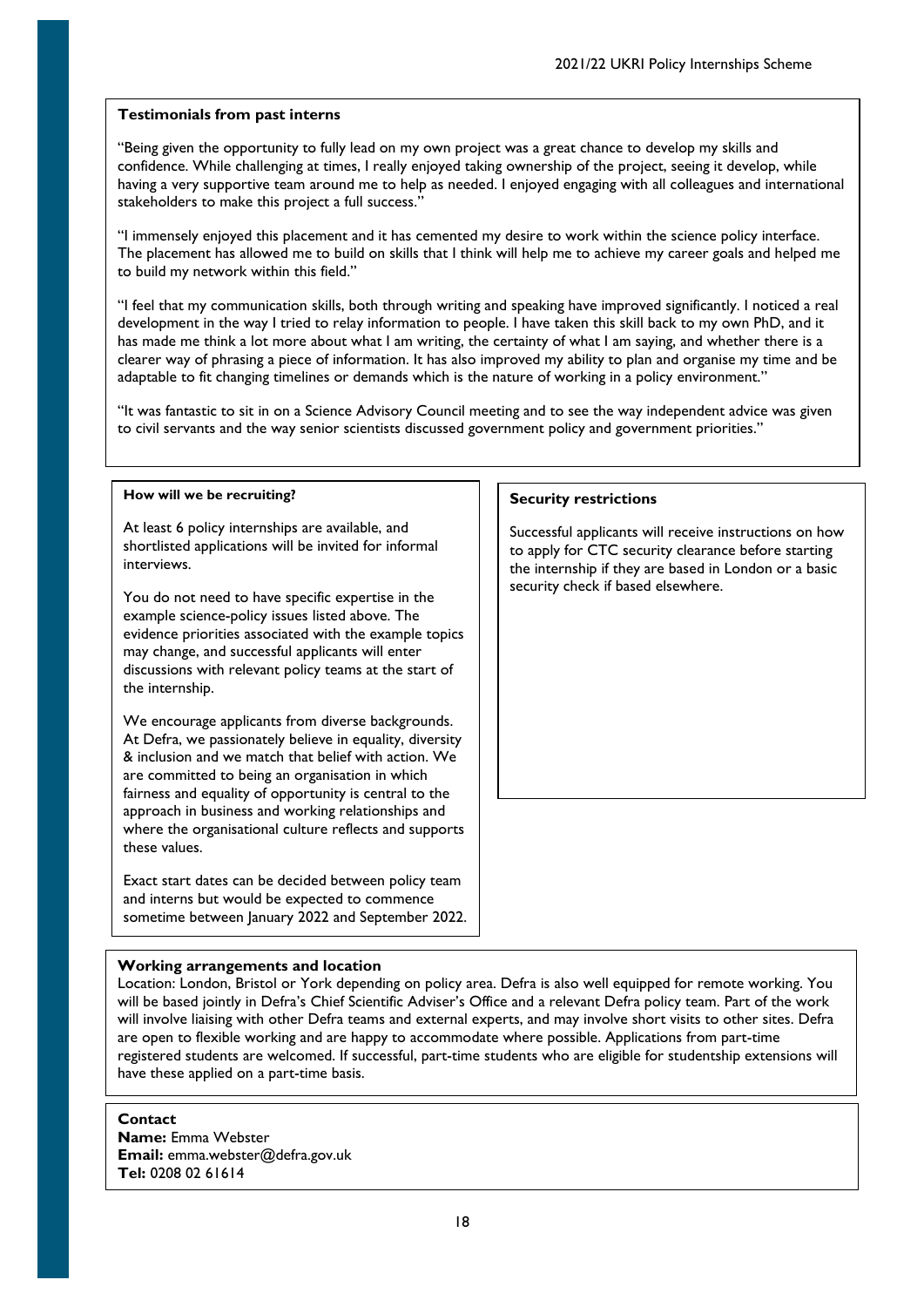# <span id="page-18-0"></span>**Department for Work & Pensions (DWP)**

Department for Work & Pensions

# *6 internships available for AHRC, BBSRC, EPSRC, ESRC, MRC and NERC students*

## **About DWP**

The Department for Work and Pensions (DWP) is the UK's biggest public service department, responsible for the design and delivery of the welfare system. DWP addresses social policy challenges for all age groups e.g. tackling family conflict, the Labour Market response to the challenges of COVID-19 and the ageing population. DWP is responsible for delivering the State Pension, working age benefits, disability and sickness benefits to 22 million citizens, and the Department's broader policy remit affects the lives of everyone in the country. DWP's ministers and senior officials make a huge number of important decisions, affecting the lives of millions. Decisions require evidence, and this is generated and translated by the Department's analysts and scientists, who work in all parts of the organisation. The Department is a large employer and offers many opportunities for graduate and postgraduate analysts who are employed as Government specialists. Analysts in Government work closely with policy makers and operational decision-makers at all levels, including Ministers. Analytical work informs policy and operations, such as Jobcentre Plus and the Pensions Service and can have a substantial impact on the lives of large numbers of people. DWP analysts design and deliver research and evaluation of policies, programmes and pilot projects to shape labour market policy, poverty reduction, disability, ageing society and welfare reform.

The Analytical Community in DWP sees over 600 members across four core professions: Economics, Operational Research, Social Research and Statistics. The Department also employs a growing number of data scientists and expert advisers in behavioural science, psychology and medicine. Analysts in DWP are based in five main hubs: Leeds, London, Newcastle, Sheffield and Manchester.

## **Policy Internship opportunities at DWP**

DWP offers a unique opportunity to experience an organisation that is directly responsible for both the design and the frontline delivery of its policies and services. A DWP internship will support the development of a broad range of analytical, presentational and professional skills, as well as wider professional development from e.g. in-house seminars. Each student will be matched with an area to contribute to a priority analytical project to support the development of policy or facilitate senior decision-making, via the innovative usage and translation of evidence, data and information. The work of a DWP internship will directly address and impact the research questions outlined in our Areas of Research Interest (ARI) statement\*. Students will participate in their team's wider responsibilities and gain a broad and rich insight into life in DWP as well as an overview of working in the Civil Service. Students will benefit from being part of a cohort, offering a peer support network and opportunities to share experiences with other student interns.

Some of the areas in which internship projects are available are as follows:

Labour Market Analysis; Universal Credit Research; Working Age Benefits and Housing; Disability Analysis; Work & Health Joint Unit (Employers, Health & Inclusive Employment); Pensions & Later Life Analysis; Income, Families and Disadvantage; Operations; Contracted Health and Employment Services; Financial Modelling & Analysis. Projects vary by area but can be broadly categorised as follows:

Literature/evidence review/synthesis; quantitative analysis; qualitative research/analysis; specialist modelling or econometrics; or a combination of the above categories.

\*https://www.gov.uk/government/publications/dwp-areas-of-research-interest-2019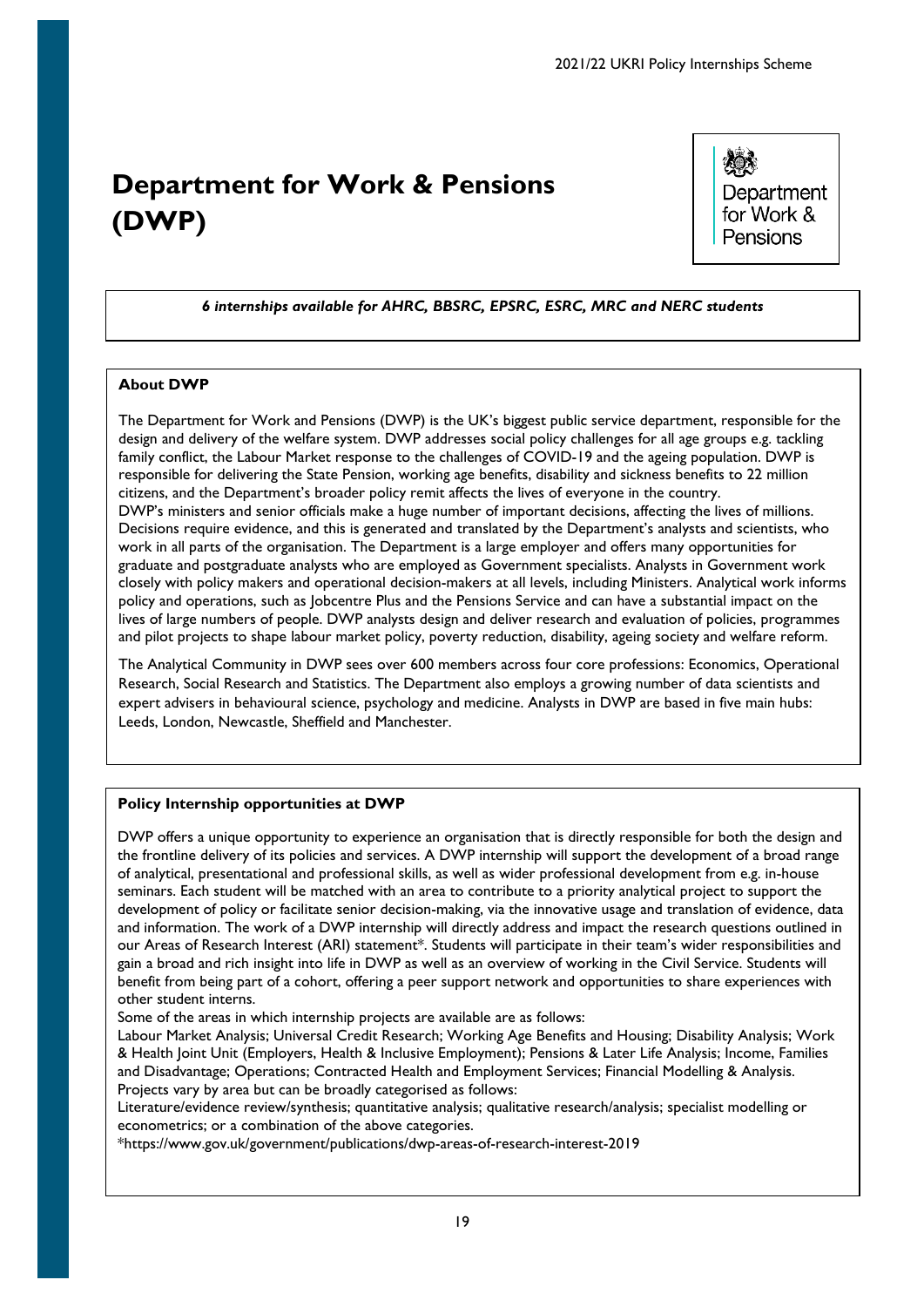**#1** *I applied because I am actively considering non-academic career options after graduation. I was able to get very detailed*  insights into how policies are made and what the role of civil servants is in this process. I was really made to feel part of the *team and was invited to every single meeting. I thoroughly enjoyed the placement and learned a lot. I also noticed that the type of work carried out in DWP speaks a lot more to me than some of the things at university. I enjoy more short-term and output-driven projects. I also like the more collaborative aspect in the Civil Service. I am very likely to apply as an analyst in DWP.* 

*#2 I wanted experience of working in the civil service. I hoped that I would identify a future career path, as well as additional skills which I wouldn't get during my degree. I was very pleasantly surprised by my secondment. Although I expected to enjoy it, I wasn't expecting to enjoy it as much as I did, and I didn't want it to end! My project was interesting, rewarding and challenging but also manageable in the time I was given for it. It was great to see my work being used and achieving impact straight away. My team were amazing, and I feel very lucky to have been placed with them. I think it's important for PhD students to be part of a team (as PhDs can be quite isolating) and I really liked the atmosphere within the civil service. This scheme is a very good way to experience working for the civil service. I have already applied for the GORS mainstream recruitment.*

### **How will we be recruiting?**

Shortlisted candidates will be invited to an interview – via MS Teams or over the telephone – to determine final selections, but will not be asked to give a presentation. The ideal candidate needs to be able to work in a fast-paced team environment, planning and balancing multiple project tasks and communicating effectively with colleagues. Students should have a strong grounding in their academic discipline, but the ability to effectively operate beyond these boundaries in areas they are not specialist in. Interviews will focus on: Analytical and research methods; approaches to reviewing, assimilating and analysing data, evidence and information from different sources; communicating outputs to non-technical audiences.

There is no restriction on academic discipline, with applications welcome from a broad range of backgrounds; past students have come from: economics and econometrics, social policy, epidemiology, mathematics, history, anthropology, sociology, but this list is not limited – transferrable skills are more important than specific research interests.

Successful candidates will be matched to areas/projects based on their research interests and skills profile; we will endeavour to accommodate preferences where possible, and can offer some flexibility. Note that all internships offer the same core professional development, Government insight, embedding, shadowing and mentoring opportunities.

#### Ī **Working arrangements and location**

ľ Newcastle, Manchester and Sheffield. Working from home is currently typical. Flexibility will continue with any return to office based working. During the internship travel and related expenses incurred in relation to the internship will be reimbursed by DWP – via the student's Home University – up to the Scheme's stated limit over the duration of the secondment. Full terms and conditions for the internship will be included in an agreement for successful candidates. Applications from part-time registered students are welcomed. If successful, part-time students who are eligible for studentship extensions will have these applied on a part-time basis. Interns will be fully embedded within a DWP team. DWP analysts work on a cross-site basis in Leeds, London,

#### **Contact**

 $\overline{a}$ 

Ī

**Name:** Steven Bond **Email:** steven.bond2@dwp.gov.uk **Tel:** 0191 216 8341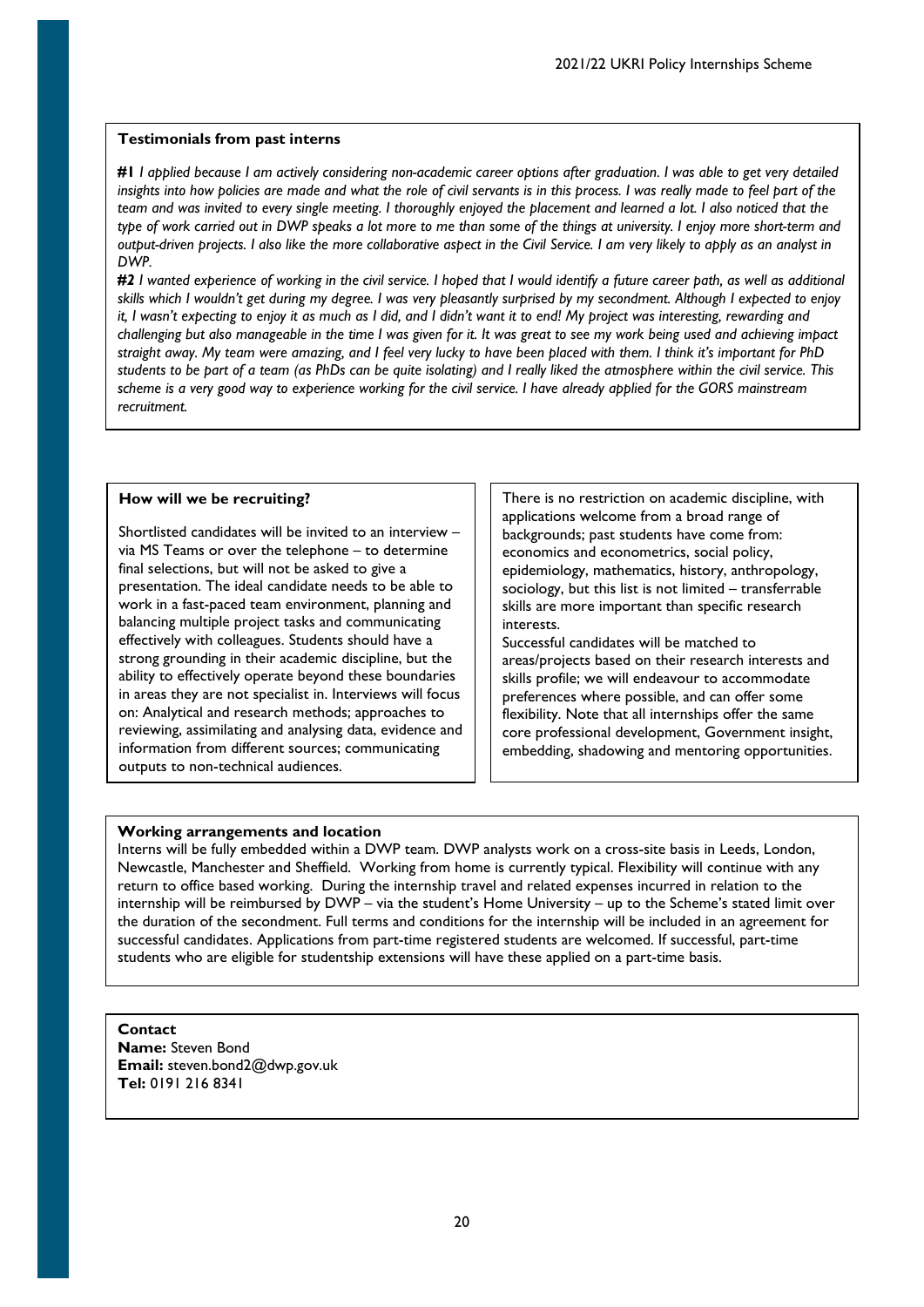# <span id="page-20-0"></span>**Food Standards Agency (FSA)**



*1 internship available for AHRC, BBSRC, EPSRC, ESRC, MRC and NERC students*

## **About the Food Standards Agency**

The Food Standards Agency (FSA) is an independent, non-ministerial government department that works across England, Wales and Northern Ireland. We ensure food is safe, is what it says it is, and we help empower consumers to make informed choices in relation to food.

Science is at the heart of everything we do. We use science and evidence to tackle the challenges of today, to identify and address emerging risks, and to ensure the UK food safety regulation framework is modern, agile and represents consumer interests. We conduct and support a broad range of research, drawing on independent expertise of others to ensure our advice and recommendations are made based on the best available scientific evidence.

Leaving the EU hasn't changed our top priority which is to ensure that UK food remains safe and what it says it is, but it does mean that the FSA, alongside colleagues from Food Standards Scotland (FSS), is responsible for many of the combined risk analysis functions previously carried out by European Food Safety Authority and the European Commission. This puts an even greater emphasis on science and evidence needs and you have an exciting opportunity to make a genuine contribution at this critical time.

For more information about the FSA, please visit [www.food.gov.uk.](http://www.food.gov.uk/)

## **Policy Internship opportunities at the Food Standards Agency**

Policy Officer, Food Hypersensitivity, Food Policy Directorate.

Our Food Hypersensitivity Policy Team are looking for an enthusiastic doctoral research scientist to undertake a three-month placement, during which you will support ongoing strategy development for the Food Hypersensitivity Programme delivered by the Food Standards Agency (FSA).

Food hypersensitivity (food allergy and intolerance) is a major priority for the FSA, with an estimated two million people living with a diagnosed food allergy, 600,000 with coeliac disease and many more living with other food hypersensitive conditions in the UK. Our ambition is to make the UK the best country in the world for consumers with food hypersensitivity, and your inputs will contribute to these efforts, along with providing valuable experience of working in science and policy in government. Our work is built on three key themes of safety, trust and choice.

Activities will include:

- Assessing available evidence on food hypersensitivity and determining gaps.
- Assessing emerging and future priorities and making recommendations on how the FSA could address these.
- Working with the FSA's scientific and social science experts on current research projects.
- Working with policy leads on current projects and contributing to ongoing policy development, for example, the forthcoming introduction of allergen labelling changes known as 'Natasha's Law', on the potential development of a consumer 'food allergy safety scheme' (along the lines of the current Food Hygiene Rating scheme), the revision of policy on voluntary allergy labelling (e.g. 'may contain' labelling) and the potential development of a consumer reporting mechanism for allergic reactions.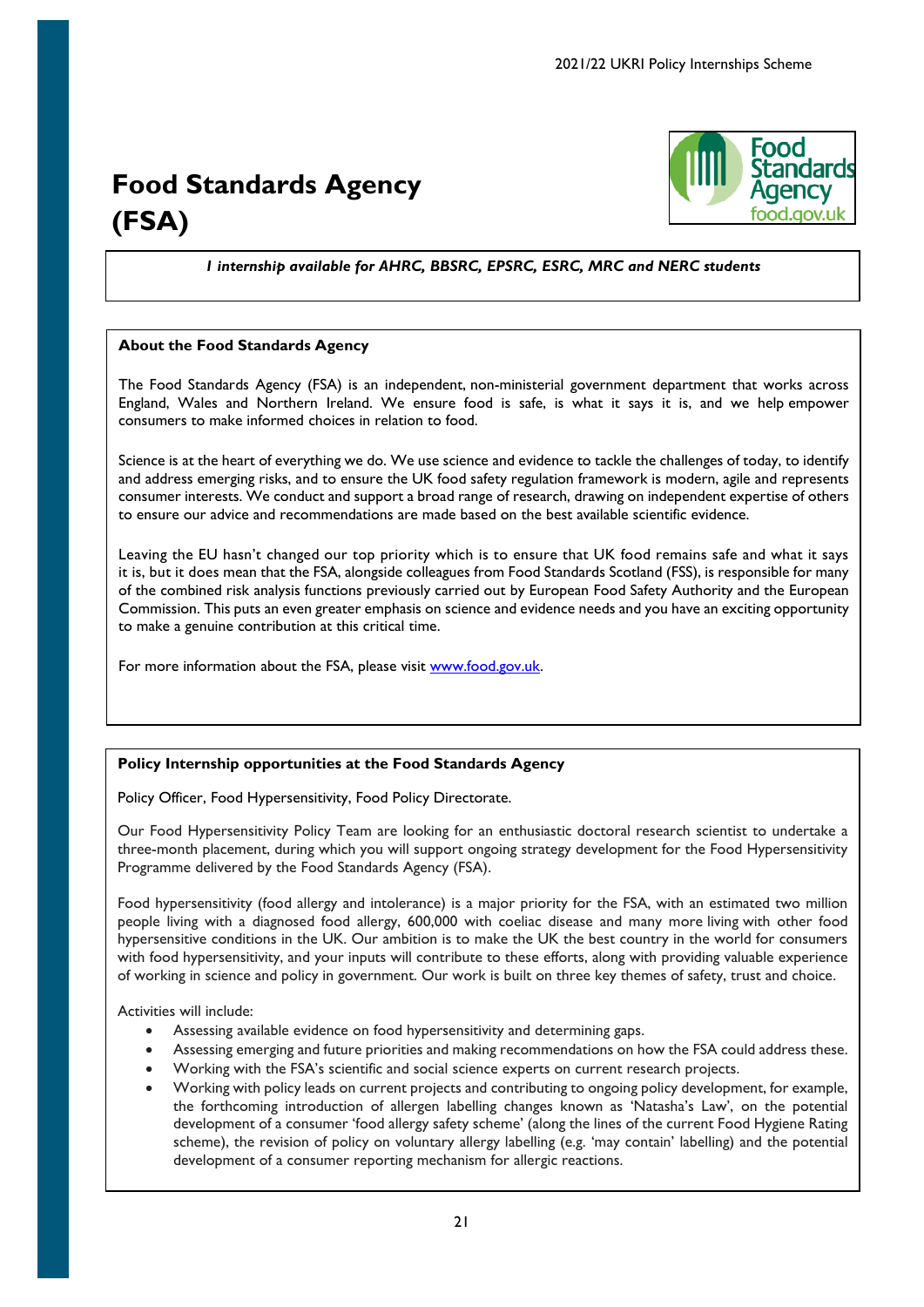Sebastian's FSA Experience: 'The internship gave me a unique opportunity to learn how food policy making and regulation in the UK works. I got the chance to work closely with several teams within the FSA to learn about the different areas the FSA is involved in.' 'Specifically, I worked in the Social Science Team in a collaborative project with the London School of Economics to research emerging online food marketplaces for small businesses and home cooks. I conducted semi-structured interviews with vendors to assess how these platforms change the food market and how the FSA can regulate it to ensure food safety standards are met. Additionally, I worked in the Allergy & Intolerance Team on a project aimed at exploring reasons for differences in allergen incidences across different local authorities. We used existing data to look for trends to better inform allergen management by businesses and target local authority visits.' 'My PhD researches sustainable food practices through community-based initiatives supported by digital technologies. The internship helped me to broaden my perspective on the food system and the role of policy and regulation in changing it. To that end, I also got the opportunity to conduct interviews with key employees of the FSA to inform my own research. The FSA is a research and evidence-driven organisation and given the varied tasks I can recommend this internship to PhD students from a wide range of disciplines. It provides a friendly and flexible working environment and the opportunity to work in real projects from the first day.'

### **How will we be recruiting?**

Recruitment will be based on **HMG Successful Profiles**. Expressions of interest should include a CV and supporting statement that captures why you are interested in a policy internship with us, your experience and strengths. If invited for interview (potentially by video call), we will assess your experience, strengths and behaviours. The Civil Service behaviours we will assess you on at that stage are 'Working Together' and 'Delivering at Pace'. Further information will be provided following initial screening.

Inclusivity is important to HMG and the FSA. We will endeavour to make reasonable adjustments to our recruitment processes based on personal need.

#### **Security restrictions**

Prospective interns will be expected to meet [HMG](https://www.gov.uk/government/publications/government-baseline-personnel-security-standard)  [Baseline Personnel Security Standard \(BPSS\).](https://www.gov.uk/government/publications/government-baseline-personnel-security-standard) Further details and training with respect to handling potentially sensitive information will be provided as necessary.

## **Working arrangements and location**

The FSA has offices in London, York, Cardiff, Belfast and Birmingham but we are also well equipped for home-based working. Under the current circumstances your internship will likely be home-based. However, there may be opportunity to travel to our office locations (or other) depending on government guidelines and where appropriate and beneficial. We support flexible patterns of working, helping you to work around existing commitments. Applications from part-time registered students are welcomed. If successful, part-time students who are eligible for studentship extensions will have these applied on a part-time basis.

# **Contact**

**Name:** Lois Gaden **Email:** lois.gaden@food.gov.uk **Tel:** N/A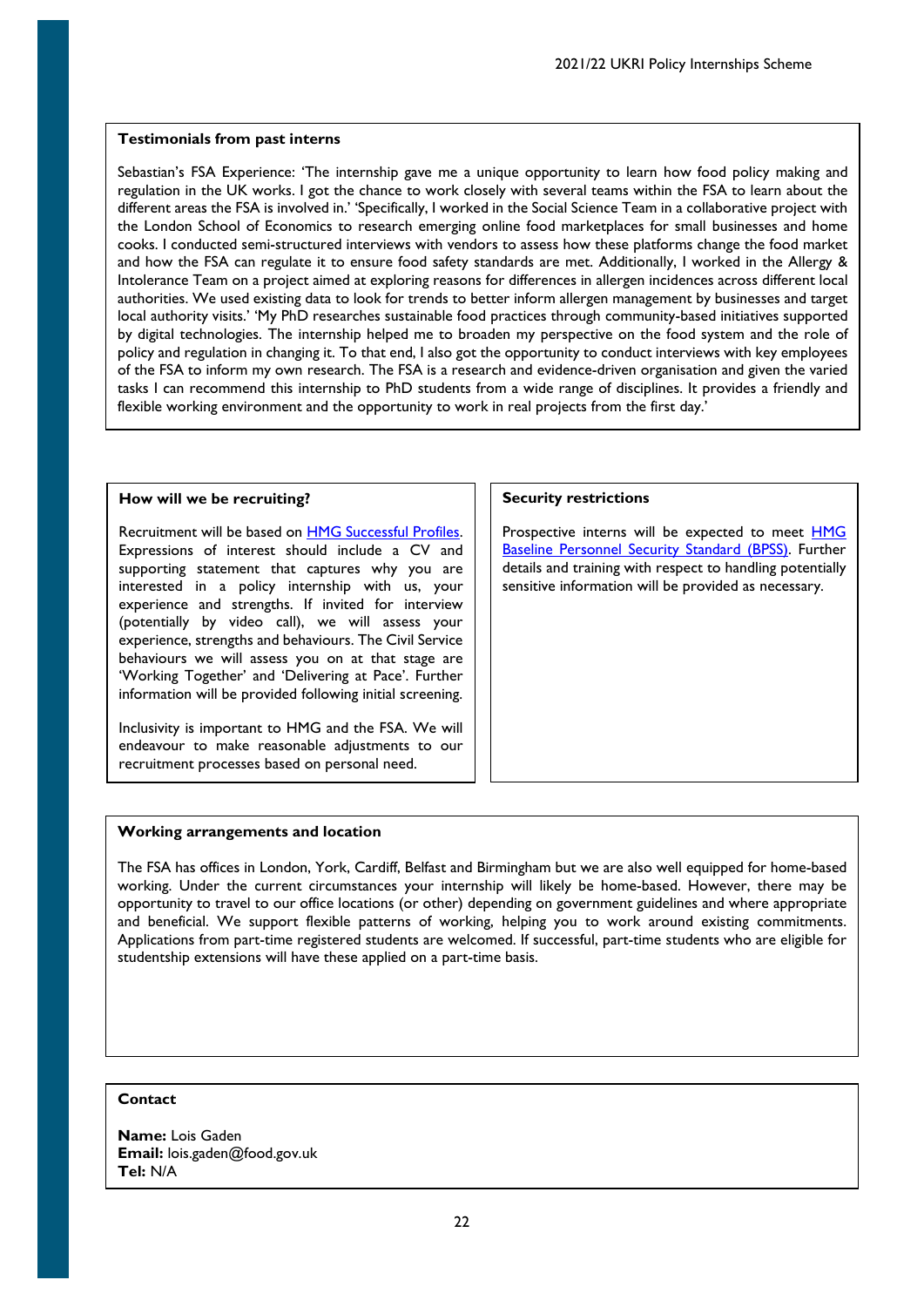# <span id="page-22-0"></span>**Government Office for Science (GO-Science)**



# *7-10 internships available for AHRC, BBSRC, EPSRC, ESRC, MRC, NERC and STFC students*

# **About GO-Science**

The Government Office for Science (GO-Science) works at the heart of government to ensure that government policies and decisions are informed by the best scientific evidence and strategic long-term thinking. The GO-Science team is headed up by the Government Chief Scientific Adviser (GCSA) Sir Patrick Vallance, who is responsible for giving scientific advice to the Prime Minister and Cabinet.

Our priorities are:

- Supporting national growth and increasing the UK's productivity by linking science, innovation and industrial enterprise.

- Supporting regional growth by building on existing science and innovation activity across the country.
- Using technology to develop modern and cheaper public services.
- Preventing or addressing emergencies and mapping national security risks.

You can find further information about our organisation here: <https://www.gov.uk/government/organisations/government-office-for-science>

# **Policy Internship opportunities at GO-Science**

- **Project Research Officer, Security and Resilience** support the evolution of the Science Advisory Group for Emergencies (SAGE); how science can improve Government planning around major emergencies (flooding, extreme weather, infectious diseases, biosecurity) and national security challenges.
- **Project Research Officer, Emerging technology** contributing research and analysis to understanding the technologies emerging from R&D and what they mean for the UK.
- **Project Research Officer, Futures**  this role will support horizon scanning and development of futures techniques.
- **Project Research Officer, Global Issues and Opportunities (up to 2 roles)** supporting our work on global science, technology and innovation challenges, with opportunities focusing on international collaboration and trade and on climate change and net zero.
- **Project Research Officer, Covid (up to 3 roles)**  supporting work on Covid advice, policy & recovery, modelling, behaviour, health and international comparisons.
- **Analysts (up to 3 roles) –** opportunities to explore and define what it means to be a science or engineering leader within government; to help scope and analyse the barriers that government departments face when bringing in expertise across government, industry and academia; to extend the landscape review of academic engagement across government departments to identify best practice and key partners.
- **Systems thinking project officer** support the promotion of systems thinking across government which could include preparing training and promotion materials.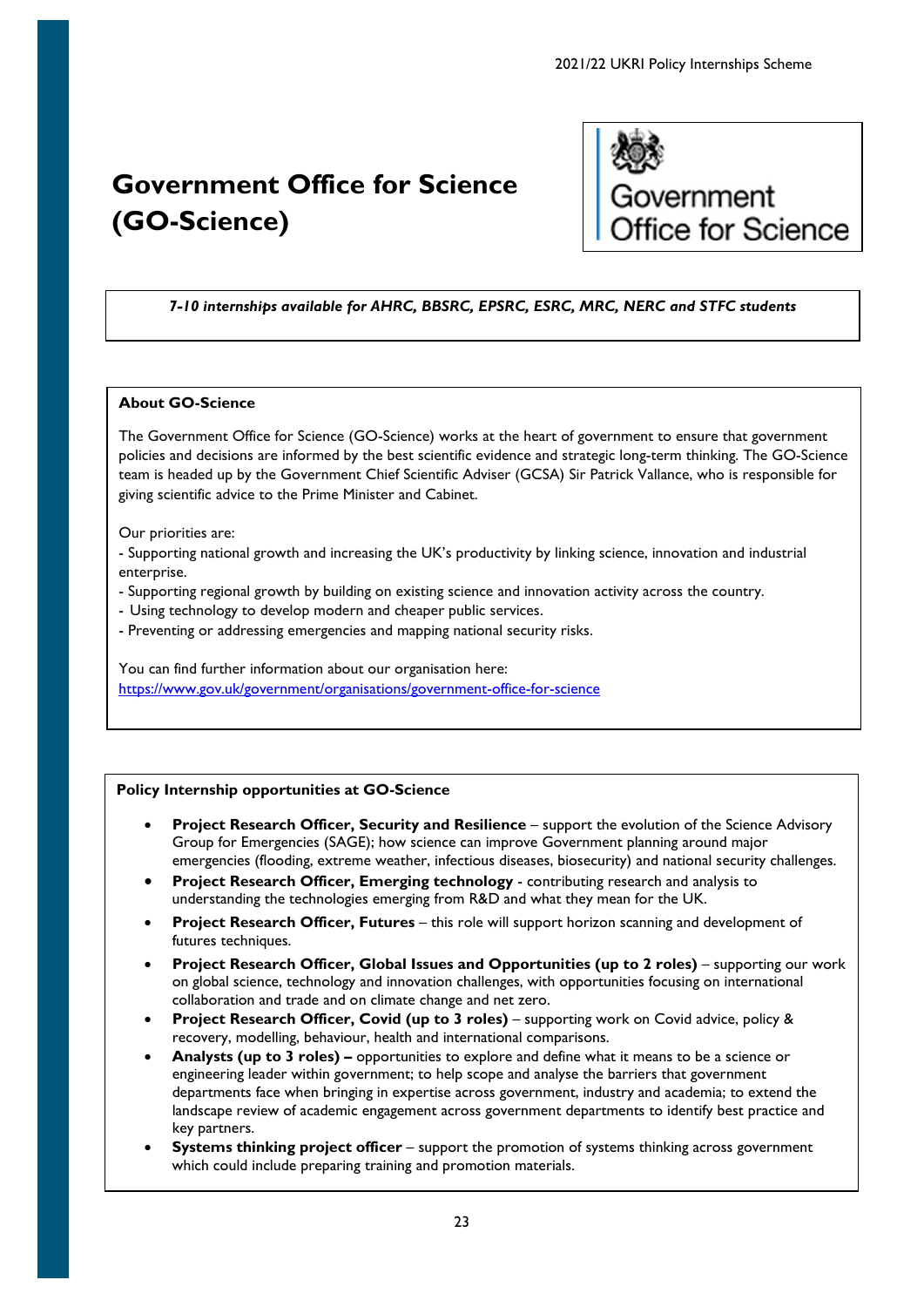*"My UKRI internship was a brilliant opportunity for me to improve my understanding of government policymaking processes, and how scientific evidence is used in decision-making. I also developed a range of professional skills that really benefited me as my career has progressed."* – Arianna, UCL.

"*During my three-month internship, I became involved in a number of policy projects. These included developing a value framework for public sector research establishments, researching and setting up a roundtable discussion between Sir Patrick Vallance and artificial intelligence experts, and meeting with chief scientific advisors to improve the spending review process next year. I gained knowledge in how GO-Science functions as an organisation that uses science as its foundation and how this in turn benefits the country. In addition, I gained skills in writing policy documents, hosted meetings with experts and government staff, and learnt how to coordinate ideas between teams remotely."* Tristan, Oxford

*"My internship at GO-Science was a fantastically varied experience. I was given responsibility quickly and encouraged to pursue projects that interested me. During the three months I was able to accompany the Government Chief Scientific Advisor on an official visit, present to senior government officials, and get involved in drafting reports and briefings. Overall, the internship was interesting and very worthwhile - I learnt a lot and it was a pleasant break from the PhD."* – Nick, Manchester.

## **How will we be recruiting?**

GO-Science will be fielding applications and hosting interviews from our London office or through Microsoft Teams, depending on location or current Covid-19 guidelines.

#### **Security restrictions**

Prospective interns will be expected to meet HMG Baseline Personnel Security Standard (BPSS), details can be found [here,](https://www.gov.uk/government/publications/government-baseline-personnel-security-standard) prior to taking up post.

## **Working arrangements and location**

You will be based in our Head Office in London or at our Manchester Hub, although there is the potential for some home or flexible working and will be dependent on current Covid-19 guidelines.

Applications from part-time registered students are welcomed. If successful, part-time students who are eligible for studentship extensions will have these applied on a parttime basis.



## **Contact**

**Name:** Will Collins **Email:** [will.collins@go-science.gov.uk](mailto:will.collins@go-science.gov.uk) **Tel:** 020 7215 4439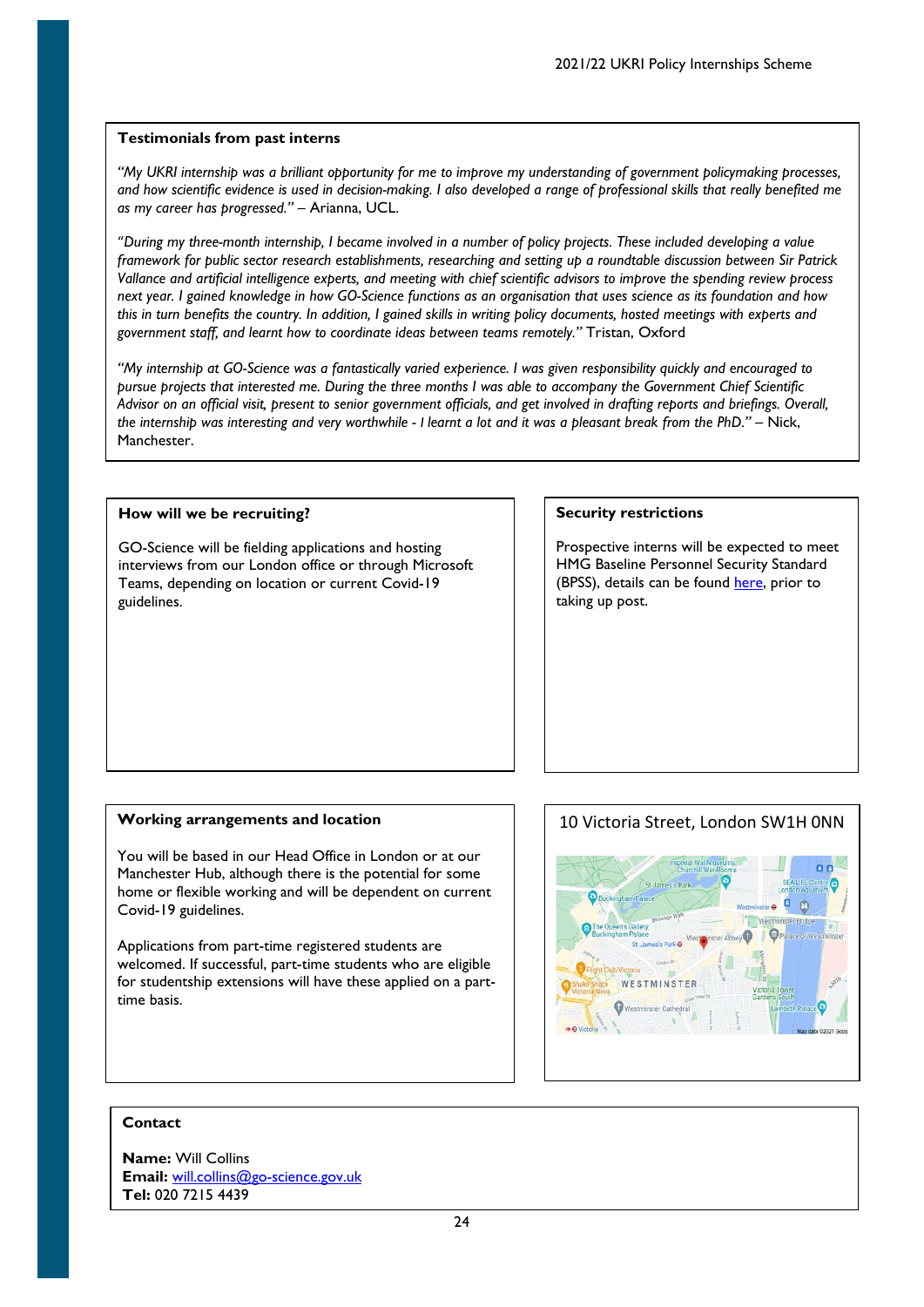# <span id="page-24-0"></span>**Her Majesty's Inspectorate of Constabulary and Fire and Rescue Service (HMICFRS)**



# *2 internships available for AHRC, BBSRC, EPSRC, ESRC, MRC and NERC students*

## **About Her Majesty's Inspectorate of Constabulary and Fire and Rescue Service**

Her Majesty's Inspectorate of Constabulary and Fire and Rescue Services independently assesses and reports in the public interest, on police forces in England and Wales and fire and rescue services in England. Our PEEL programme of force inspections, which began in 2014, examines the effectiveness, efficiency and legitimacy of police forces in England and Wales. In 2018, we started a regular programme of inspections of England's fire and rescue services. We also publish a large number of inspection reports on specific topics, including crime data integrity, child protection, custody and counter-terrorism.

The internships will be embedded in one of three multi-disciplinary teams that work alongside each other, forming the Better Inspection Portfolio. Our Analytics and Research team is responsible for establishing and embedding the organisation's approach to inspection methodologies and undertaking research to support our inspections. Our Data and Insight team provides insightful analysis that underpin our inspections and scans data and information from a range of sources to identify notable practice and emerging problems and to assess progress in dealing with established causes of concern in police forces. Our Digital team will drive forward improvements in HMICFRS.

This is an exciting time to join the team as we are developing new ways to assess and improve the quality of data we collect from forces and services, and the methods we use to inspect forces, including greater use of digital and virtual methods. The team are developing better data visualisation and analysis through the use of tools such as Power BI and R.

# **Policy Internship opportunities at Her Majesty's Inspectorate of Constabulary and Fire & Rescue Services (HMICFRS)**

Interns with HMICFRS will join the 'Better Inspections' portfolio, working with colleagues who undertake research and development to improve the methodology of inspections and who collect and analyse data from forces to assess different aspects of their performance. Examples of recent and current work include:

- Surveys of public perceptions of the police and fire and rescue services
- Focus groups with victims of crime to understand the aspects of their interactions with the police that were most important to them
- Rapid literature review of the activities and impact of fire and rescue services Research to find the most effective methods for including the views of victims in our inspections Analysis of demand for policing services using big data analytics
- Developing training in evidence gathering techniques for inspection

Interns will be linked to a particular analyst or researcher appropriate to the allocated project, who will provide support and coaching. Interns will have an opportunity to develop and apply skills in research or statistical analysis to answer questions of importance to the inspectorate, which will help improve the delivery of both policing and the fire and rescue services. They will gain an insight into how police forces and fire and rescue services are held to account and will see the challenges involved in finding out how different forces are preventing and tackling crime and how the fire and rescue service provide an emergency response service and promote fire safety education.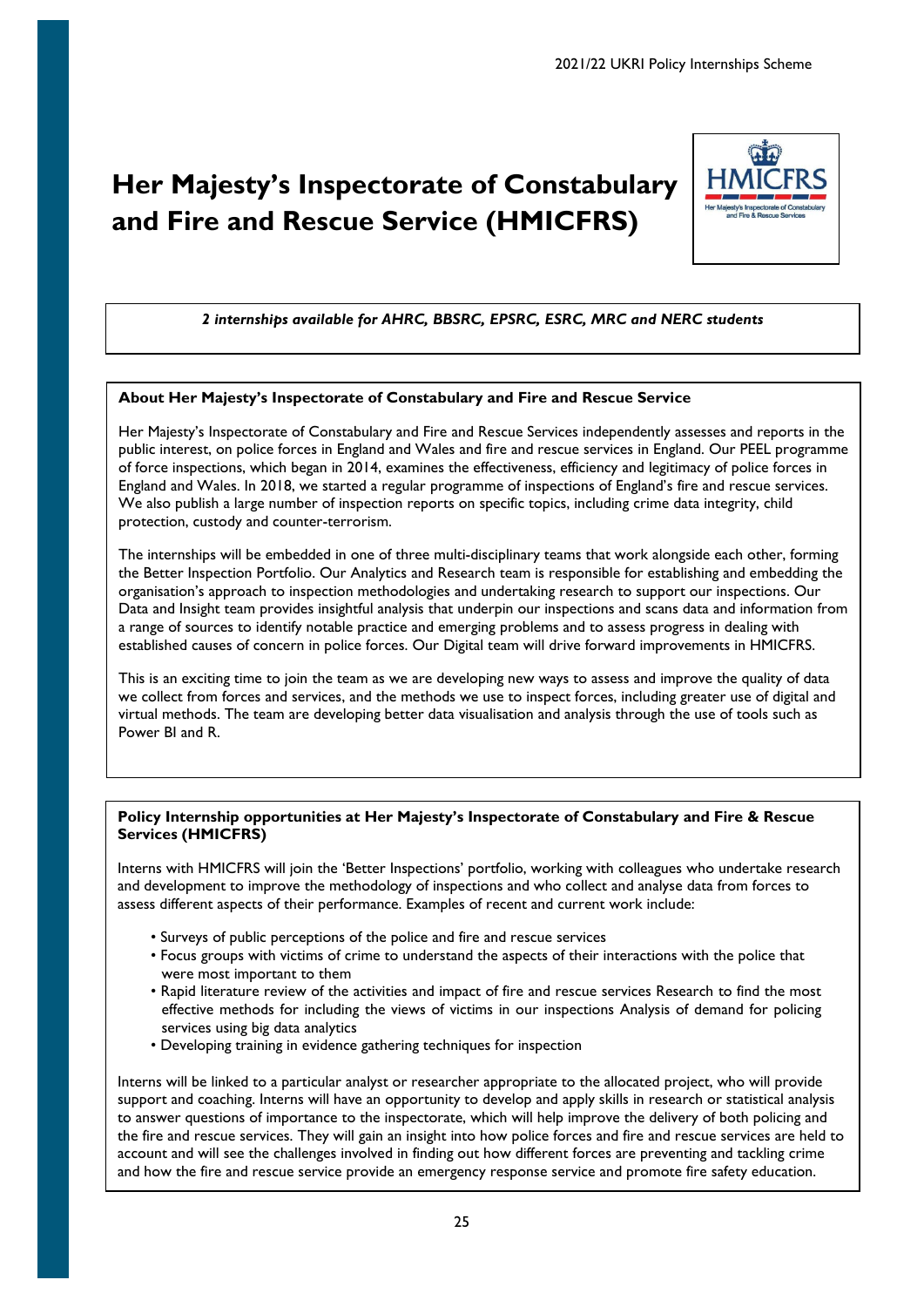"During my internship I've gained invaluable experience of working and conducting research within HMICFRS and the wider civil service. I have been able to use my research and subject skills from my PhD to develop and work on a project that will have impact within the work that HMICFRS do.

I've really enjoyed getting to know everyone in the team. Even while working remotely I've been able to meet a lot of people at various levels within the organisation, including the Chief Operating Officer, through introductory chats and wider team meetings. It's been interesting to learn how easy it is to move across departments within the Civil Service which makes very dynamic teams and the potential for a varied career"

## **How will we be recruiting?**

HMICFRS will assess the applications received and invite up to 6 candidates for interview. The interview will focus on the candidate's analytical experience and ability to communicate their findings to a range of audiences. The interview will last for approximately 45 minutes. It will either take place in Globe House in London or use Skype or Teams video conference.

## **Security restrictions**

Students will need to have security clearance before they start work. Clearance will involve checks of identity, employment history, nationality, immigration status, right to work in the UK, unspent convictions, continuous residence in UK for past 3 years and checks against terrorism databases. The level of clearance required for this work will be 'counterterrorist check'. Please see the following link for further information:

[https://www.gov.uk/government/publications/hmg](https://www.gov.uk/government/publications/hmg-personnel-security-controls)[personnel-security-controls](https://www.gov.uk/government/publications/hmg-personnel-security-controls)

## **Working arrangements and location**

The placements will be undertaken in Globe House in London. The office is located next to Victoria Station. Due to Covid-19, all HMICFRS colleagues are currently working from home, and it is likely that the intern will need to work at home, at least for the start of their placement. Applications from part-time registered students and for flexible hours are welcomed. If successful, part-time students who are eligible for studentship extensions will have these applied on a part-time basis.

## **Contact**

**Name:** Marta Lorenzo **Email:** Marta.LorenzoTome@hmicfrs.gov.uk **Tel:** 0300725388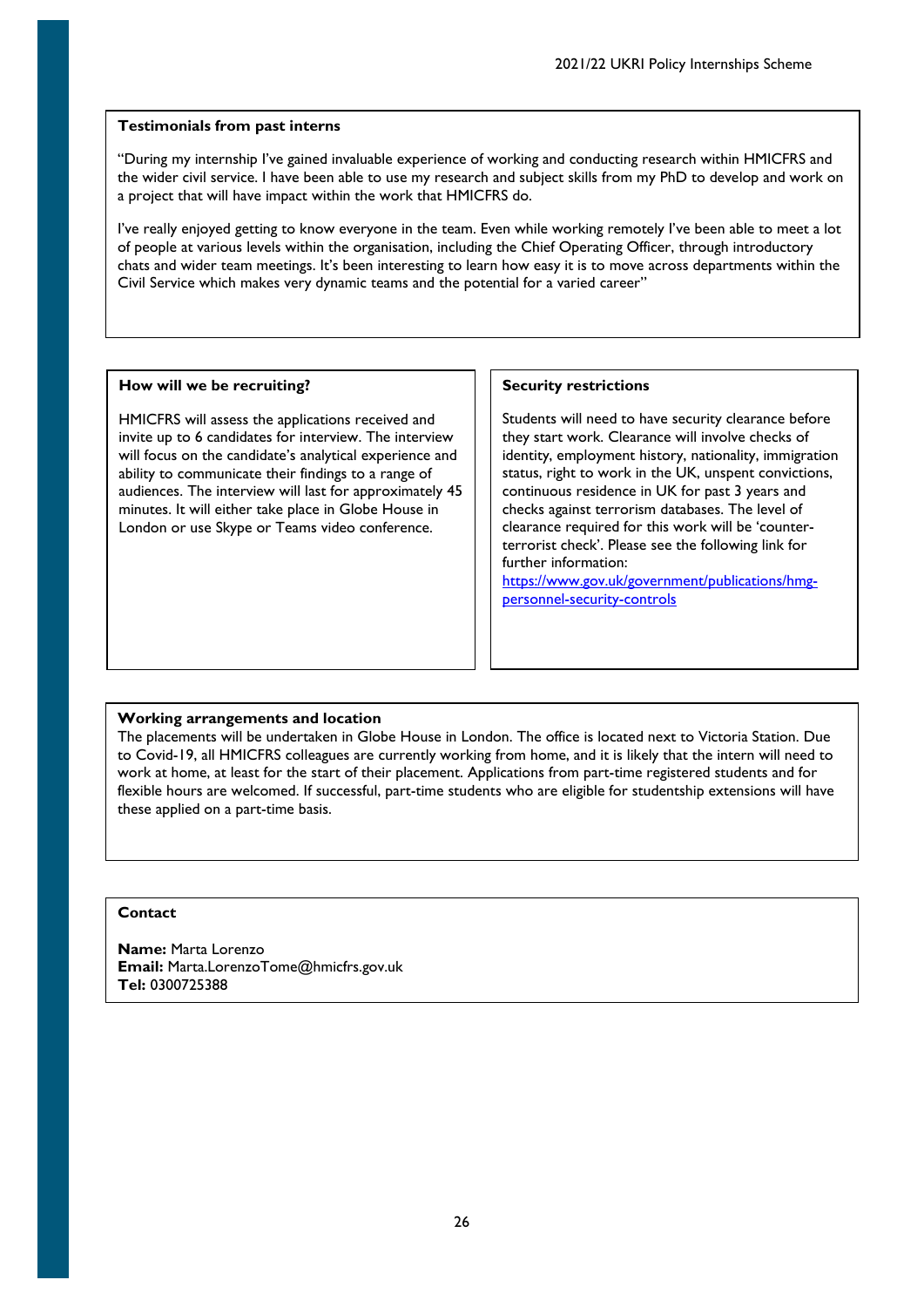# <span id="page-26-0"></span>**HM Courts and Tribunals Service (HMCTS)**

微熱 HM Courts & **Tribunals Service** 

# *1 internship available for AHRC, BBSRC, EPSRC, ESRC, MRC and NERC students*

# **About HMCTS**

Every year, millions of people seek justice in our courts and tribunals and we are here to ensure anyone in need of our courts and tribunals receives a service that suits their needs.

We have a brand with an outstanding heritage and history and we want to build on this by updating and modernising to ensure we align our service with the society we serve. In recognition of this, HMCTS gained £1 billion of funding in the last Government Spending Review for a root and branch 'Reform' of our services. We are now ready to put our plans into action and deliver.

For HMCTS, the changes we are making will reduce our own costs and remove service failure from our system, allowing us to put resources where they matter most. The Customer Directorate in HMCTS is working with all parts of the organisation to drive a user centric approach in new and existing services.

This is a once in a generation opportunity to help transform how justice is delivered in England and Wales - by ensuring that the needs of the public are kept at the heart of reform, your work will have a real lasting social impact.

# **Policy Internship opportunities at HMCTS**

We have two types of opportunity:

- 1. Leading a multi-disciplinary research project (including quantitative and qualitative social research) to understand users and their interaction with HMCTS . For example understanding how Immigration tribunal customers will experience the service as the organisation moves the delivery of services from physical settings to online and virtual solutions.
- 2. Data science led projects to create tools for understanding and serving users of the courts for example analysis of communications from users.

The interns will work with a 20 person multi disciplinary team with a wide range of skills across research disciplines. Management of the post will come from an experienced member of the team.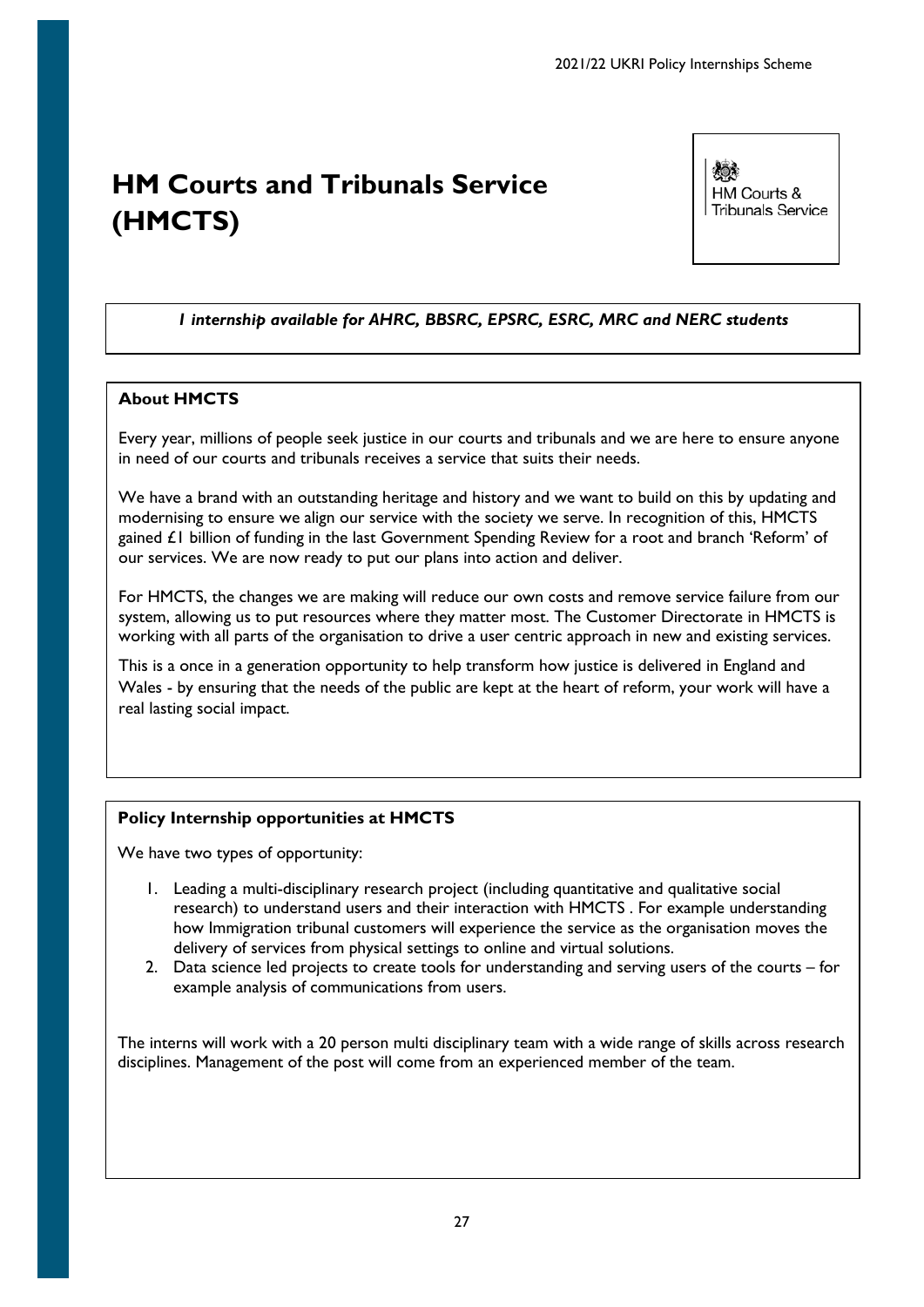My internship at HMCTS was hugely enjoyable, and I learnt more than I would have thought possible in 3 months. Experiencing a working environment that is so different threw the relative advantages and disadvantages of a career in academic research into relief in a very dramatic way. I'm returning to my PhD with a new perspective on my work and my future – this was an immensely valuable experience. *James Wagstaff- PhD Molecular Lab Cambridge*

# **How will we be recruiting?**

30 minute interview

# **Security restrictions**

We will need interns to have been vetted by the Baseline Personnel Security Standard (BPSS). This process takes an average of 25 days.

# **Working arrangements and location**

102 Petty France, London, SW1H9AJ.

Monday to Friday 37.5 hours a week

Likely to be working from home though at least 4 days a week due to Covid-19 restrictions.

Applications from part-time registered students are welcomed. If successful, part-time students who are eligible for studentship extensions will have these applied on a part-time basis.

# **Contact**

**Name:** Luc Altmann **Email:** luc.altmann@justice.gov.uk **Tel:** 07846 069824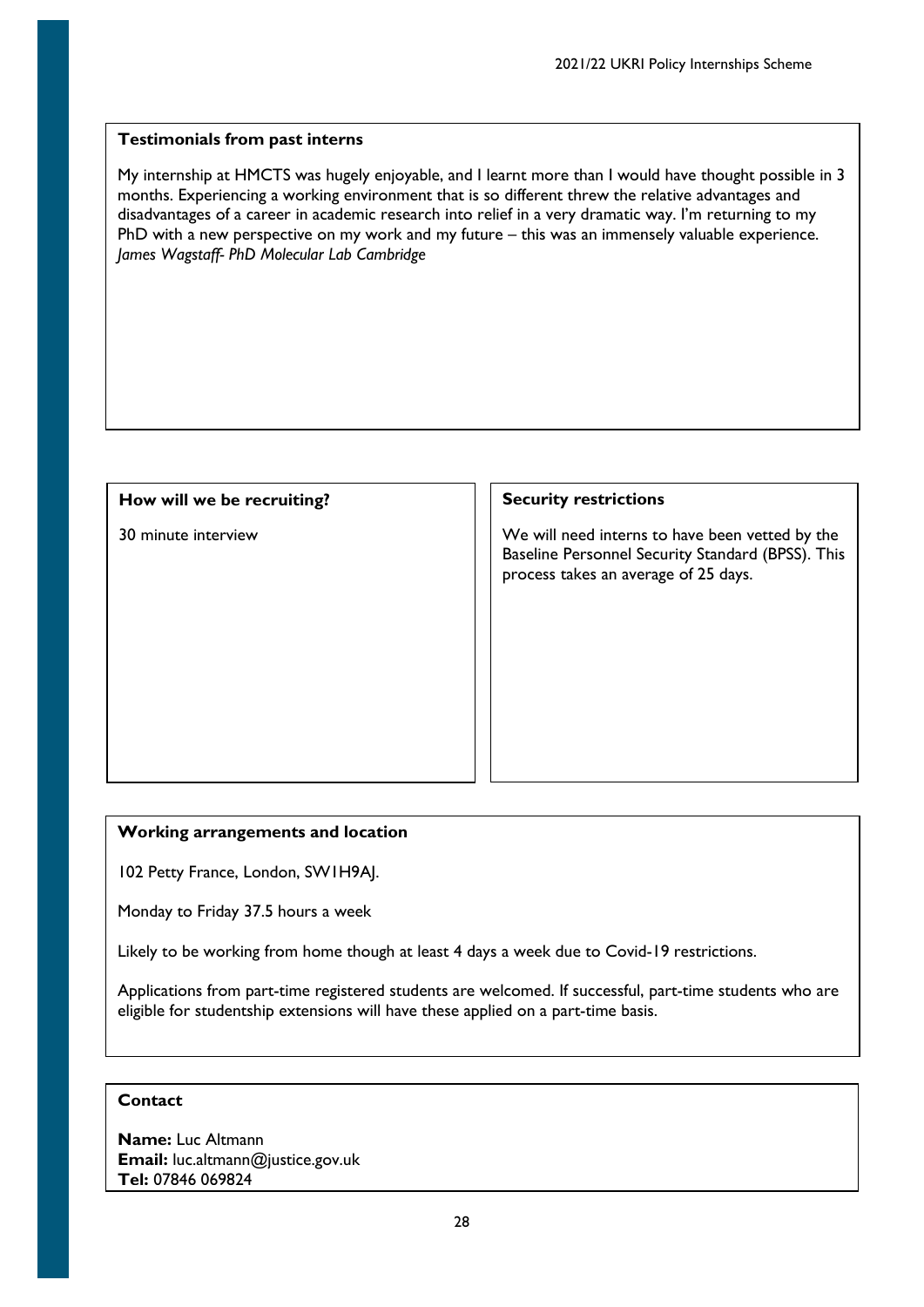# <span id="page-28-0"></span>**Home Office**



## *6 internships available for AHRC, BBSRC, EPSRC, ESRC, MRC and NERC students*

## **About the Home Office**

The Home Office is the lead government department for immigration and passports, drugs policy, crime, fire, counter-terrorism and police. The Department is responsible for:

- working on the problems caused by illegal drug use
- shaping the alcohol strategy, policy and licensing conditions
- keeping the United Kingdom safe from the threat of terrorism
- reducing and preventing crime, and ensuring people feel safe in their homes and communities
- securing the UK border and controlling immigration
- considering applications to enter and stay in the UK
- issuing passports and visas
- supporting visible, responsible and accountable policing by empowering the public and freeing up the police to fight crime
- fire prevention and rescue

Most analytical work undertaken to support the work of the Department sits under Home Office Analysis and Insight (HOAI). Analytical teams in HOAI support all areas of Home Office work.

| Policy Internship opportunities at the Home Office                                                                                  |                                                                                                                                                                                                                                                                                                                                                                                                                                                                                                                                                                                                                                                                                                                                                                                                                                                                                                                   |  |
|-------------------------------------------------------------------------------------------------------------------------------------|-------------------------------------------------------------------------------------------------------------------------------------------------------------------------------------------------------------------------------------------------------------------------------------------------------------------------------------------------------------------------------------------------------------------------------------------------------------------------------------------------------------------------------------------------------------------------------------------------------------------------------------------------------------------------------------------------------------------------------------------------------------------------------------------------------------------------------------------------------------------------------------------------------------------|--|
| Analytical<br>team                                                                                                                  | <b>Description</b>                                                                                                                                                                                                                                                                                                                                                                                                                                                                                                                                                                                                                                                                                                                                                                                                                                                                                                |  |
| Police Uplift<br>research<br>(Crime and<br>Policing<br>Analysis Unit)                                                               | This role sits within the Crime and Policing Analysis Unit (CPAU) and supports the Police Uplift<br>Programme (PUP), delivering on the government's commitment to recruit 20,000 additional<br>police officers by March 2023. PUP launched in October 2019 and has delivered an increase of<br>more than 6,000 additional police officers so far<br>- https://www.gov.uk/government/statistics/police-workforce-england-and-wales-31-march-2019<br>The team supports PUP on a wide range of research and analysis to better understand the<br>impact of the uplift programme on areas including recruitment, diversity, deployment, and<br>retention of new officers.                                                                                                                                                                                                                                             |  |
| Criminal<br>Justice System<br>Demands<br>research<br>(Crime and<br>Policing<br>Analysis Unit)<br><b>Serious</b>                     | This role sits within the Crime and Policing Analysis Unit (CPAU) and supports the delivery of<br>the Criminal Justice System (CJS) Demand Insights project, which was awarded funding through<br>the Treasury's Shared Outcomes Fund. The project will enhance the evidence base around CJS<br>demands and improve understanding of the whole system dynamics between policing, the Crown<br>Prosecution Service, courts, prisons and probation. Through a mixture of in-house and externally<br>commissioned work, the project aims to improve decision making around resource planning<br>throughout the CJS and strengthen future forecasting.<br>The Capabilities and International SOC team is made up of economists and operational                                                                                                                                                                        |  |
| Organised<br>Crime<br>Research and<br>Analysis                                                                                      | researchers. We undertake a wide range of research and analysis to support policy development<br>and investment in cross cutting areas across SOC threats. The specific work area covered by the<br>internship will be decided closer to appointment.                                                                                                                                                                                                                                                                                                                                                                                                                                                                                                                                                                                                                                                             |  |
| Alcohol,<br>Domestic<br>Abuse and<br>Violence<br>Against<br>Women and<br>Girls research<br>(Crime and<br>Policing<br>Analysis Unit) | The Alcohol, Domestic Abuse and Violence Against Women and Girls Analysis programme is<br>made up of economists and social researchers providing policy analysis and advice on alcohol-<br>related crimes, anti-social behaviour, domestic abuse and violence against women and girls as<br>well as cross-cutting economist projects such as the social and economic costs of crime. The<br>work ranges from large-scale research projects that provide evidence to inform policy making<br>(for example the recent high profile call for evidence for the tackling violence against women and<br>girls strategy, and research looking at the drivers of alcohol related crime and anti-social<br>behaviour), through to responsive analysis and briefing for policy teams and ministers (for<br>example assessing potential impact of lifting covid-19 restrictions on crimes such as ASB or<br>domestic abuse). |  |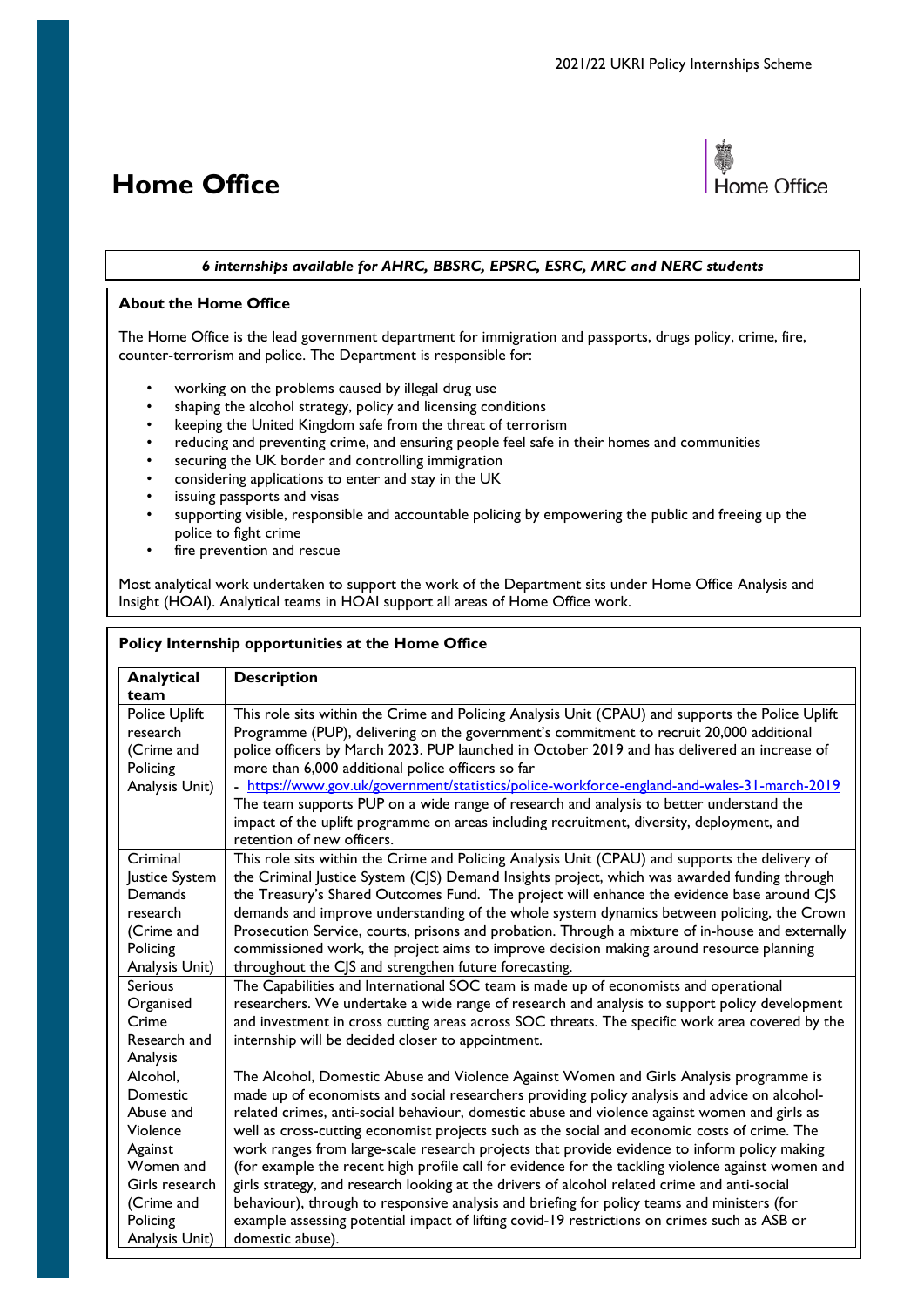| Analytical<br>team                             | <b>Description</b>                                                                                                                                                                                                                                                                                                                                                                                                                                                                                                                                                                                                                                                                                                                                                           |
|------------------------------------------------|------------------------------------------------------------------------------------------------------------------------------------------------------------------------------------------------------------------------------------------------------------------------------------------------------------------------------------------------------------------------------------------------------------------------------------------------------------------------------------------------------------------------------------------------------------------------------------------------------------------------------------------------------------------------------------------------------------------------------------------------------------------------------|
| Managed<br>Migration<br>Analysis Unit          | The Home Office's Managed Migration Analysis Unit's research team leads a portfolio of<br>evidence gathering and analysis to support the roll out of the new single global migration<br>system. This covers skilled worker, graduate and high skilled visa routes but not asylum,<br>refugee resettlement or irregular migration routes. Our projects include a mixture of short-<br>term and long-term evidence gathering and evaluation using a variety of social research<br>techniques.                                                                                                                                                                                                                                                                                  |
| <b>Central Analysis</b><br>and Insight<br>Team | Central Analysis and Insight Team works on strategic issues that cut across the Home Office's<br>business areas, to help generate the evidence the department needs to deliver its challenging<br>objectives on public safety, borders and migration, and national security - and to manage the<br>complex interdependencies between them. Current work areas include supporting Windrush<br>reforms, responding to the challenges of Covid-19, and understanding the global trends<br>shaping our future operating environment. The specific project focus of the internship will be<br>decided closer to appointment, but is likely to involve working closely with experts from<br>industry, frontline agencies (e.g. law enforcement), the voluntary sector or academia. |

*"I really recommend the internship to other PhD students. It is definitely a fantastic opportunity to learn new skills, make vital contacts, build a platform for your PhD, and open avenues for future career."* 

*"I just wanted to write and thank you for role you played in making my Internship such a positive experience for me. Everyone made me feel very welcome and it really helped me to get over my initial nervousness. As you are aware I've not always had the best experiences, so to be made to feel as if I was one of the team made a huge difference and when it came to leave, I really wish that I'd been able to stay longer."* 

*"The support I received throughout the internship was excellent and I was able to work on things other than my actual assigned projects which allowed me to get experience on research methods I was less experienced in"* 

*"I enjoyed being part of team and working with others to exchange ideas and get feedback...I have gained an insight into government research and how this applies to policy which is something I can now build into my own research"* 

*"I learnt how to communicate my work in a simpler form so it was understandable for everyone. This is a skill that I will continue to develop throughout my PhD and in the future".* 

*"Every person I have met has been very friendly, and always eager to help or share information whilst maintaining professionalism. I was treated as an equal analyst and was welcomed in the team straight away."*

## **How will we be recruiting?**

Informal face-to-face interviews will take place over Skype prior to appointment and security clearance.

#### **Security restrictions**

Informal face-to-face interviews will take place over Skype prior to appointment and security clearance.

## **Working arrangements and location**

Most posts will be based at 2 Marsham Street, London, SW1P 4DF, although may require occasional working in our Croydon offices. Some posts may be based in Croydon. Depending the existence of Covid-19 restrictions when individuals commence their internships, posts may be fully or partially based at home.

Applications from part-time registered students and for flexible hours are welcomed. If successful, part-time students who are eligible for studentship extensions will have these applied on a part-time basis

**Contact Name:** Victoria Smith **Email:** victoriajane.smith5@homeoffice.gov.uk **Tel:** 07774 771195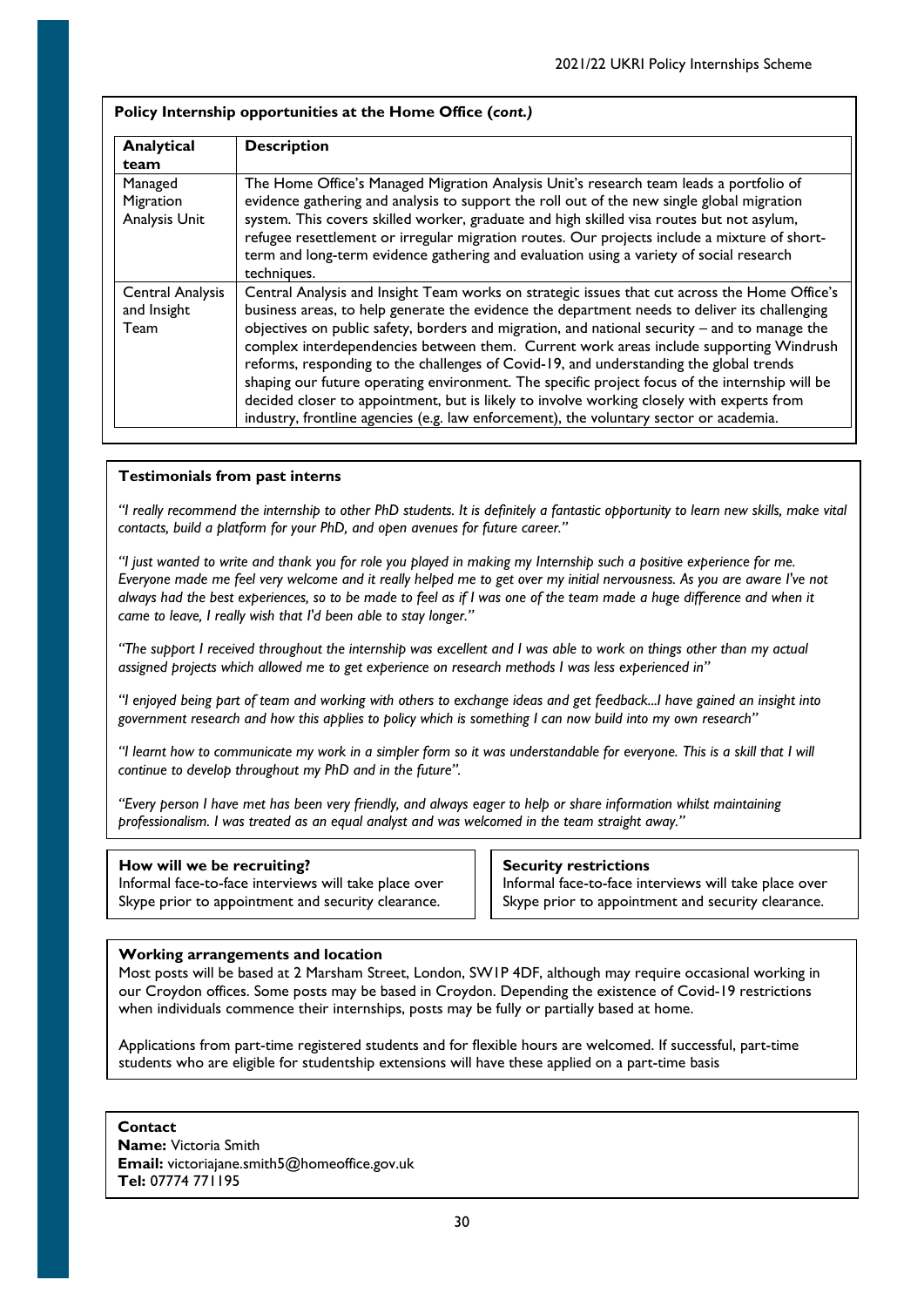# <span id="page-30-0"></span>**Joint Nature Conservation Committee (JNCC)**



*4 internships available for AHRC, BBSRC, EPSRC, ESRC, MRC and NERC students*

## **About Joint Nature Conservation Committee**

JNCC is the public body that advises the UK Government and devolved administrations on UK-wide and international nature conservation. The JNCC brings together members from the nature conservation bodies for England, Scotland, Wales and Northern Ireland as well as independent members appointed by the Secretary of State for the Environment, Food and Rural Affairs under an independent Chair. The company employs around 230 people that bring together scientific and technical expertise, extensive knowledge of policy at global, European and national levels. We have offices in Peterborough and Aberdeen. JNCC delivers the UK and international responsibilities to advise Governments on the development and implementation of policies for, or affecting, nature conservation in the UK and internationally; we:

• Provide advice and disseminate knowledge on nature conservation issues affecting the UK and globally

• Create common standards throughout the UK for nature conservation, including monitoring, research, and the analysis of results

• Commission or support research that is deemed relevant to these functions.

## **Policy Internship opportunities at Joint Nature Conservation Committee**

**1. Assessing scenarios of the future environmental impacts of commodity production and consumption.** Globally, commodity production accounts for half of greenhouse gas (GHG) emissions and 90% of biodiversity loss [\[1\].](https://www.resourcepanel.org/reports/global-resources-outlook) Land conversion for commodity production contributes to GHG emissions and is also a key source of zoonotic diseases [\[2\].](https://onlinelibrary.wiley.com/doi/pdf/10.1111/mam.12201) The need to understand and mitigate negative environmental impacts of production is now an international policy priority and crucial to retaining resilient supply chains. This internship will extend and build on JNCC's current work in this area  $[3, 4]$  $[3, 4]$ . It is likely that the intern will gather evidence and analyse modelled scenarios for changes in environmental footprints based on differences in consumption due to projected growth in global population and wealth, and/or differing scenarios around agricultural intensities and production systems, and/or dietary choices. However, the exact question to be researched remains flexible based on policy priorities at the time of the internship and the successful applicant's skillset.

**2. Implementing Decisions arising from the Convention on Migratory Species.** The Convention on Migratory Species (CMS) is a UN Convention which provides a global platform for the conservation and sustainable use of migratory animals and their habitats. Every three years Parties to the Convention meet to review its implementation and direction going forward through resolutions, decisions, and concerted actions. The latest Conference of Parties (CoP) took place between 17 and 22 February 2020, in Gandhinagar, Gujarat, India. The Scientific Council for the Convention provides science and science policy advice into the Convention's processes, and at each CoP Decisions on work to be undertaken are directed to the Scientific Council. CoP13 was no exception, and 30 of the 130 Decisions taken seek Scientific Council input – see [https://www.cms.int/sites/default/files/document/cms\\_cop13\\_decisions\\_e\\_rev.1.pdf.](https://www.cms.int/sites/default/files/document/cms_cop13_decisions_e_rev.1.pdf) This opportunity is to work with the UK Scientific Councillor at JNCC to prepare material for the next Scientific Council meeting to help to

implement decision 13.136 – which is focussed on sustainable tourism and migratory species. The task will involve collating existing guidance and documentation, undertaking a review of literature, and identifying potential recommendations. This work cross references to other work under Decision 13.68 about Marine Wildlife Watching. There will be a need to work with the Convention Secretariat and with a number of other Scientific Councillors and to bring material together from diverse sources. There may also be the opportunity to engage with other Decisions taken by CoP13, or other work undertaken by the JNCC International Advice Team.

31 outdoors, but what does this mean in practice? This is an opportunity to explore barriers to participation in **3. Monitoring at the heart of policy decision making.** JNCC has a long history of biodiversity monitoring, supporting citizen science schemes for several decades. The data generated are used to inform national statistics on species trends and inform numerous policy areas. One such policy  $area^{[1]}$  promotes increasing access to the biological recording throughout the UK, the role we can play in addressing those barriers, and what this will mean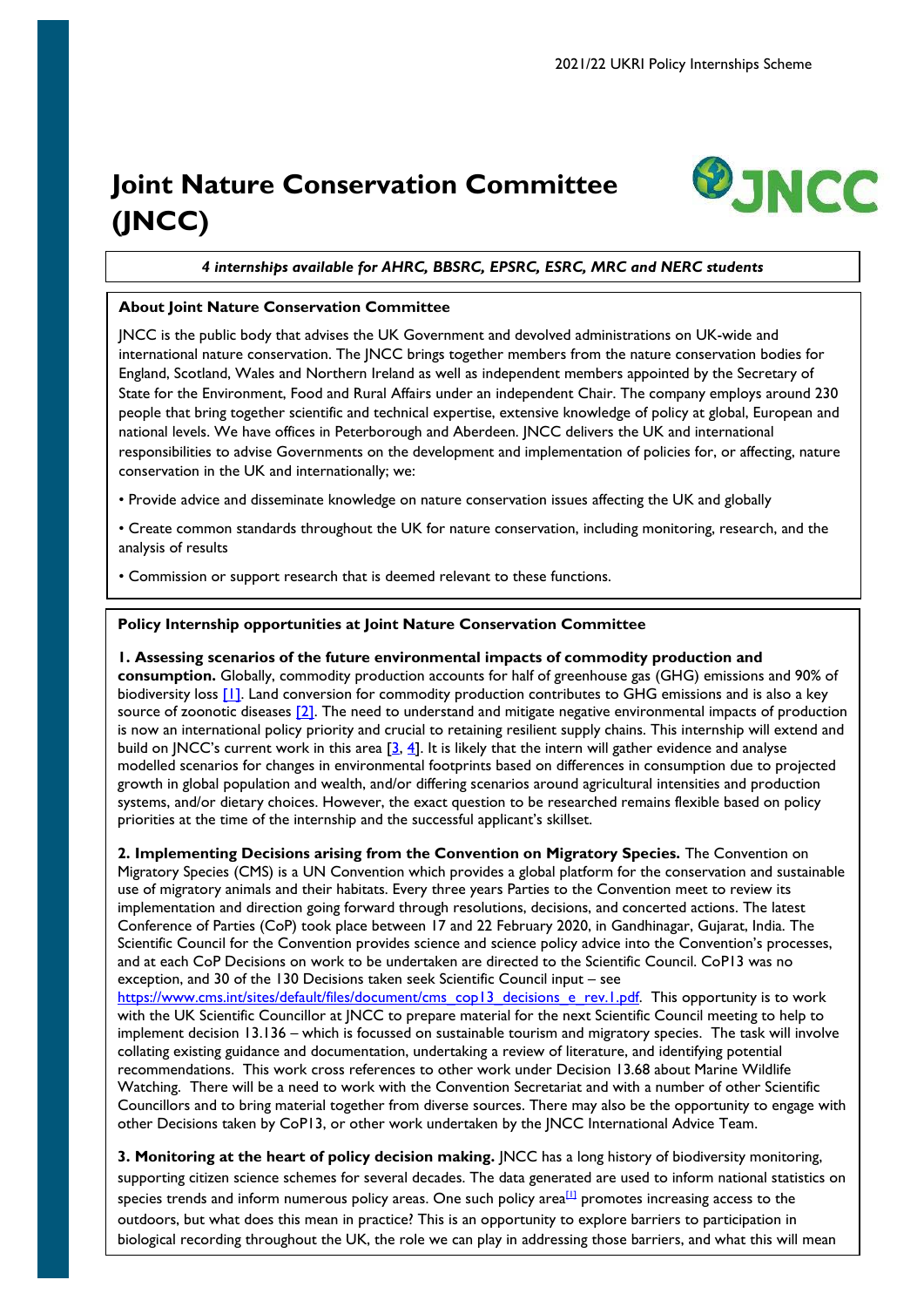for UK policy, building on work underway at JNCC $^{[2]}$  and beyond $^{[3]}$  "Diversity is being invited to the party; inclusion is being asked to dance," Verna Myers

**4. Supporting cross-UK collaboration on an approach to 30x30 and recognising 'other effective areabased conservation measures' (OECMs). '**30x30' is shorthand for a target to protect 30% of the world's land and 30% of the world's ocean by 2030. It is one of the targets currently proposed for the Convention on Biological Diversity (CBD) [post-2020 global biodiversity framework](https://www.cbd.int/conferences/post2020) and has received support through the Leaders' Pledge for [Nature,](https://www.leaderspledgefornature.org/) including from the UK Government. Importantly, 30x30 can be achieved by both designating protected areas and recognising OECMs, and the current wording of the target includes that the system should be 'well connected and effective'. Whilst biodiversity is a devolved matter in the UK, the environment departments of all four governments in the UK work together through the Four Countries Biodiversity Group (4CBG) and the countries are required to collectively report on international targets. The four countries of the UK are collaborating on a cross-UK approach to 30x30 through the 4CBG and with the support of JNCC. This opportunity is to support such collaboration, whilst recognising that further interpretation and implementation of any approach will be undertaken at a country level. The tasks may include developing an understanding of how 30x30 integrates with other government strategies, spatial mapping and developing policy briefs. There may also be the opportunity to engage on other matters related to the CBD or 4CBG, or other work undertaken by the JNCC International Advice Team.

## **Testimonials from past interns**

''I really enjoyed it. I felt useful and was heavily involved in an interesting, stimulating project. It was very satisfying to see the work you have done put into practice. Everyone in the Aberdeen office were very welcoming.''

''I really enjoyed my internship, the team were very welcoming and friendly, and made an effort to include me. This made me feel comfortable at JNCC from the beginning and improved the whole experience. The work was enjoyable as it was varied and interesting, and I appreciated the chance to see EU decision making in progress (an added bonus). I enjoyed being able to work on multiple parts of the team's work, and being able to vary my tasks''

"I enjoyed being part of a team, in contrast to the more solitary experience of doing a PhD. Most of the scientific work I was reading about and interacting with at JNCC I wouldn't have been aware of otherwise."

"I've learnt so many new skills in report writing, communicating with stakeholders, habitat modelling methods, and reviewing data availability for analysis which in my PhD I doubt I would have gained."

"The team I've worked with was really welcoming and helpful, but the atmosphere in general at JNCC is very professional and relaxed at the same time. I can't recommend enough to do an internship here at JNCC."

#### **How will we be recruiting?**

An initial sift will be conducted to ensure eligibility. An interview will then be offered to selected candidates. Date of interviews TBC.

## **Security restrictions**

Should they be successful, interns will be required to complete a Basic Disclosure Certificate at least three weeks ahead of the placement commencement date. The cost of this we will reimburse. Successful interns will also be required to sign an Oath of Confidentiality. Interns working from a JNCC office will be issued with a temporary security pass to access the premises. It is likely that the intern will encounter confidential information. Training will be required to ensure that such sensitive documents and information remain secure. The intern will need to undertake a short online course for managing sensitive data.

# **Working arrangements and location**

Working arrangements/flexibility can be agreed at interview stage. Subject to Covid-19 restrictions interns will be based at JNCC's Peterborough office. JNCC will strictly follow Government guidelines regarding safe working following COVID 19 which may allow for greater flexibility for working remotely. Applications from part-time registered students are welcomed. If successful, part-time students who are eligible for studentship extensions will have these applied on a part-time basis.

## **Contact**

**Name:** Natasha Hunt & Rachael Howlett **Email:** JNCCPlacements@JNCC.gov.uk **Tel:** 01733 866974 & 01733 866893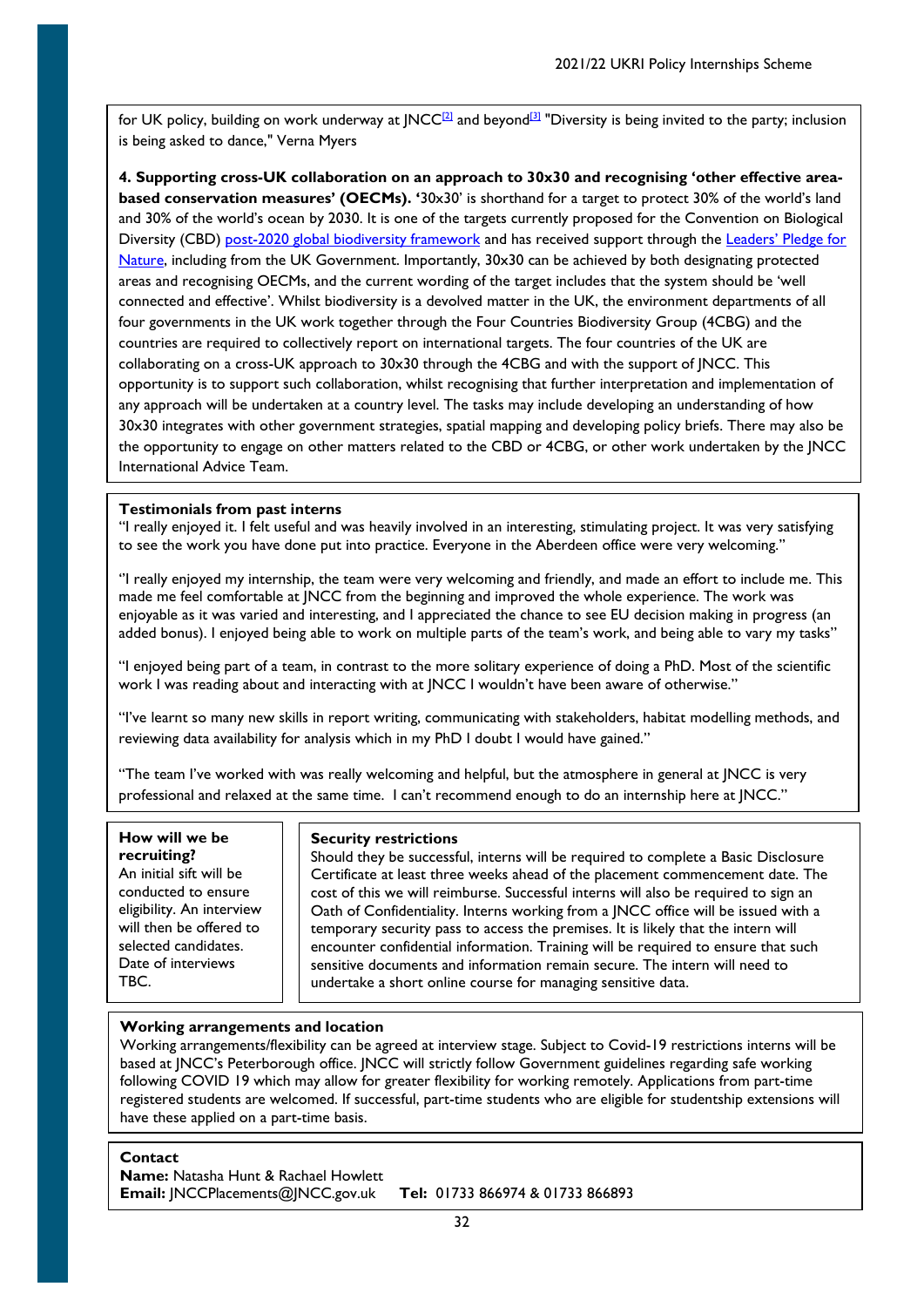# <span id="page-32-0"></span>**National Library of Scotland**



# *1 internship available for AHRC, BBSRC, EPSRC, ESRC, MRC and NERC students*

## **About the National Library of Scotland**

The National Library of Scotland is Scotland's largest library and one of Europe's major research libraries. Founded in 1925, the Library is a non-departmental public body reporting to the Scottish Government (National Library of Scotland Act 2012). The Library has a staff of c.300 based in buildings in Edinburgh and Glasgow.

The Library is a national, legal deposit and research Library with significant published, archival and digital collections. The Library has a preservation, archival and coordination role, particularly for Scottish material. Collections, outreach and readership are global. Stakeholders include: the general public; researchers; higher education; library, archive, cultural heritage/ knowledge sectors; business and tourism; publishers; the media; writers and creative industries.

The Library works with bodies such as the Scottish Government; Research Libraries UK, the Legal Deposit Libraries, Chartered Institute of Library & Information Professionals, International Federation of Library Associations, Archives & Records Association, Scottish Library & Information Council, and the Scottish Confederation of University and Research Libraries.

The Library's curators and specialists are involved in research and collaborate in research projects, including initiatives such as AHRC Collaborative Doctoral Partnerships (Scottish Cultural Heritage Consortium), Scottish Graduate School for the Arts and Humanities, Royal Society of Edinburgh funded projects, and Fulbright.

## **Policy Internship opportunities at the National Library of Scotland**

The Library is open to proposals from students from all research councils. Proposals should relate to libraries, archives, cultural heritage, heritage science, information science, data management, or (information) literacy. Policy areas might include collecting, collection management, restitution, preservation, heritage science, open access, outreach, intellectual property, income generation, digitisation, metadata, freedom of information, data protection, research, and equalities and diversity.

The internship may involve a combination of desk research, investigation of standards, consultation of internal and external stakeholders, analysis, report drafting and organising workshops.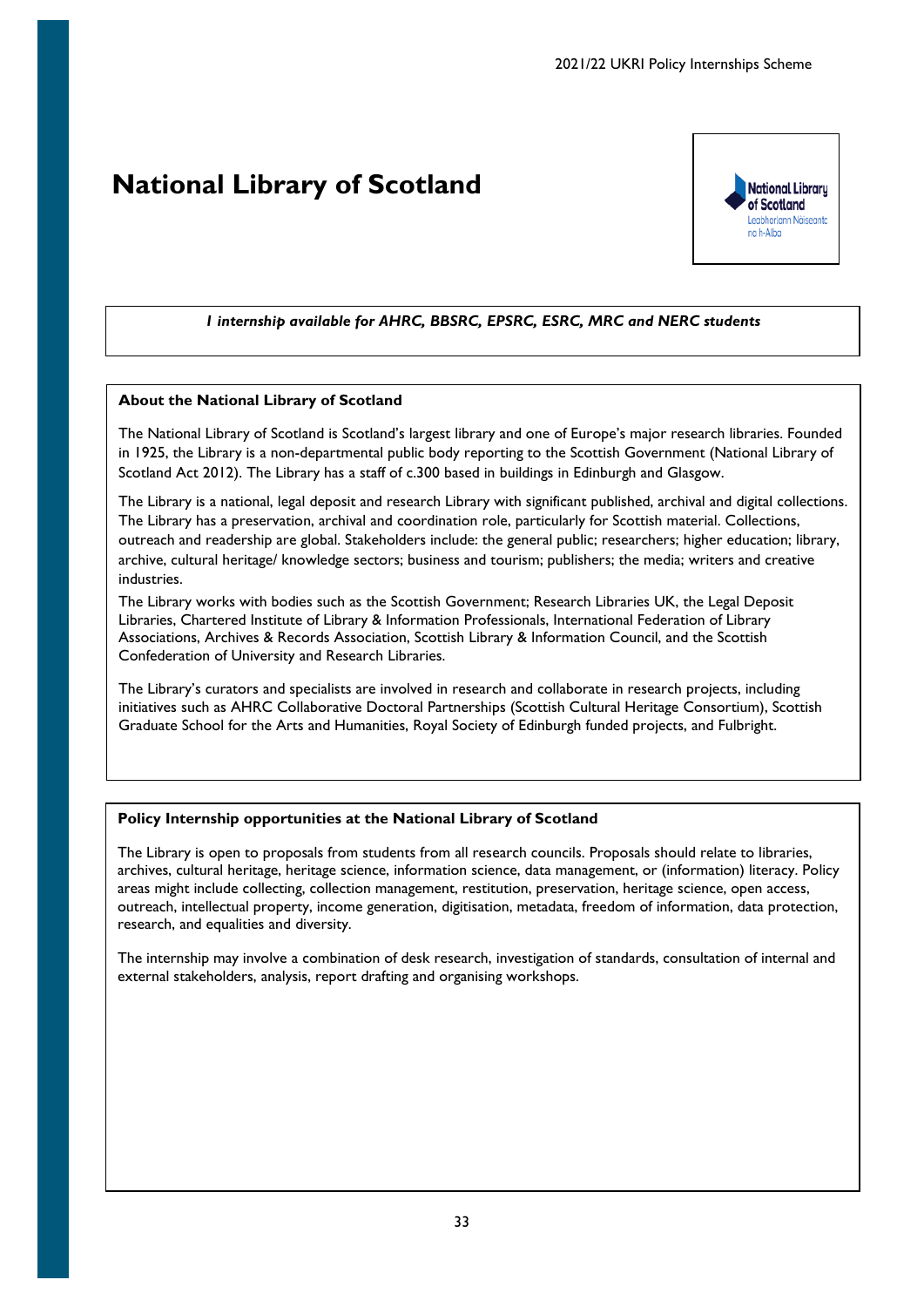My internship at the Library has been absolutely invaluable. It has provided me with experience that qualifies me for so many more jobs than before these three months, and has opened my eyes to a number of career options post-PhD. I have had an excellent balance of responsibility and flexibility, and there has been plenty opportunity to learn from and work with colleagues from right across the organisation.

#### **How will we be recruiting?**

Following an assessment of the written application, short-listed candidates will be invited to interview.

Interviews are expected to be held in Edinburgh/ Glasgow or by MS Teams in October/ early November 2021.

Potential applicants may wish to contact Chris Taylor for an informal discussion before applying

#### **Security restrictions**

The successful applicant must provide a Disclosure certificate before starting the internship.

The intern will be required to follow Library guidance with regard to the security of the collections, data, IT and buildings.

#### **Working arrangements and location**

This is a three month placement. Exact dates for the internship will be agreed with the successful applicant.

The intern will be hosted by the relevant team in Edinburgh or Glasgow, Mondays- Fridays. The Library is located at Kelvin Hall in Glasgow, and at Lawnmarket, George IV Bridge and Causewayside in Edinburgh. The internship may need to be undertaken as homeworking depending on social distancing measures at the time of the placement.

Applications from part-time registered students are welcomed. If successful, part-time students who are eligible for studentship extensions will have these applied on a part-time basis.

# **Contact**

**Name:** Chris Taylor, Collections & Research Specialist **Email:** c.taylor@nls.uk **Tel**: 0131 623 3700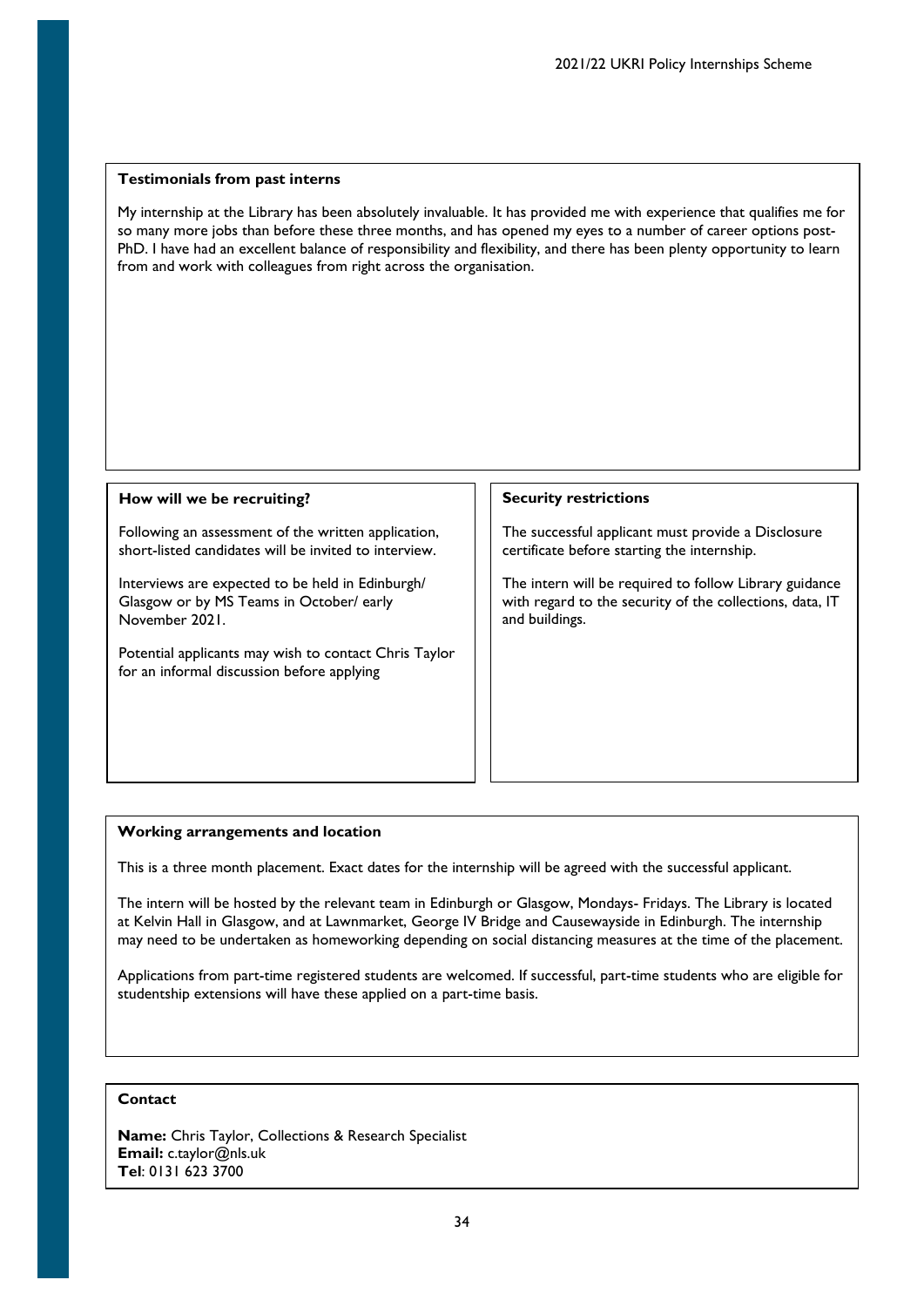# <span id="page-34-0"></span>**Natural England**



## *4 internships are available for AHRC, BBSRC, EPSRC, ESRC, MRC and NERC students*

#### **About Natural England**

Natural England is the government's advisor on the natural environment. We provide practical advice, grounded in science, on how best to safeguard England's natural wealth for the benefit of everyone.

Our remit is to ensure sustainable stewardship of the land and sea so that people and nature can thrive. It is our responsibility to see that England's rich natural environment can adapt and survive intact for future generations to enjoy.

The government's ambition is for England to be a great place to live, with a healthy natural environment on land and at sea that benefits people and the economy. Our Action Plan 2020/21 sets out our vision and 5 year aims: Our vision is of **thriving nature for people and planet**. Our ambition is not just to improve nature, but to see it thriving everywhere, because a healthy natural environment is fundamental to everyone's health, wealth and happiness. Our five-year aims provide the threads that bind our everyday work to the long term vision in support of the 25 Year Environment Plan and net zero commitments are:

1) **Well managed nature recovery networks** across land, water and sea delivering resilient ecosystems rich in wildlife and character, enjoyed by people and widely benefitting society.

2) **People connected to the natural environment** for their own and society's wellbeing, enjoyment and prosperity.

3) **Nature based solutions** contributing fully to tackling the climate change challenge and wider environmental hazards and threats.

4) **Improvements in natural capital** underpinning sustainable economic growth, healthy food systems and prospering communities.

5) **Evidence and expertise** is used by a broad range of partnerships, organisations and communities. to achieve nature recovery and enable effective regulation and accreditation.

#### **Policy Internship opportunities at Natural England**

Natural England accesses and uses the best available science and evidence to provide sound, practical advice to government (with specific responsibilities as part of the Defra Group), customers, partners and members of the public. We would welcome interest for internships covering key topics set out within our Conservation Strategy, we offer opportunities to work on stakeholder engagement, the analysis and use of science in decision making and encouraging greater knowledge exchange. Example areas of possible interest include:

- o How to design and implement a national Nature Recovery Network and working with Local Nature Recovery Strategies as building blocks of the national network
- o How to make the concepts of natural capital and ecosystem services work practically
- o The implementation of the Net Gain principle and use of the Biodiversity Metric
- o The impacts of Covid-19 on the way people use the natural environment
- o Climate change adaptation in the marine environment
- o Enhancing urban environments
- o The conservation of Landscape and Geological features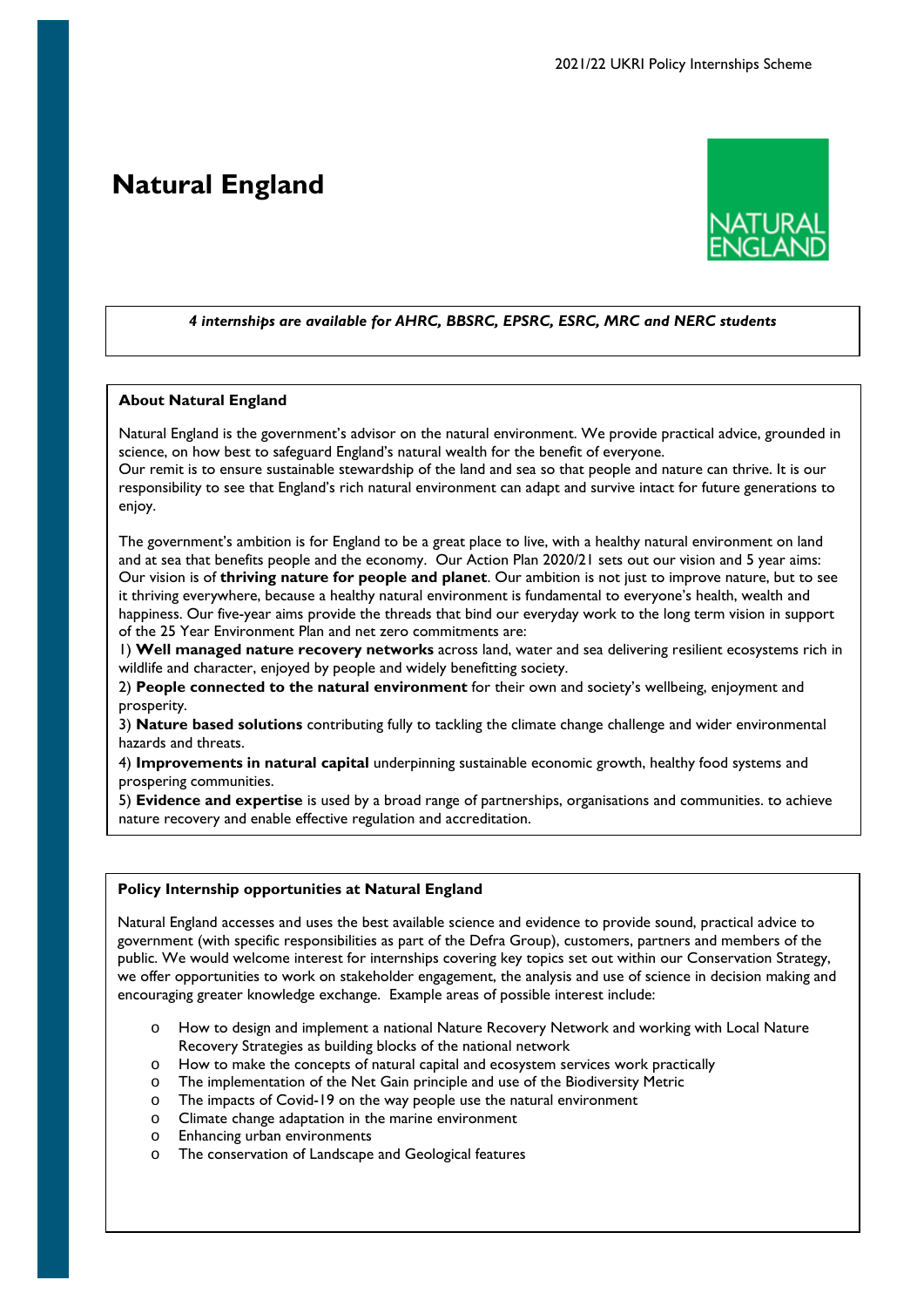Student 1 - Overall, I enjoyed the internship despite the challenge of tackling a completely new topic and found it a useful opportunity to think about possible careers outside academia. I would definitely recommend the scheme to other PhD students.

### **How will we be recruiting?**

If you are interested in becoming an intern at Natural England please complete an application following the scheme guidance and we will select candidates for interview on that basis.

### **Security restrictions**

Successful candidates must pass basic security checks.

#### **Working arrangements and location**

Although Natural England has a number of offices and field stations located across the country, with COVID-19 the expectation is that much of the work will be conducted remotely.

Where you will be based is dependent on your current location and that of your host team in Natural England, but we will look to minimise travel requirements. Applications from part-time registered students are welcomed. If successful, part-time students who are eligible for studentship extensions will have these applied on a part-time basis.

# **Contact**

**Name:** Dr. Humphrey Crick **Email:** Humphrey.crick@naturalengland.org.uk **Tel:** 07500 952465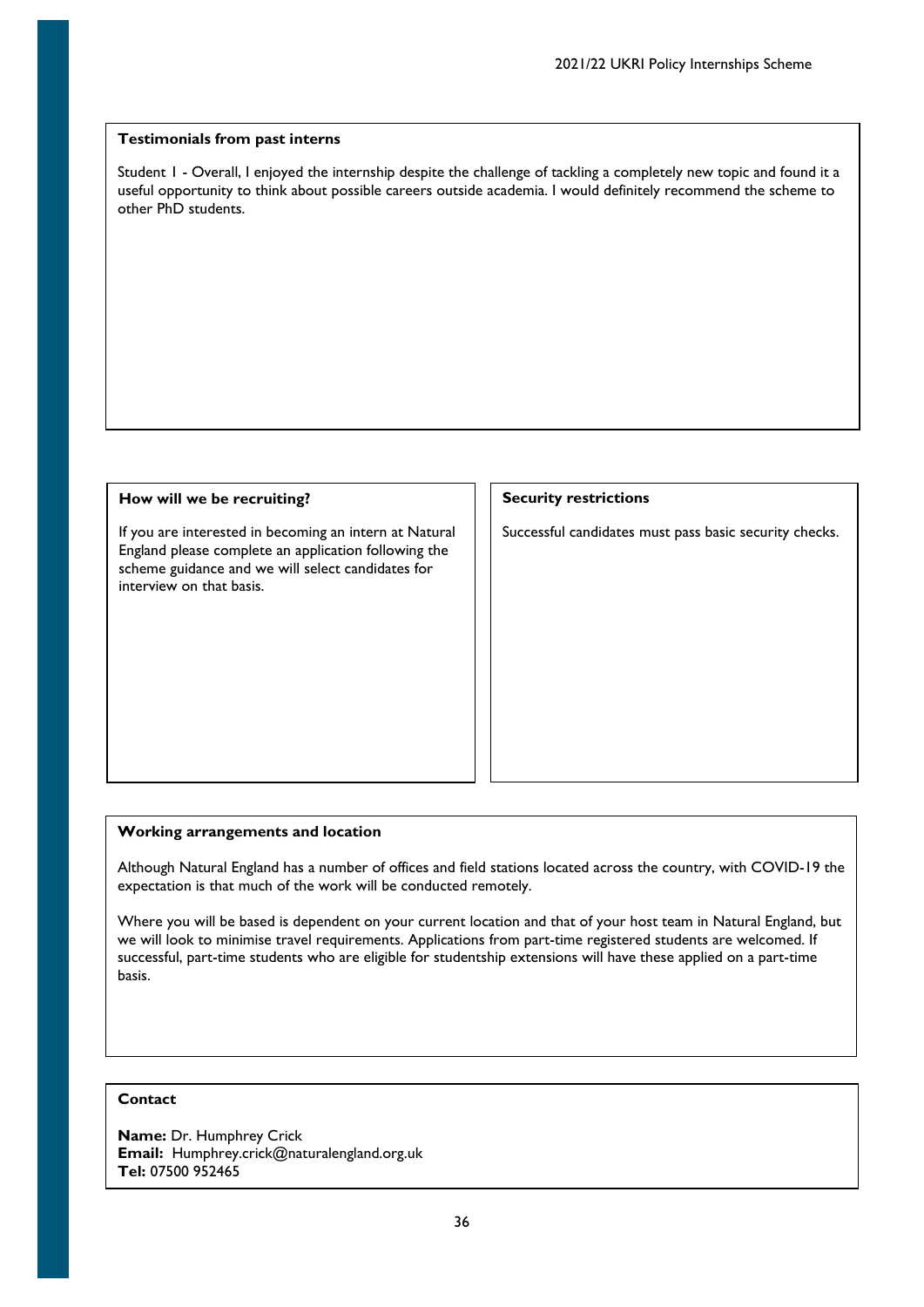# <span id="page-36-0"></span>**Office of the Sentencing Council (OSC)**



# *2 internships available for AHRC, BBSRC, EPSRC, ESRC, MRC and NERC students*

The Sentencing Council is an independent, non-departmental public body of the Ministry of Justice, tasked with developing and evaluating sentencing guidelines. The Council is chaired by Lord Justice Holroyde, supported by seven judicial members and six non-judicial members, including the Director of Public Prosecutions and an academic in criminology.

The Office of the Sentencing Council (OSC) comprises a multidisciplinary team to support the work of the Council. This includes policy advisors, lawyers, communications specialists, research analysts and support staff. The Analysis and Research team comprises of four social researchers, five statisticians and the head of team.

The specific role of the Analysis and Research Team is to support the work of the Council by building the evidence base through research and analysis.

**These internships offer an excellent opportunity to work closely with policy advisors, other analytical disciplines and the Sentencing Council itself and to have a direct influence on sentencing policy.**

# **Policy Internship opportunities at the Office of the Sentencing Council**

## **Project One (placement in the statistics team): Evaluating the impact of specific Sentencing Council guidelines**

The Council has a statutory duty to monitor the operation and effect of its sentencing guidelines and to draw conclusions from this information. This project will involve conducting statistical analysis (time series and regression techniques have been used in the past) and/or qualitative analysis (for example, analysis of transcripts of judges' sentencing remarks) to assess the impact of the guidelines, and come to a conclusion about whether there are any implementations issues and if so what the potential reasons and solutions may be. The intern will be expected to present their findings to Council members and summarise findings in a written report.

## **Project Two (placement in the social research team): Testing the behavioural consequences of Sentencing Council guidelines**

This project will involve working in a lead role on an area of the Council's qualitative work to help develop sentencing guidelines. It will include designing research to "test" the behavioural implications of a guideline and undertaking fieldwork and analysis to help ascertain whether there are likely to be any issues affecting the impact or implementation of the guideline. Some interviews may be face to face, necessitating some domestic travel. Our research on guidelines covers a wide range of offences, such as motoring offences and burglary, which is currently [in development.](https://www.sentencingcouncil.org.uk/sentencing-and-the-council/consultations/burglary-offences-guideline-consultation/)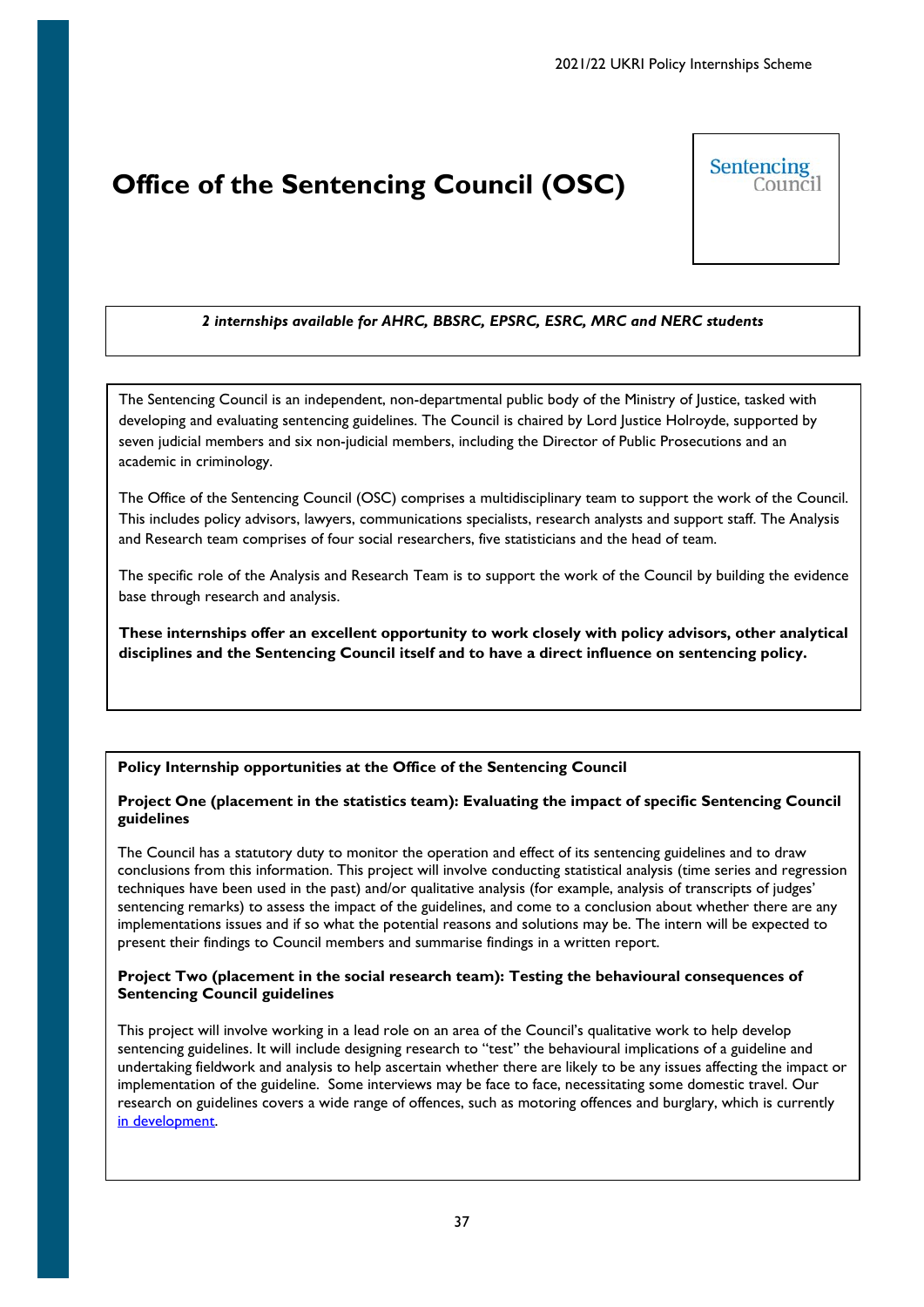Previous interns have participated in various projects to support the work of the Council. These have included:

- An assessment of use of sentencing guidelines for Assault offences, and the consistency with which the guidelines are applied. The assessment included the use of regression models and other statistical techniques and concluded there was a substantial degree of consistency in sentencing. This study provided evidence relating to one of the Council's key aims, which is to promote consistency in sentencing.
- Testing the behavioural impact of the Totality guideline, through a survey and qualitative interviews with sentencers (Crown Court judges, district judges and magistrates). This work included research design and fieldwork through to analysis and preparing the findings report which was presented to the Council.
- Developing the plan to recruit new members to a 'pool' of participants for future research at the OSC, and preparing communications and promotional materials.

Testimonial from a recent intern: "I have really enjoyed my time at the Sentencing Council: I have been made to feel welcome from my very first day and am going to miss being in the office! I am returning to my PhD feeling more confident about my research skills, and have benefitted in particular from witnessing first-hand how research can have a direct and important impact on government policy. I really recommend this internship to anyone with an interest in policy, research, and/or criminal justice."

### **How will we be recruiting?** There will be an assessment of the written application and applicants successful at this stage will be invited to interview. We are looking for individuals with some knowledge of/experience in statistics or social research methods and an interest in criminal justice issues. **Security restrictions** The selected candidate must receive Baseline Personnel Security Standard (BPSS) security clearance from the government security authorities, as a condition of finally taking up the internship. The selected candidate may also be required to receive Disclosure and Barring Service (DBS) security clearance. These can be obtained with the help of staff at the Sentencing Council.

## **Working arrangements and location**

The intern will be based at our office within the Royal Courts of Justice in central London. It is well served by public transport. There is also flexibility for remote working.

Standard working hours are 37 hours per week. Applications from part-time registered students are welcomed. If successful, part-time students who are eligible for studentship extensions will have these applied on a part-time basis.

# **Contact**

| <b>Name:</b> | Eliza Cardale                          |
|--------------|----------------------------------------|
| Email:       | eliza.cardale@sentencingcouncil.gov.uk |
| Tel:         | 020 7071 5790                          |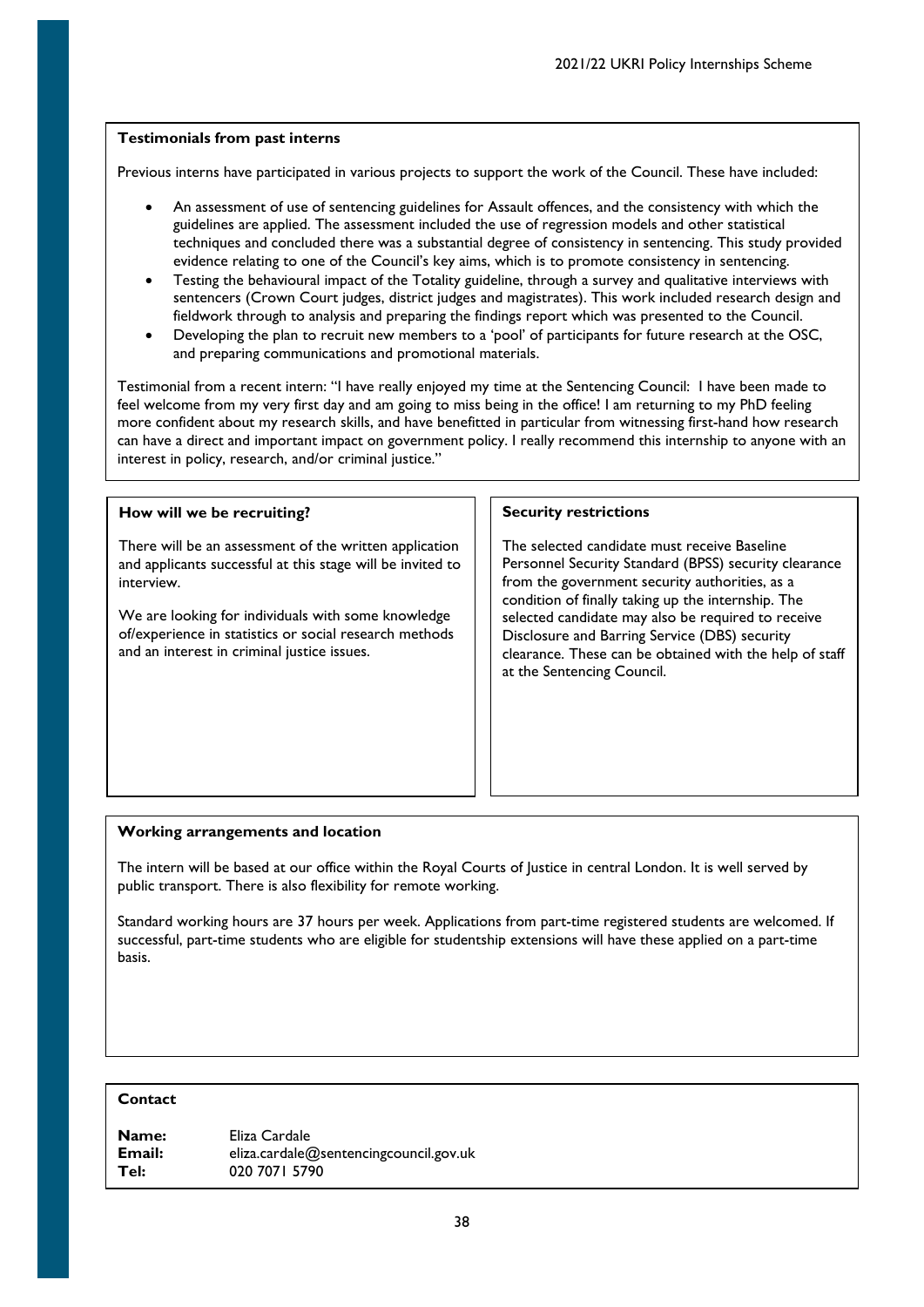# <span id="page-38-0"></span>**Public Health England and UK Health Security Agency**

燃 Public Health England

Protecting and improving the nation's health

婚 **UK Health Security** Agency

## *3-5 internships available at PHEBI and 20-30 internships available at UKHSA for AHRC, BBSRC, EPSRC, ESRC, MRC and NERC students*

## **About Public Health England: Behavioural Insights**

Public Health England's Behavioural Insights Team (PHEBI) was set up to explore how behavioural science can improve the design, delivery and evaluation of public health practice.

With such a large proportion of health and wellbeing being driven by the behaviours of individuals and healthcare professionals, there is great potential for an understanding of human behaviour to improve outcomes.

PHEBI works in partnership with public, private and third sector organisations to develop innovative, evidence-based policy solutions and to implement them using robust and most often randomised control trial methodologies.

Public Health England is an executive agency of the Department of Health and Social Care and PHEBI works closely with other specialists in PHE, government departments, Local Authorities and third sector organisations. From October 2021 the team will sit in the new Office for Health Promotion, in the Department for Health and Social Care.

## **About UK Health Security Agency: Data and Analytics**

UKHSA is responsible for planning, preventing and responding to external health threats, and providing intellectual, scientific and operational leadership a national and local levels, as well as on the global stage. The primary focus for the UKHSA in its initial phase of operation, from October 2021, will be the continued fight against the COVID-19 pandemic.

The Data and Analytics directorate will provide cutting-edge health security science capabilities and data analytics. It will combine key elements of Public Health England with NHS Test and Trace including the Joint Biosecurity Centre. Analysts will have professional expertise in a range of disciplines including Genomics, Public health policy, Epidemiology, Infectious diseases or Social and behavioural sciences

UKHSA is an executive agency of the Department of Health and Social Care and works closely with other specialists in PHE, government departments, Local Authorities and third sector organisations.

## **Policy Internship opportunities at Public Health England Behavioural Insights**

This is a unique opportunity to apply evidence from behavioural science to public health first hand. Successful candidates will be expected to bring together a wide range of research and to use their own expertise in behavioural science to come up with innovative solutions. Policy interns will learn about the theories, models and frameworks used in our practice, and will have the opportunity to apply this knowledge by contributing to activities such as advising stakeholders, conducting systematic reviews and behavioural analyses, delivering and evaluating trials, designing projects, and writing reports.

It is expected that the successful candidates will be working on projects applying behavioural insights to the food environment, digital health interventions, smoking cessation, improving air quality, reducing antibiotic resistance or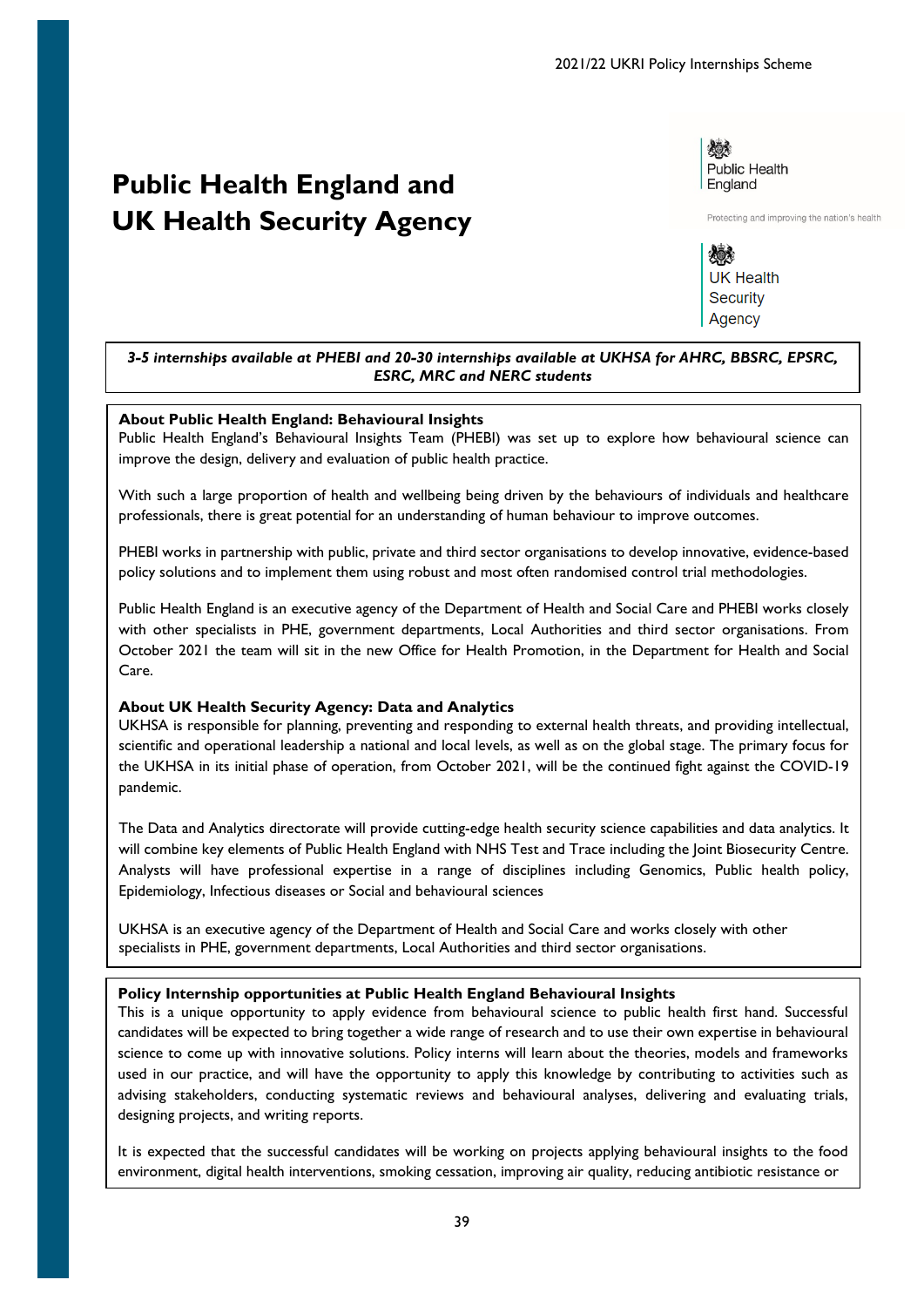challenges to health as a result of COVID-19. However, priority areas do change and new opportunities arise. There will also be an expectation to contribute to the delivery of training. There may be some occasions where policy interns can contribute to academic publications, although this is not guaranteed.

Policy interns will get experience of the application of behavioural science to public health, seeing first-hand how PHE provides evidence to government. They will gain an understanding of OHP as an organisation, learning how different teams and departments work together to protect the nation's health, as well as an understanding of the day-to-day activities that support our functioning such as database management and protection, and project management.

## **Policy Internship opportunities at UK Health Security Agency Data and Analytics**

This is a unique opportunity to apply analytical skills to the continued fight against the COVID-19 pandemic. Successful candidates will be able to operate across different disciplines and use their own expertise in data analytics to develop analyses and communicate complex information succinctly across the organisation. Candidates will learn about cutting-edge analysis techniques and can apply this knowledge by contributing to activities including consulting and advising stakeholders, conducting rapid evidence syntheses, designing evaluations and projects, delivering presentations and writing reports. This may include contributions to academic publications, although this is not guaranteed.

Candidates will have access to a network of fellow Early Career Researchers and be provided access to training opportunities in generic skills such as project management, leadership and horizon scanning. They will also participate in Action Learning Sets to facilitate on-the-job learning, problem solving and sharing of experiences with others at a similar career stage.

Candidates will learn more about the application of data analytics in public health, seeing first-hand how UKHSA provides evidence to government. They will gain understanding of UKHSA as an organisation, learning how different teams and departments work together to protect the nation's health, as well as an understanding of the day-to-day activities that support our functioning such as database management and protection, and project management.

## **Testimonials from past interns**

*Testimonial from a previous ESRC internship at PHEBI:* "Working with PHEBI was a highly enriching experience for me. I was continually challenged in content comprehension and in skill development. I felt incredibly welcomed by the team and felt supported to grow within and beyond the role. It has provided me with an invaluable starting point for a possible career in the public sector and within Behavioural Insights research. I am grateful to have received the opportunity and would highly recommend it to anyone seeking similar experience." Jet Sanders, Associate Professor, Department of Psychological and Behavioural Science, LSE

## **How will we be recruiting?**

Applications will be shortlisted, and interviews will be conducted to select the most appropriate candidates. Please specify on your application which organisation you are applying to.

# **Skills required for Public Health England Behavioural Insights:**

- Research background in behavioural science (health, cognitive or social psychology, judgement, decisionmaking, behavioural economics etc.)
- Creativity to be able to provide innovative approaches to policy problems
- Experience in designing and conducting experiments or surveys in field settings, and/or conducting literature reviews and synthesising findings,
- For quantitative projects: proficiency in statistical methods relevant to a range of experimental designs and data analysis capability (using R – preferred, knowledge of STATA, SPSS or similar will be helpful)
- For qualitative projects: experience in designing topic guides, interviewing (individual interviews or focus groups), data analysis,
- Skill in succinctly explaining technical concepts to different audiences, both in oral presentation and in writing (Accurate and clear writing even under tight turn-around times)
- Self-directed motivation and flexibility in participating on multiple projects simultaneously.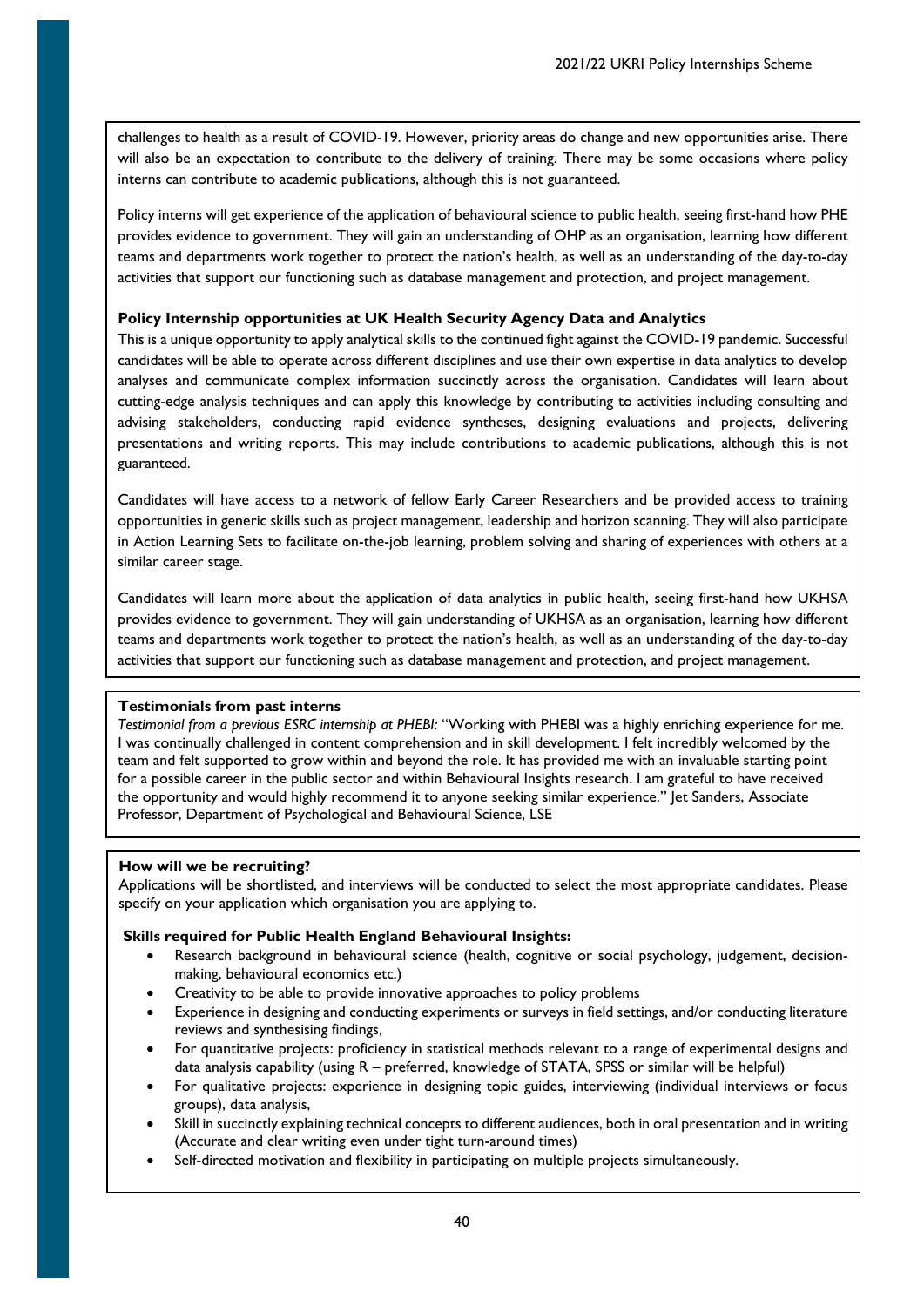### **Skills required for UKHSA Data & Analytics:**

- Research background in one or more of the following areas: Genomics, Public health policy, Epidemiology, Infectious diseases or Social and behavioural sciences
- Complex data analysis and data science, including expert Excel skills for data manipulation and data merging
- Quantitative and qualitative or mixed methods skills in data analysis, vaccines or epidemiology. This may include coding skills, e.g. R or Python/SQL
- Research evaluation methods and /or behavioural insights
- Ability to communicate complex information succinctly, both verbally and in writing
- Ability to work independently and pro-actively with various teams across the organisation

## **Security restrictions**

Students may have to undergo civil service security clearance upon successful application.

## **Working arrangements and location**

Depending on organisational policies at the time of the internship, the successful applicants will either work from home, or be based at the OHP or the UKHSA in London. The organisation will provide desk space and a laptop. There may be a small amount of travel required around England. Applications from part-time registered students are welcomed. If successful, part-time students who are eligible for studentship extensions will have these applied on a part-time basis.

**Contact PHE Contact UKHSA** Aleksandra Herbec – PHE Behavioural Insights,

Research Translation and Innovation division, PHE Aleksandra.herbec@phe.gov.uk Sophie.walsh1@dhsc.gov.uk

Sophie Walsh – Research and Academic Partnerships Team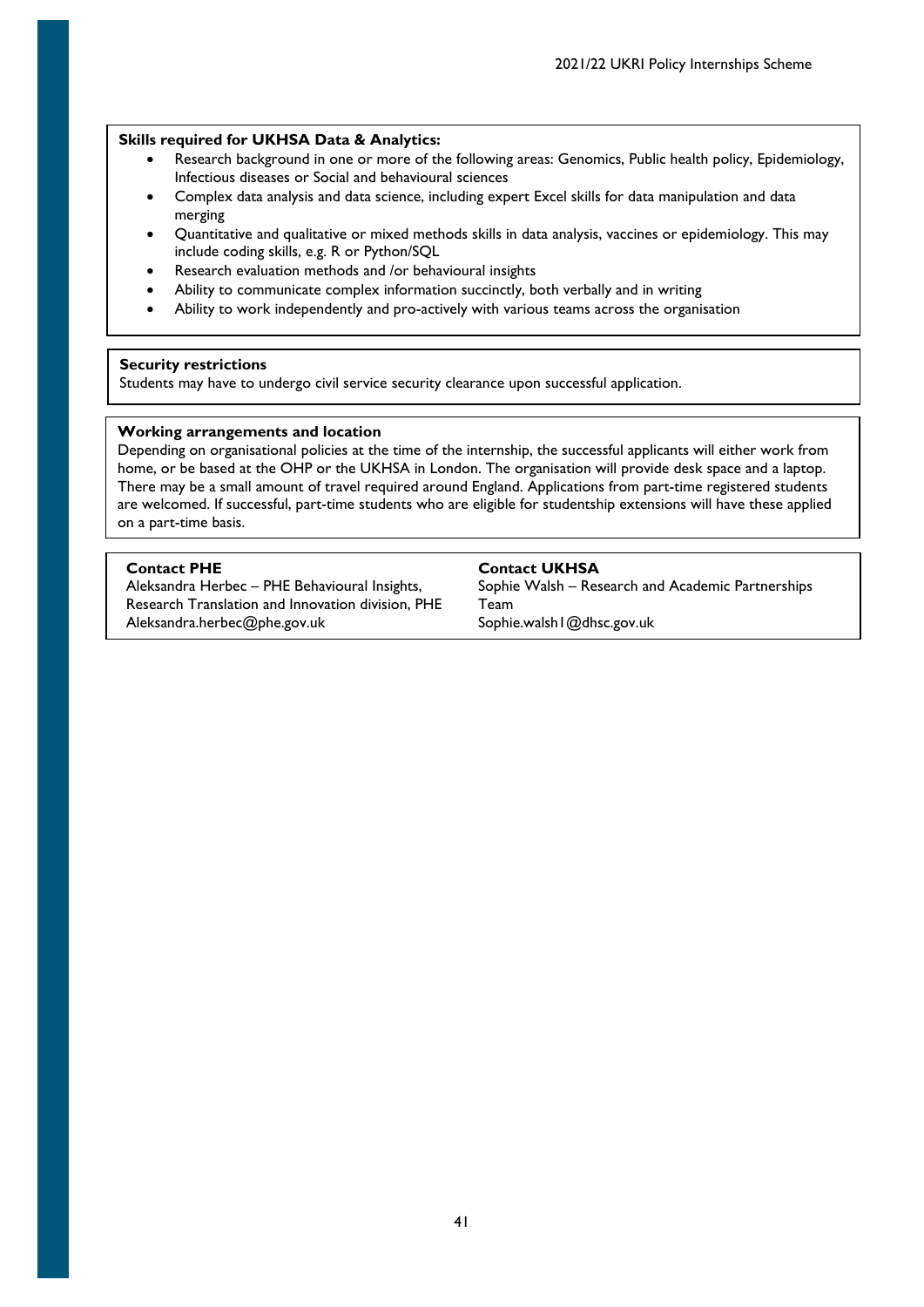# <span id="page-41-0"></span>**Select Committees, House of Commons**



# *3 internships available for AHRC, BBSRC, EPSRC, ESRC, MRC and NERC students*

# **About Select Committees**

Select Committees play a vital role in the work of the House of Commons, engaging ministers, civil servants, public bodies and others across all sectors of public life in the country in debate about the most important political, economic and social issues of the day. Their work creates headlines on a daily basis and forms increasingly significant links between Parliament, Government and the electorate. They are based in the Select Committee Team which is in turn part of the House of Commons Service.

The Scrutiny Unit administers the UKRI policy internship scheme on behalf of the Select Committee Team. Amongst other functions, the Unit provides select and joint committees, and their secretariats, with expert advice and guidance on Government expenditure, performance and draft legislation as well as on a range of other policy areas as required.

More information on select committees, the Scrutiny Unit and the House of Commons can be found on Parliament's website at www.parliament.uk

# **Policy Internship opportunities at the House of Commons**

Recent interns have spent their time working at the House of Commons assigned to the staff of a specific select committee. Successful candidates will be given a particular task or tasks which are likely to involve one or more of the following:

- Policy and evidence analysis
- Research using both primary and secondary sources
- Preparation of written briefing materials for Members serving on a Committee
- Briefing MPs orally, and responding to their questions

We do our best to match the work that our interns do as closely to their specific interests as possible, but the research and writing skills that post-graduate students have are relevant to all committees whatever the subject matter. Our need to be responsive to political developments and changing scrutiny priorities means that at this stage it is not possible to say with certainty precisely what work interns will be tasked with. You can expect to be asked to research and prepare written briefings and possible questions for select committees on any area of public policy, with a particular focus on public expenditure and the performance of public agencies. This work is likely to involve attending committee meetings, briefing MPs directly and advising on the future direction of a Committee's work.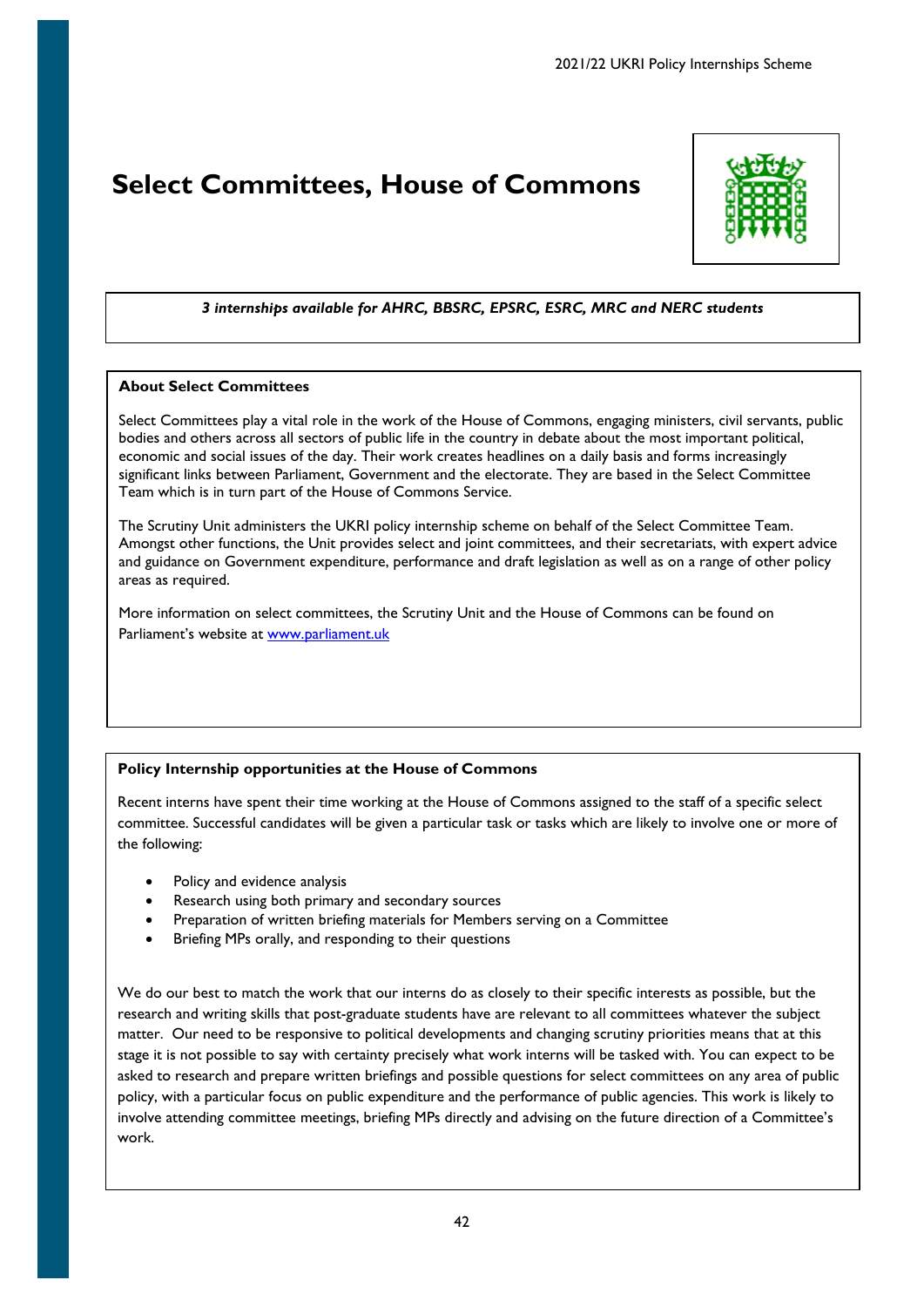"The work has challenged me at an appropriate level and I have been managed in a way that allows me to work independently whilst knowing I can ask my manager or colleagues on the team for advice or guidance when required".

"The placement has been a welcome break from my PhD, and the distance from it and the experience I have gained over the 3 months has given me new perspectives on my own research".

"Everyone's feedback on parts of briefings I wrote was also invaluable…It sounds like a minor point, but this feedback just doesn't exist in academia…I'm definitely a better researcher for it, and am now keen to work in policy research, so two very significant successes of the scheme, I'd say".

## **How will we be recruiting?**

The people we are looking for will be able to demonstrate: an excellent command of the English language both orally and in writing ; academic knowledge in a field related to politics, parliament, public policy, social science or public expenditure; good oral and written communications skills; an ability to research and prepare written briefing suitable for non-expert audiences and to tight deadlines; high level drafting skills; good general IT skills (word processing, internet, email etc); strong interpersonal skills and the ability to work as part of a team.

## **Security restrictions**

The successful candidates must:

Be prepared to submit to and clear security checks to Counter Terrorist Check level before taking up the placement (the Scrutiny Unit will arrange this);

Sign and adhere to a confidentiality agreement governing the use that can be made of information gained during the placement;

At all times during the placement work and act with tact, discretion and absolute political impartiality.

# **Working arrangements and location**

These posts will be based on the Parliamentary Estate at Westminster. Following the lifting of Covid-19 restrictions in July, select committees are expected to return to in-person meetings from September 2021.

Interns will be able to choose the balance of working in the office and working from home, subject to business need. The House of Commons operates a flexitime policy. Applications from part-time registered students are welcomed. If successful, part-time students who are eligible for studentship extensions will have these applied on a part-time basis.

# **Contact**

| <b>Name:</b>  | David Lloyd, Head of the Scrutiny Unit |
|---------------|----------------------------------------|
| <b>Email:</b> | lloyddr@parliament.uk                  |
| Tel:          | 020 7219 8370                          |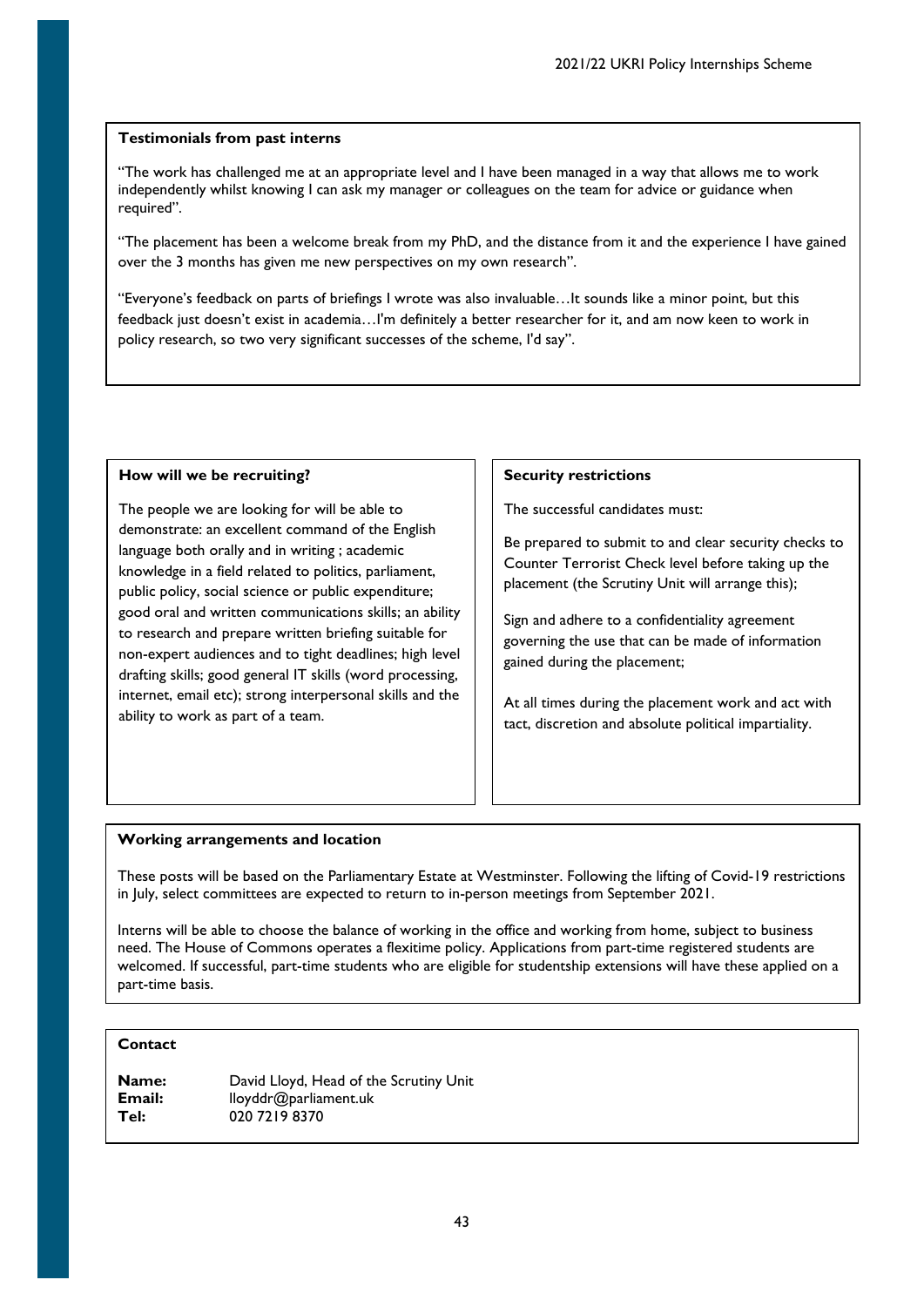# <span id="page-43-0"></span>**The National Archives (TNA)**

|                 | THE |
|-----------------|-----|
| <b>NATIONAL</b> |     |
| <b>ARCHIVES</b> |     |
|                 |     |

## *2 internships available for AHRC, BBSRC, EPSRC, ESRC, MRC and NERC students*

## **About The National Archives**

The National Archives (TNA) is a non-ministerial government department, and the official archive and publisher for the UK Government, and for England and Wales. Its sponsoring department is the Department for Digital, Culture, Media & Sport (DCMS). TNA shapes and influences policy in its recognised role as the Government expert in the management, preservation, use and re-use of information, both digital and paper; and by fulfilling its responsibilities as the lead body for the archive sector in England. TNA is working in partnership with the archive sector to encourage sustainability and innovation, and is delivering the vision for archives, [Archives Unlocked,](https://www.nationalarchives.gov.uk/archives-sector/projects-and-programmes/strategic-vision-for-archives/) and wider strategy **Archives for Everyone**. As an Independent Research Organisation, TNA conducts research to develop new archival practice and widen access to, and unlock the content of, its collections. For more information please see [About us;](https://www.nationalarchives.gov.uk/about/) [Archives sector;](https://www.nationalarchives.gov.uk/archives-sector/) and [Our research and academic collaboration.](https://www.nationalarchives.gov.uk/about/our-research-and-academic-collaboration/collaborative-phds/about-our-collaborative-doctoral-partnerships/)

#### **Policy Internship opportunities at The National Archives**

We are pleased to offer two internships in 2021. Interns at The National Archives will have the opportunity to work with experts, users and partner organisations using design approaches and public policy research to understand the needs and challenges facing the sector, and to contribute to the design of new tools to address them. Both internships will be based in the Archive Sector Development department (ASD) and will explore one of the following areas:

- 1. Digital exclusion/inclusion how are we defining it and what is/could be the sector's role in tackling it? What is an appropriate balance of service provision between on- and offline services? Where and for whom is digital exclusion likely to be most acute?
- 2. Working with ASD as the archive sector leader, to develop a more thorough understanding of the archives and climate landscape, conceivably including a deeper comprehension of the funding landscape, current strands of work within the sector, and/or best practice case studies. The internship would contribute to and inform our inchoate work with the sector in this area.

Types of approaches that will be useful could include: qualitative research, user research, co-design of information material and toolkits, research analysis reports, development of policy events and workshops, evidence synthesis, literature reviews, secondary data analysis. Your research skills will enable you to communicate research findings to the colleagues and the archives community in user-friendly formats, such as written communications, infographics or data mapping.

Support and mentoring will be provided to help ensure that the internship is of benefit and value to the intern, The National Archives and the wider sector. The internships will be hosted by The National Archives' Archive Sector Development Department, which is delivering the vision for archives and works in partnership with many different archive services and stakeholder bodies across the heritage sector. Interns will have the opportunity of participating in The National Archives' research culture, such as by attending seminars and events and getting to know The National Archives' flourishing community of collaborative PhD students.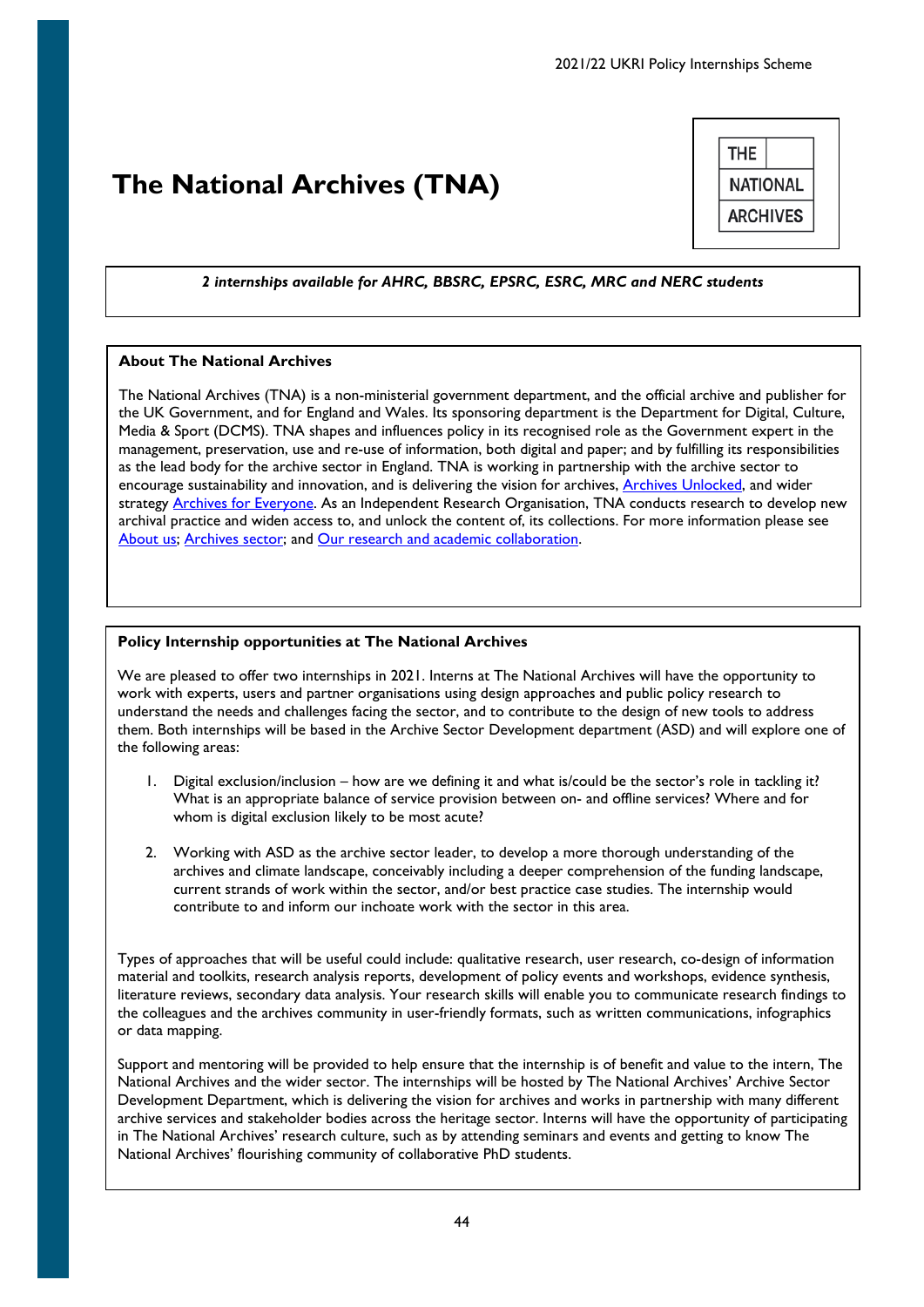'The internship at The National Archives was very fruitful and positive, from the application process through to the culmination of the internship. The internship was very professionally conducted throughout. I think key to this was clear communication at all stages. The impact of the internship are many: I now have knowledge and experience of the archives sector and the challenges of engaging audiences that I did not have before; an introduction to the collections at TNA; the opportunity to look at collections material with archivists at TNA and discuss audience activities […]. […] Finally, the most important aspect of the internship was the time, trust and support by TNA staff to enable me to develop and run a project. To see something from start to finish and be able to write the report on the focus group, in however small a way […] was really important. Meeting audiences to find out about their needs and desires, and to be able to write about the process was a positive end to the internship and a good way back into my own PhD research with my participants'. *Feedback from 2020 UKRI Policy Intern*

## **How will we be recruiting?**

Applications will be sifted by an internal panel drawing on expertise across The National Archives. Shortlisted candidates will be invited to interview.

## **Security restrictions**

Yes, clearance to Security Check (SC) level (https://www.gov.uk/guidance/security-vettingandclearance). Checks can only commence once the identity of proposed intern is known and will need to be completed before the internship starts. Interns will be required to provide documents as proof of identity and address (e.g. combinations of passport, driving licence, birth certificate, bank or building society statement, P45, P60, utility bill etc.).

## **Working arrangements and location**

Flexible working, full time (36 hours per week) or part time.

Applications from part-time registered students are welcomed. If successful, part-time students who are eligible for studentship extensions will have these applied on a part-time basis.



## **Contact**

**Name:** Rachel Smillie, Head of Academic Partnerships **Email:** rachel.smillie@nationalarchives.gov.uk **Tel:** 020 3928 1604 ext 2832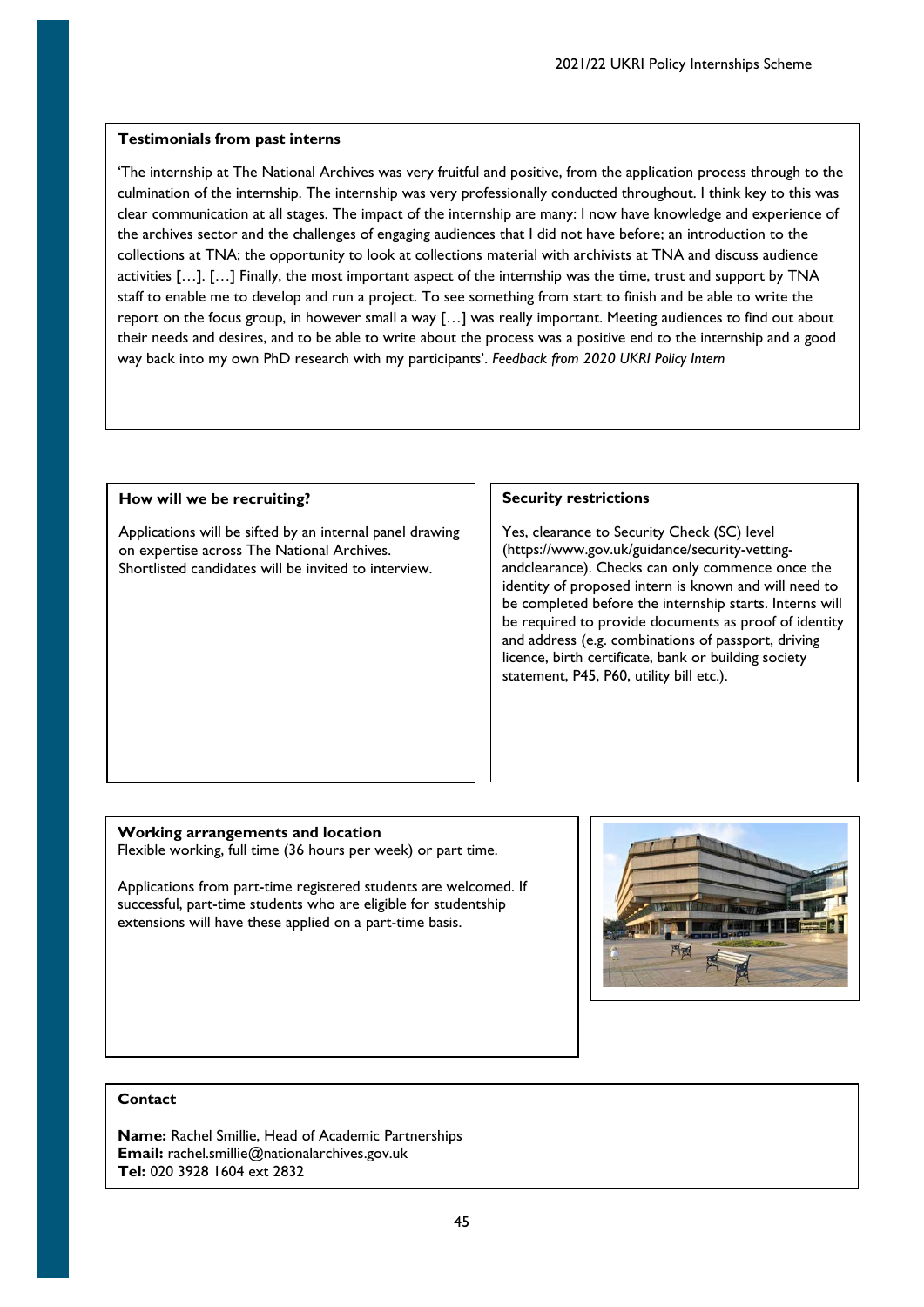# <span id="page-45-0"></span>**The Royal Society**



## *8 internships available for AHRC, BBSRC, EPSRC, ESRC, MRC and NERC students*

### **About the Royal Society**

[The Royal Society](https://royalsociety.org/) is the national academy of science for the UK and Commonwealth. We provide expert, independent advice to policymakers and the general public, championing the contributions that science can make to economic prosperity, quality of life and environmental sustainability.

We have one of the largest science policy teams in the UK and recent outputs have covered topics such as genetic [technologies,](https://royalsociety.org/topics-policy/projects/genetic-technologies/) [low-carbon energy,](https://royalsociety.org/topics-policy/projects/low-carbon-energy-programme/) [computing education,](https://royalsociety.org/topics-policy/projects/computing-education/) [neural interface technologies,](https://royalsociety.org/topics-policy/projects/ihuman-perspective/) [artificial intelligence](https://royalsociety.org/topics-policy/projects/machine-learning/you-and-ai/) and [future ocean resources.](https://royalsociety.org/topics-policy/projects/future-ocean-resources/) Drawing on the expertise of our Fellows, we use high quality science to guide and develop our policy advice. Through workshops and public dialogues we provide a forum for debate, bringing together diverse audiences to discuss the impact of science on current and emerging policy issues.

During the COVID-19 pandemic, the Royal Society contributed to the national and international response through [a number of activities,](https://royalsociety.org/whats-new/covid-19/) including: Rapid Assistance in Modelling the Pandemic [\(RAMP\)](https://royalsociety.org/topics-policy/Health%20and%20wellbeing/ramp/), Data Evaluation and Learning for Viral Epidemics [\(DELVE\)](https://royalsociety.org/news/2020/04/royal-society-convenes-data-analytics-group-to-tackle-COVID-19/), and Science in Emergencies Tasking - Covid-19 [\(SET-C\)](https://royalsociety.org/topics-policy/projects/set-c-science-in-emergencies-tasking-covid/).

The Royal Society is a self-governing Fellowship of many of the world's most distinguished scientists drawn from all areas of science, mathematics, engineering and medicine. There are approximately 1,600 Fellows and Foreign Members, including about 80 Nobel Laureates. Since our formation in 1660 our aim has been to recognise, promote, and support excellence in science, encouraging the development and use of science for the benefit of humanity.

We have played a part in some of the most significant and life-changing discoveries in scientific history, and Royal Society scientists continue to make outstanding contributions to science across the breadth of scientific disciplines.

#### **Policy Internship opportunities at The Royal Society**

As an intern you would join one of the four teams in our Science Policy section:

- The Wellbeing team focuses on the wellbeing of people, plants, animals and the planet. Current projects involve exploring the [future of genetic technologies](https://royalsociety.org/topics-policy/projects/genetic-technologies/) and considering the [future of the British countryside.](https://royalsociety.org/topics-policy/projects/living-landscapes/)
- The Resilient Futures team focusses on ensuring that science and emerging technologies help us to develop resilient infrastructure and address global challenges. Current projects include [low-carbon technology,](https://royalsociety.org/topics-policy/projects/low-carbon-energy-programme/) COP26 climate conference, and space.
- The Data team's work seeks to create the conditions that enable the safe and rapid use of data and digital technologies, for the benefit of science, industry, and society. Its two major programmes focus on [artificial](https://royalsociety.org/topics-policy/data-and-ai/digital-disruption/)  [intelligence](https://royalsociety.org/topics-policy/data-and-ai/digital-disruption/) and [digital disruption.](https://royalsociety.org/topics-policy/data-and-ai/digital-disruption/)
- The Education team aims to support the development of a broad, balanced and connected curriculum in UK schools in order to ideally prepare young people for the jobs of the future. Current work focuses on STEM skills, educational research, practical learning, climate science in education.

A wide range of opportunities are available to interns at the Royal Society, including:

- being involved in a project team and supporting the development of a policy report;
- learning to write policy documents for a policy audience:
- writing blog articles on topical issues for the Royal Society's blog
- organising and attending science policy events, including with leading scientists and the general public;
- meeting and working with senior scientists and decision-makers;
- learning how academic research contributes to policy development; and
- developing a good understanding of science advice in the UK and internationally.

46 Join us and find out how to take science to decision-makers and what it means to provide quality science advice.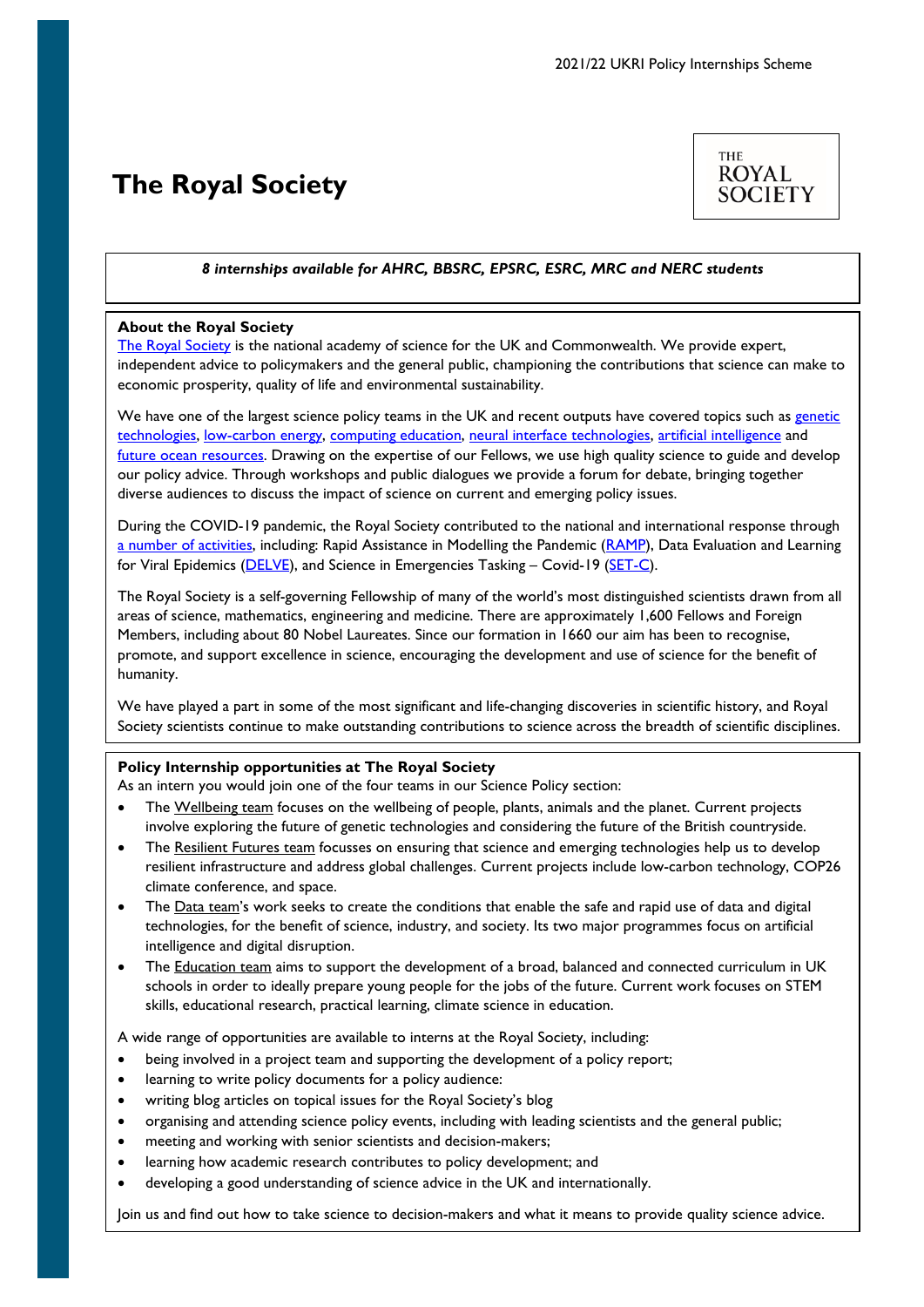"My time at the Royal Society has been a fascinating experience. In the space of one month, I've attended two major conferences, helped brief a Chief Scientific Adviser and learnt a vast amount about the policy world (not to mention science!)."

"I thoroughly enjoyed my internship at the Royal Society. From the internship I gained some great experience across a breadth of scientific areas and learnt so much about the policy world, including how important the interplay between academia, the public and policy makers is for making effective decisions and recommendations. This internship also gave me an insight into various career opportunities beyond academia that still retain close interactions with new scientific developments. I would strongly recommend an internship at the Royal Society for any PhD student looking to develop their skills and experiences outside of academia!"

"I've thoroughly enjoyed my research council placement at the Royal Society. It has allowed me to learn a huge amount about the interplay between science and policy and how best to facilitate exchanges between these two arenas. I've felt incredibly supported and encouraged to take responsibility for parts of projects and to drive these through. Finally, it's really encouraged me to think about careers in science beyond academia when I finish my PhD, which I will return to with a renewed sense of perspective and determination!"

"My 3-month internship at the Royal Society has been a hugely rewarding experience. It's often easy to lose sight of the wider impact of scientific research, so to be at the forefront of its implementation into policy was incredibly inspiring. It was a real pleasure to work alongside an intelligent and driven group of people, who immediately made me feel welcome and part of the team. The work done by the policy section is hugely varied and covers a range of disciplines, offering opportunities to immerse yourself in topics you might otherwise never encounter. I'm heading back to the lab with a new perspective and all the better for having undertaken the internship."

## **How will we be recruiting?**

Candidates should apply according to the policy internships scheme applicant guidance document. Successful applicants will be invited to interview in October 2021. Given current circumstances, interviews might be run remotely.

## **Working arrangements and location**

The start date of the internship is flexible according to the Royal Society's and your requirements. The internship will be full time (35 hours per week, worked over 5 days, Monday to Friday) for three months. Applications from part-time registered students are welcomed. If successful, part-time students who are eligible for studentship extensions will have these applied on a part-time basis.

The Royal Society is located near Piccadilly Circus in central London. (for more information [click here\)](https://royalsociety.org/about-us/contact-us/carlton-house-terrace-london/)

It is possible that the internship would involve working remotely. In any case, the intern will be provided with their own individual laptop and remote access to all software and drives necessary to their work at the beginning of their placements. They might also request homeworking equipment if need be. All equipment provided will have to be returned at the end of their placement.



The Royal Society's building on 6-9 Carlton House Terrace, London SW1Y 5AG

Please note the building is currently closed until further notice due to the current COVID-19 pandemic.

## **Contact**

**Name:** Debbie Howes **Email:** debbie.howes@royalsociety.org **Tel:** 02074512554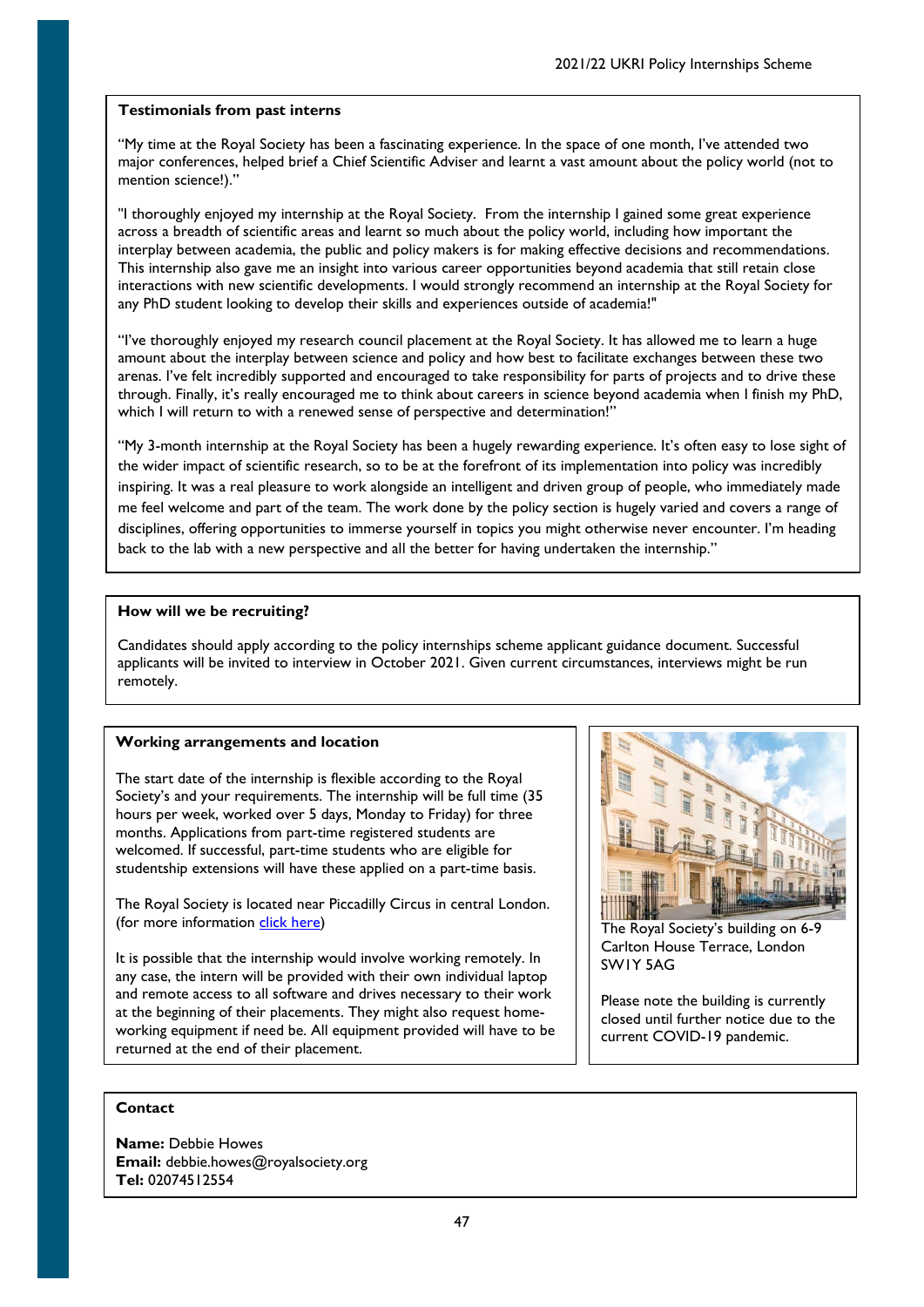# <span id="page-47-0"></span>**The Royal Society of Biology (RSB)**



# *2 internships available for AHRC, BBSRC, EPSRC, ESRC, MRC and NERC students*

# **About the Royal Society of Biology**

The [Royal Society of Biology](https://www.rsb.org.uk/about-us) is committed to providing Government and other policy makers - including funders of biological research and development – with a distinct point of access to authoritative, independent, and evidencebased opinion, representative of the widest range of bioscience disciplines. We are a single unified voice for biology, representing many of the learned societies and other organisations that make up the diverse landscape of the biological sciences, as well as thousands of individuals, making us the leading professional body for biology.

Members include scientists, professionals in academia, industry and education, students at all levels, and nonprofessionals with an interest in biology. With an effective reach into all areas of biology, we are uniquely placed to represent the bioscience community and serve the public interest in support of our Royal Charter.

The Royal Society of Biology policy activity spans the biological sciences, including biomedicine, animal, plant, microbial and environmental science, as well as general science policy issues of research funding, careers in science, higher education, diversity and inclusion, publication policy, and science and society. We regularly reply to government and national level [consultations and inquiries](https://www.rsb.org.uk/policy/consultations) and engage pro-actively with policy development through the work of our Fellows, [Committees](https://www.rsb.org.uk/about-us/committees/esp) and [Groups.](https://www.rsb.org.uk/policy) Our individual members and [Member Organisations](https://www.rsb.org.uk/membership/organisational-membership) represent a valuable network of expertise and policy interest.

The Society's policy [team](https://www.rsb.org.uk/about-us/our-team) works to support and guide the development of policy outputs from the Society as well as in developing workshops, events and policy communications, such as our weekly [Science Policy Newsletter,](https://www.rsb.org.uk/policy/policy-resources/policy-newsletter) which has over 21,000 subscribers. [Find out more about the impact of our science policy activity.](https://anniversary.rsb.org.uk/images/Anniversary/3_Science_Policy.pdf)

# **Policy internship opportunities at the Royal Society of Biology**

An internship with the Society will involve the combination of a specific project to be substantially delivered within the period of the placement, along with involvement in ongoing projects and activities of the RSB team. This may involve background research and working with our staff team and members to generate a response to a [government consultation or Parliamentary inquiry,](https://www.rsb.org.uk/policy/consultations/consultation-responses) or the development of one of our *[Policy Lates](https://www.rsb.org.uk/policy/policy-events/policy-lates)* events, for example. Opportunities will also be available to get involved in other policy projects and activities (e.g. surveying our membership, assembling one of [our newsletters,](https://www.rsb.org.uk/policy/policy-resources/policy-newsletter) researching and writing a report, briefing or statement, or organising a [workshop](https://www.rsb.org.uk/news/news-archive/1876-early-career-researchers-come-together-to-tackle-antimicrobial-resistance-challenges?Itemid=531) or [meeting\)](https://www.rsb.org.uk/policy/groups-and-committees/asg/asg-membership/animal-science-meetings) and to join the wider RSB team in organising events such as *[Voice of the Future](https://www.rsb.org.uk/policy/policy-events/voice-of-the-future)* and *[Parliamentary Links Day](https://www.rsb.org.uk/policy/policy-events/parliamentary-links-day)*.

In addition to delivering a defined project, the Society will aim to encourage and support our interns' attendance at relevant Parliamentary and charitable [events,](https://www.rsb.org.uk/events) as well as participation in appropriate internal and external sciencepolicy workshops, meetings and discussion groups. Our interns will also be offered a wide range of opportunities to produce written outputs for publication, such as authoring an [RSB news story,](https://www.rsb.org.uk/news/14-news/2295-rsb-responds-to-the-largest-and-fastest-increase-in-r-d-investment-on-record-announced-by-the-government) or an article for our publication *[The](https://thebiologist.rsb.org.uk/biologist-interviews)  [Biologist](https://thebiologist.rsb.org.uk/biologist-interviews)*, such as ['The lynx effect'](https://thebiologist.rsb.org.uk/biologist-features/the-lynx-effect-2) by previous RSB policy intern Georgina Fauconier. The Society has a busy calendar of committee, task force and steering group meetings so some experience of working with networks and committees, preparing papers for discussion, and recording committee proceedings, would also be on offer.

Interns receive guidance, training and help from members of the policy department and across the Society as appropriate to their task. We aim to ensure that internship activity portfolios meet both the interests of the UKRI Research Council applicant and the needs of the Society at the same time. Though the range of activities available to each intern is often wide and varied, we aim to tailor the programme to the skills-set, aims and interests of the individual. We take particular care to ensure that interns maintain a balance across their activities and feel well supported by the team during their time with us.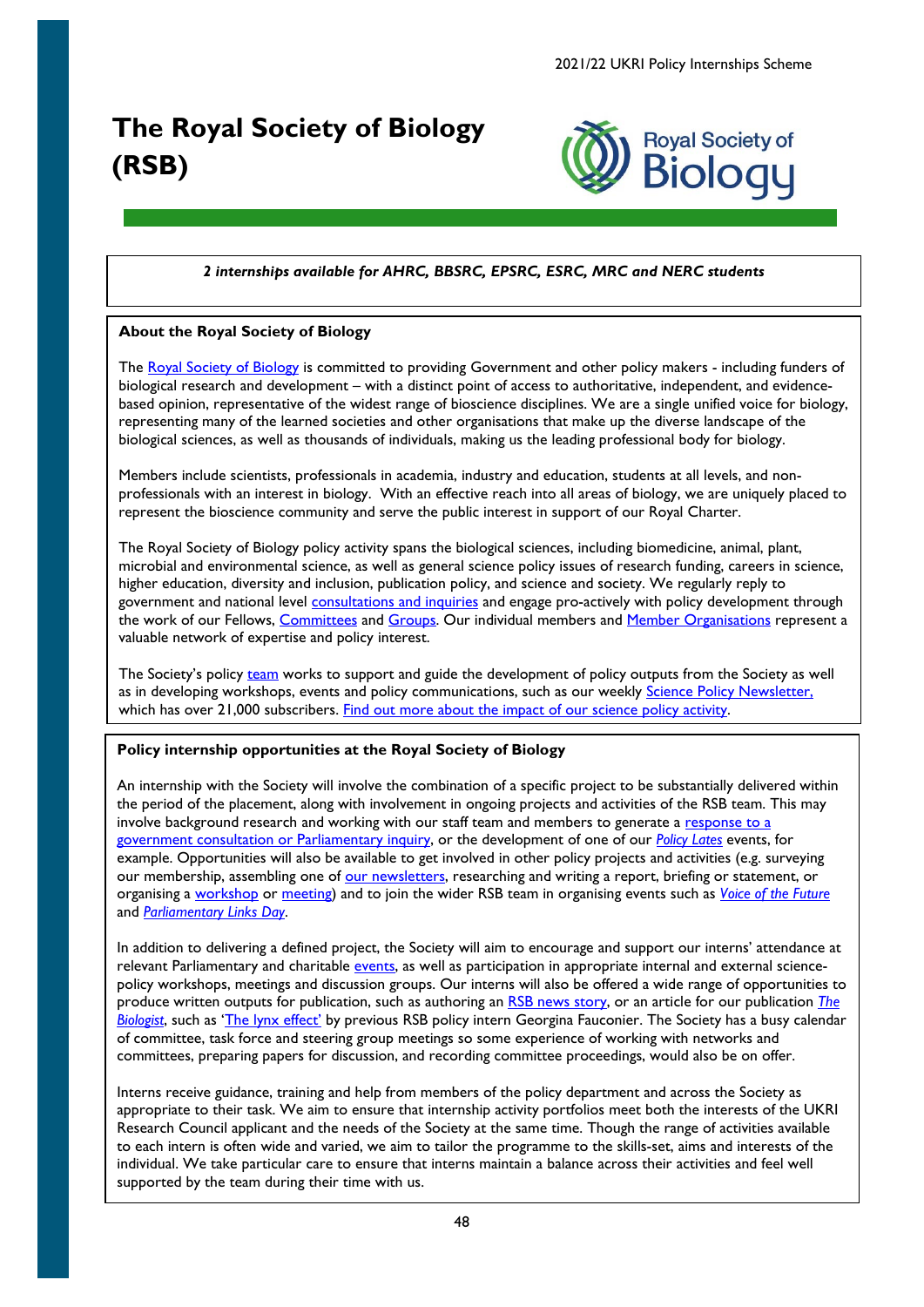## **Testimonials from our past policy interns**

*"Although a virtual internship meant that, I couldn't meet any of my team members and other RSB staff in person, it didn't stop them from welcoming me in and going the extra mile to make sure I felt included and supported. All of the RSB staff were friendly and engaging, making for a brilliant work environment. I was able to explore different areas of science policy and get a glimpse of the scope of work the RSB undertake. I gained valuable skills, including communicating and working within a team, different styles of writing and project management. I really feel empowered to tackle a new career in science policy following the completion of my PhD, thanks to the wonderful experience I had with the RSB policy team." Georgina Fauconier (nee Collins), 2021.*

*"I feel I have had an extremely valuable internship experience. The science policy team are very supportive and helpful, and gave me lots of guidance while also letting me take control of my projects and express my own creativity. The whole of RSB are a great group of people and I felt included and part of the team from the start. I got to work on so many interesting projects with quite a broad subject range, I was never bored and got to explore subject areas I would not in my own research. I've learned a lot about policy, politics, and learned societies as well as improved and developed many skills (writing for lay people, interpersonal and teamwork skills, networking). I have had the chance to be creative in my work which I thoroughly enjoyed and will be seeking to do more of when I go back into my research. I also feel like I have made an impact ( ) and been a part of the team rather than a responsibility and I really appreciate that!"* Susi Keane, 2020.

*"I really enjoyed working on such a variety of projects within different areas of the biosciences, and with different members of the brilliant policy team at RSB. I feel I have really developed my communication skills during my internship, as well as gaining a valuable insight into science policy work."* Joe Moore, 2020.

*"My internship with the Royal Society of Biology is enabling me to experience many of the different aspects of science policy; from attending meetings in Parliament, to helping at workshops organised by the Society, and researching topics that are high on the agenda for the policy team, including antimicrobial resistance, and food policy. One of my next tasks will be to write a blog about the upcoming Parliamentary Links Day. I have thoroughly enjoyed my internship so far, and I am looking forward to my remaining time with the RSB".* Megan Sharps, 2019.

*"When I arrived at the RSB everyone was so welcoming, friendly and excited to hear all about my PhD. Everyone had come from such a diverse range of science backgrounds, with lots of different interests, so I was quickly refreshing my basic biology knowledge…. It has opened my eyes to all the jobs that are being done to make science happen and be as effective as possible. I am thoroughly inspired".* Eleanor Smart, [blogging](http://blog.rsb.org.uk/interning-with-the-rsb-science-policy-team/) in 2018.

| How will we be recruiting?<br>Interviews will be held virtually (e.g. via<br>Zoom or preferred online video call<br>alternative). | <b>Security restrictions</b><br>Prospective interns will be asked to sign a volunteer agreement with<br>the Society before commencing their placement. |
|-----------------------------------------------------------------------------------------------------------------------------------|--------------------------------------------------------------------------------------------------------------------------------------------------------|
| The Royal Society of Biology is committed to                                                                                      | This agreement specifies details of the placement including working                                                                                    |
| ensuring equal opportunities in the life sciences,                                                                                | hours, claiming expenses, supervision and provision of training (in                                                                                    |
| and supports diversity and inclusivity                                                                                            | data protection, for example).                                                                                                                         |
| throughout the pipeline; at school and higher                                                                                     | Dependant on Government advice in the context of the prevailing                                                                                        |
| education, in the workplace and in training.                                                                                      | COVID-19 pandemic, building access will be arranged on arrival,                                                                                        |
| We welcome applicants from diverse                                                                                                | following registration with the building security team and email                                                                                       |
| backgrounds.                                                                                                                      | account arrangement three weeks in advance.                                                                                                            |

## **Working arrangements and location**

Royal Society of Biology, 1 Naoroji Street, London, WC1X 0GB [www.rsb.org.uk](http://www.rsb.org.uk/)

Interns will work standard hours (9am – 5pm), and we can accommodate part time, flexible and remote working upon agreement. Applications from part-time registered students are welcomed. If successful, part-time students who are eligible for studentship extensions will have these applied on a part-time basis. NB: Dependant on Government advice and in the context of the prevailing conditions with regard to the COVID-19 pandemic, we will aim for interns to work alongside the RSB staff team. Our office is in Central London, close to Kings Cross, Exmouth Market and several green spaces and parks. In 2022, we anticipate that staff will be working flexibly, with work-time in the office and at home. However, the Society has remained fully operational through home working throughout the pandemic and, if Government advises this at the time of the internship, we are able to continue to accommodate such an arrangement.

**Name:** Dr Laura Marshall MRCVS MRSB, Head of Science Policy at the RSB **Email:** [laura.marshall@rsb.org.uk](mailto:laura.marshall@rsb.org.uk) **Tel:** 07739 754485 | 020 3925 3469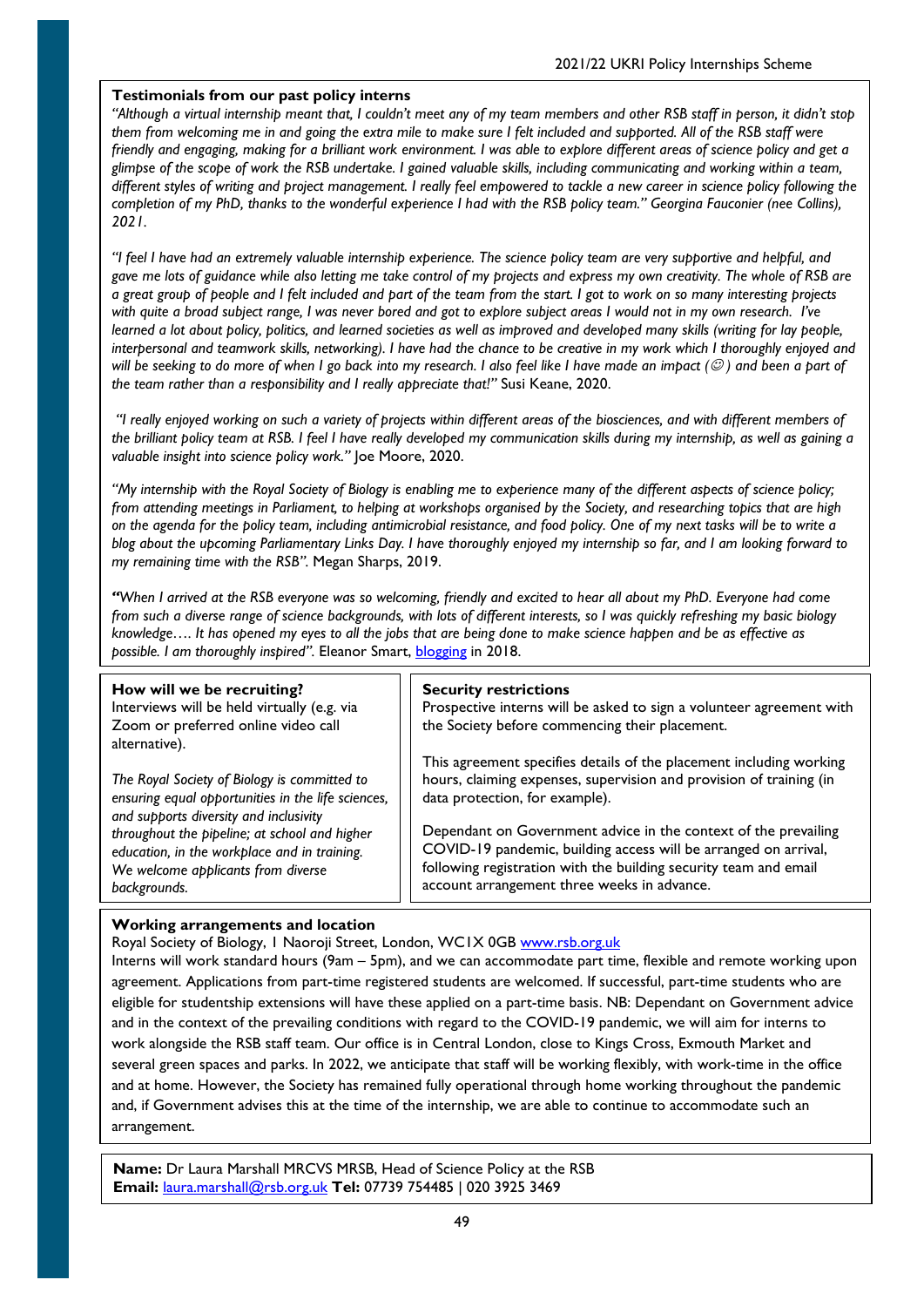# <span id="page-49-0"></span>**WRAP (Waste & Resources Action Programme)**



# *2 internships available for AHRC, BBSRC, EPSRC, ESRC, MRC and NERC students*

## **About WRAP**

WRAP is a not-for-profit organisation, working with governments, businesses and citizens to create a world in which we source and use resources sustainably. Our activities include policy and technical support to Governments, delivery of public-facing campaigns, voluntary agreements with businesses, and financial mechanisms. Activities in the public eye that WRAP has been the driving force behind include the [Courtauld Commitment,](http://www.wrap.org.uk/content/courtauld-commitment-2025) The [Plastics Pact,](http://www.wrap.org.uk/content/the-uk-plastics-pact) and the campaigns [Love Food Hate Waste](https://www.lovefoodhatewaste.com/) and [Recycle Now.](https://www.recyclenow.com/)

Our experts generate the evidence-based solutions we need to protect the environment, build stronger economies and support more sustainable societies. Our impact spans the entire life-cycle of the food we eat, the clothes we wear and the products we buy, from production to consumption and beyond.

A key part of our role is to generate insights and tools to support the case for change, e.g. providing behavioural insights to make our campaigns more effective. WRAP works closely with its funders and partners – including UK Governments, Governments of other nations, various parts of the United Nations and the European Commission – to influence the policy landscape. Therefore, WRAP will provide an exciting opportunity to undertake novel research in a stimulating environment and to see this research influencing prominent initiatives that bring about real change.

## **Policy Internship opportunities at WRAP**

The exact nature of the policy internships at WRAP will depend on the work we have available at the time and the skills and interests of the successful applicants. For past internships, we have tailored the projects to the intern so that they are working on something that they are interested in, harnesses their skills, and is of current importance so that their work makes a real difference in the world.

Projects could focus on WRAP's work relating to food, clothing, electrical items, recycling or business models. Potential projects include:

- Work alongside WRAP economists and researchers to assess policy options for the UK to deliver a reduction in the environmental impact of clothing.
- Work with WRAP Global WRAP's international team to provide policy support to national governments around the world interested in reducing the amount of food and plastic waste.
- Compare the impact of efforts in a range of countries to prevent food from being wasted and to provide policy recommendations based on this comparison.
- Review the behaviour change literature to determine whether there are new innovations that WRAP should be using across all of their work.

We are looking for pro-active researchers with good communications skills who are keen to work on these areas. We would provide additional training on the subject matter and on any new skills required for the interns to complete their placement. WRAP will provide opportunities for the interns to see how project outputs are used by our campaign teams and other stakeholders, to present to key decision makers and, where possible, to be present in key decision / policy meetings.